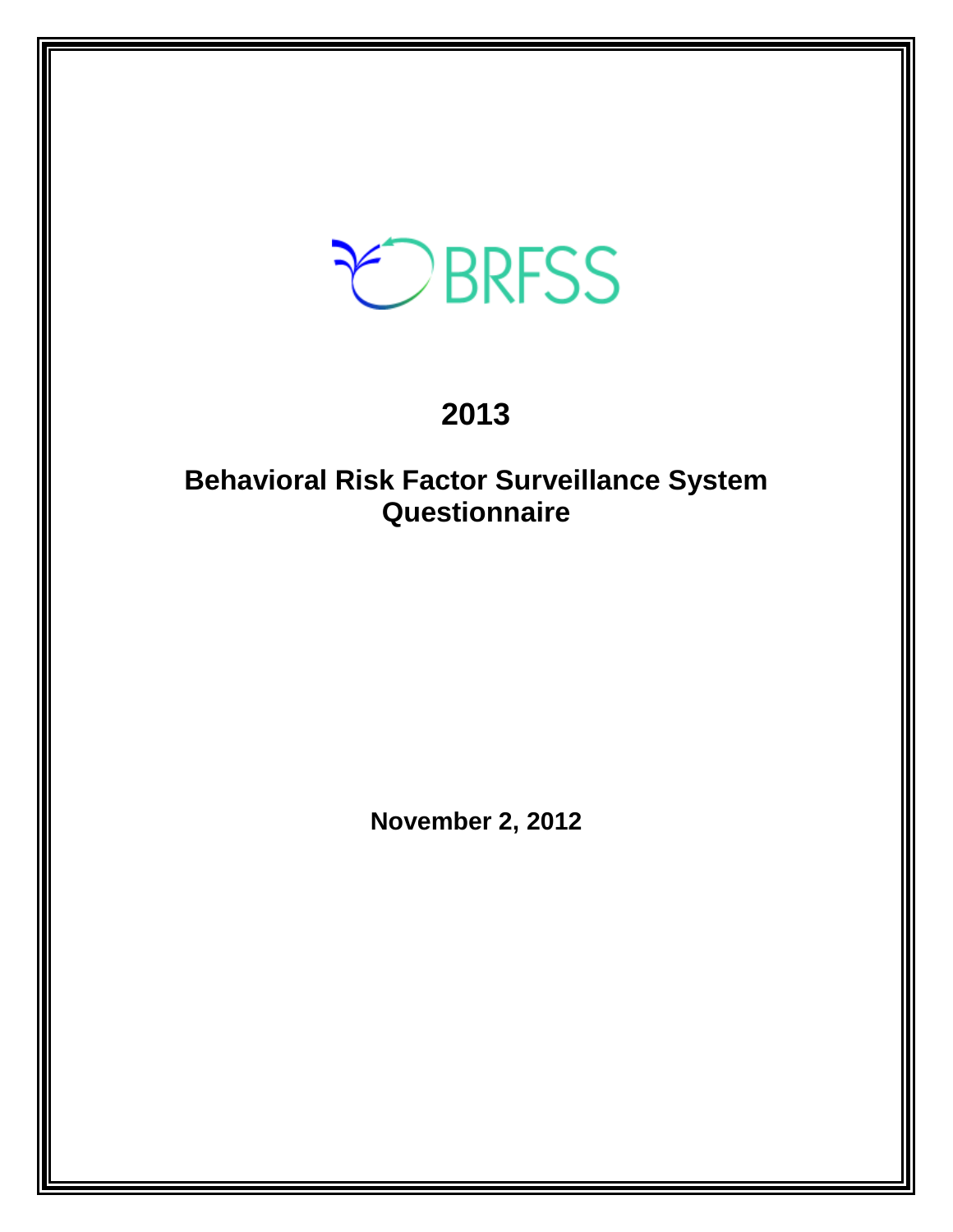

### **Behavioral Risk Factor Surveillance System 2013 Questionnaire**

## <span id="page-1-0"></span>**Table of Contents**

| Section 3: |                                                                                  |  |
|------------|----------------------------------------------------------------------------------|--|
| Section 4: |                                                                                  |  |
| Section 5: |                                                                                  |  |
| Section 6: |                                                                                  |  |
| Section 7: |                                                                                  |  |
|            |                                                                                  |  |
|            |                                                                                  |  |
|            |                                                                                  |  |
|            |                                                                                  |  |
|            |                                                                                  |  |
|            |                                                                                  |  |
|            |                                                                                  |  |
|            |                                                                                  |  |
|            |                                                                                  |  |
|            |                                                                                  |  |
|            |                                                                                  |  |
|            |                                                                                  |  |
|            |                                                                                  |  |
|            |                                                                                  |  |
|            |                                                                                  |  |
|            |                                                                                  |  |
|            |                                                                                  |  |
|            |                                                                                  |  |
|            |                                                                                  |  |
|            |                                                                                  |  |
|            |                                                                                  |  |
|            |                                                                                  |  |
|            |                                                                                  |  |
|            |                                                                                  |  |
|            |                                                                                  |  |
|            |                                                                                  |  |
|            |                                                                                  |  |
|            |                                                                                  |  |
|            |                                                                                  |  |
|            |                                                                                  |  |
|            |                                                                                  |  |
|            |                                                                                  |  |
|            | Module 22: Emotional Support and Life Satisfaction  Error! Bookmark not defined. |  |
|            | Activity List for Common Leisure Activities (To be used for Section 12: Physical |  |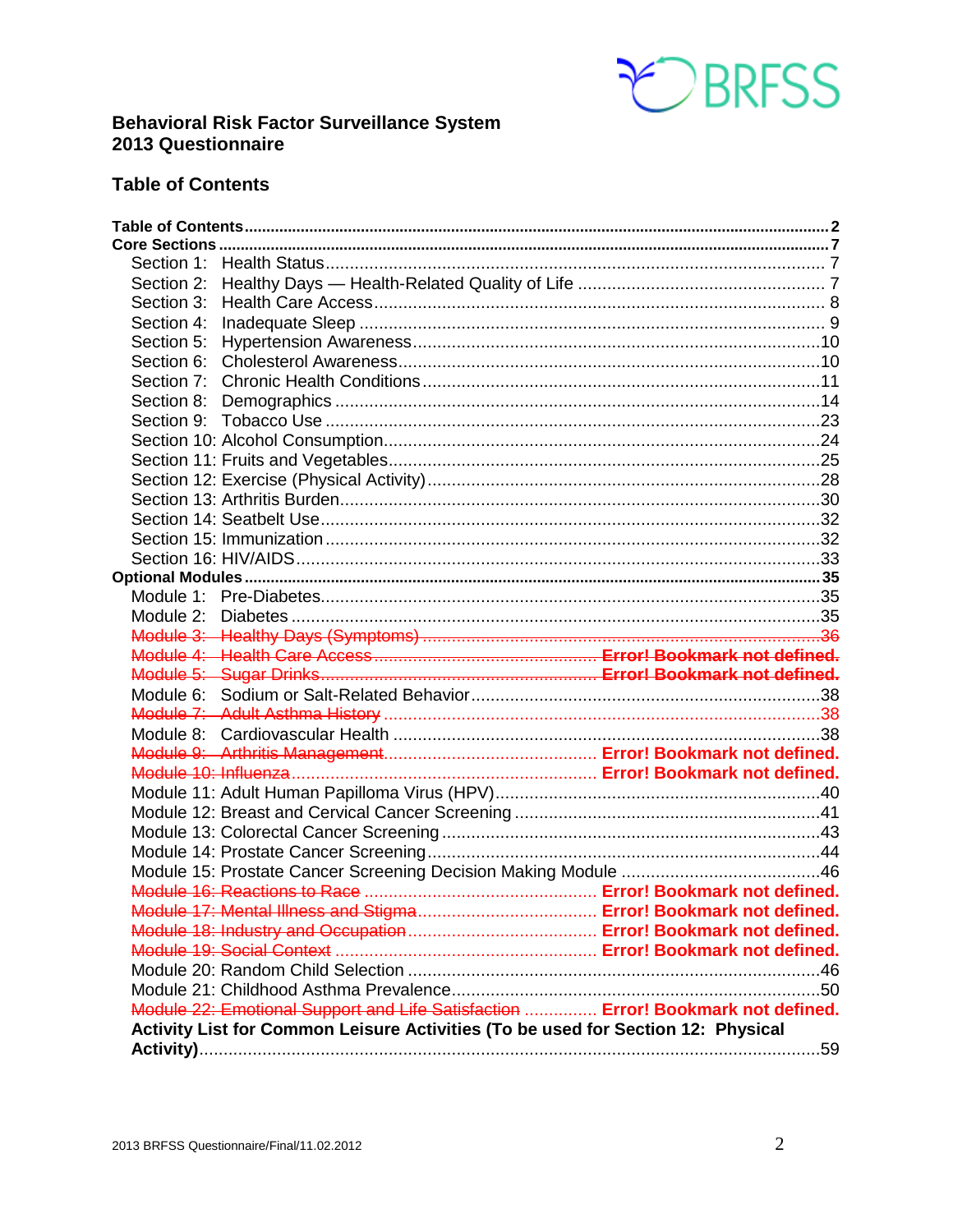

Interviewer's Script

HELLO, I am calling for the **(health department)**. My name is **(name)** Ne are gathering information about the health of **(state)** residents. This project is conducted by the health department with assistance from the Centers for Disease Control and Prevention. Your telephone number has been chosen randomly, and I would like to ask some questions about health and health practices.

#### Is this **(phone number)** ?

**If "No"** 

Thank you very much, but I seem to have dialed the wrong number. It's possible that your number may be called at a later time. **STOP**

#### **Is this a private residence?**

**READ ONLY IF NECESSARY: "By private residence, we mean someplace like a house or apartment."**

| <b>Yes</b> | [Go to state of residence] |
|------------|----------------------------|
| <b>No</b>  | [Go to college housing]    |

**No, business phone only**

**If "No, business phone only".**

**Thank you very much but we are only interviewing persons on residential phones lines at this time.**

**STOP**

#### **College Housing**

**Do you live in college housing?** 

**READ ONLY IF NECESSARY: "By college housing we mean dormitory, graduate student or visiting faculty housing, or other housing arrangement provided by a college or university."**

> **Yes No**

**If "No",**

**Thank you very much, but we are only interviewing persons who live in a private residence or college housing at this time. STOP** 

**State of Residence**

**Do you reside in \_\_\_\_(state)\_\_\_\_?** 

**Yes [Go to Cellular Phone] No**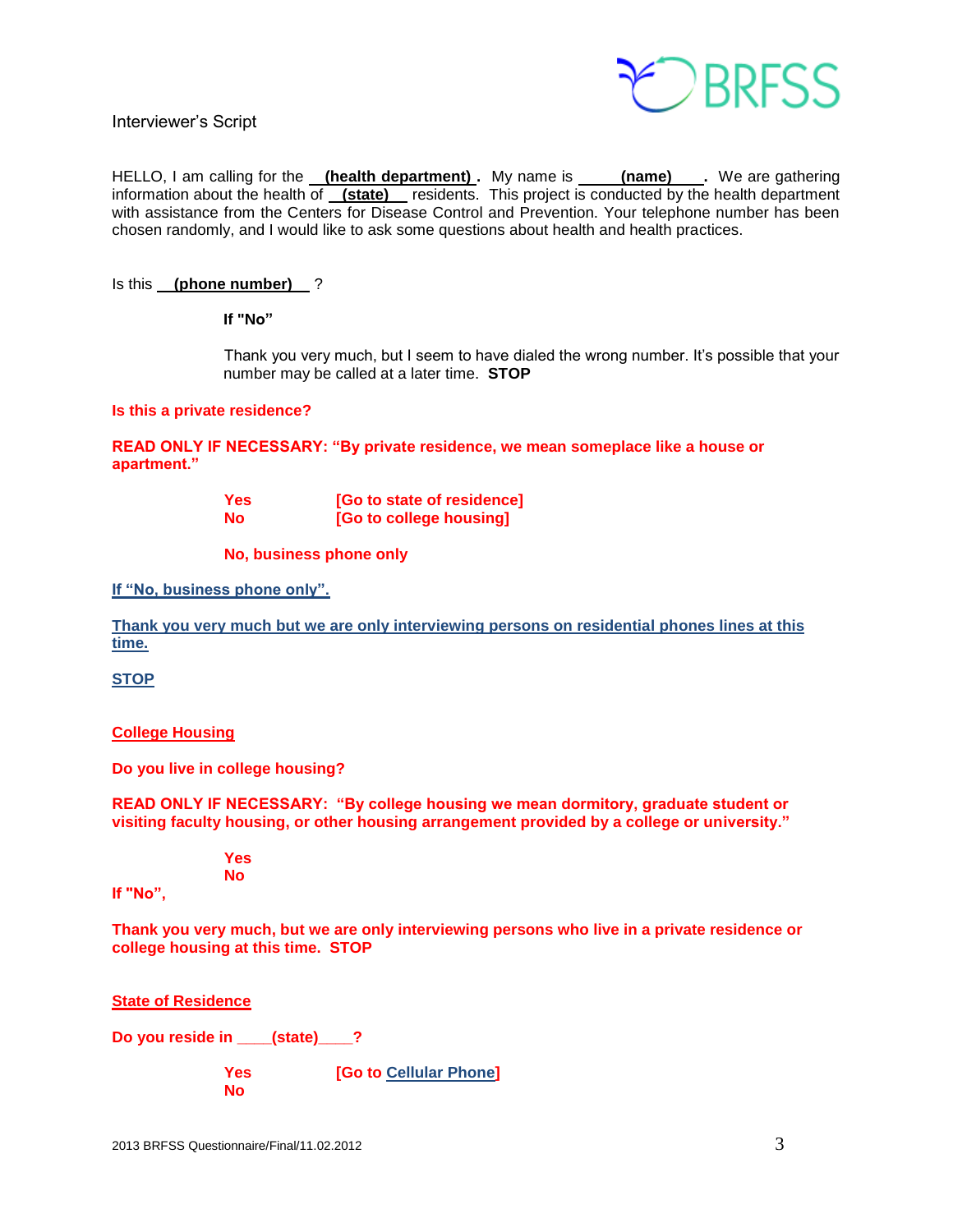

**If "No"**

**Thank you very much, but we are only interviewing persons who live in the state of \_\_\_\_\_\_at this time**. **STOP**

#### **Cellular Phone**

Is this a cellular telephone?

**Interviewer Note: Telephone service over the internet counts as landline service (includes Vonage, Magic Jack and other home-based phone services).**

**Read only if necessary: "By cellular (or cell) telephone we mean a telephone that is mobile and usable outside of your neighborhood."** 

**If "Yes"**

Thank you very much, but we are only interviewing by land line telephones and for private residences or college housing. **STOP**

#### **CATI NOTE: IF (College Housing = Yes) continue; otherwise go to Adult Random Selection Adult**

Are you 18 years of age or older?

- **1 Yes, respondent is male [Go to Page 6] 2 Yes, respondent is female [Go to Page 6]**
- 

**3 No**

**If "No",**

Thank you very much, but we are only interviewing persons aged 18 or older at this time. **STOP** 

#### **Adult Random Selection**

I need to randomly select one adult who lives in your household to be interviewed. How many members of your household, including yourself, are 18 years of age or older?

Number of adults

**If "1,"**  Are you the adult?

**If "yes,"** 

Then you are the person I need to speak with. Enter 1 man or 1 woman below (Ask gender if necessary). **Go to page 6.**

**If "no,"**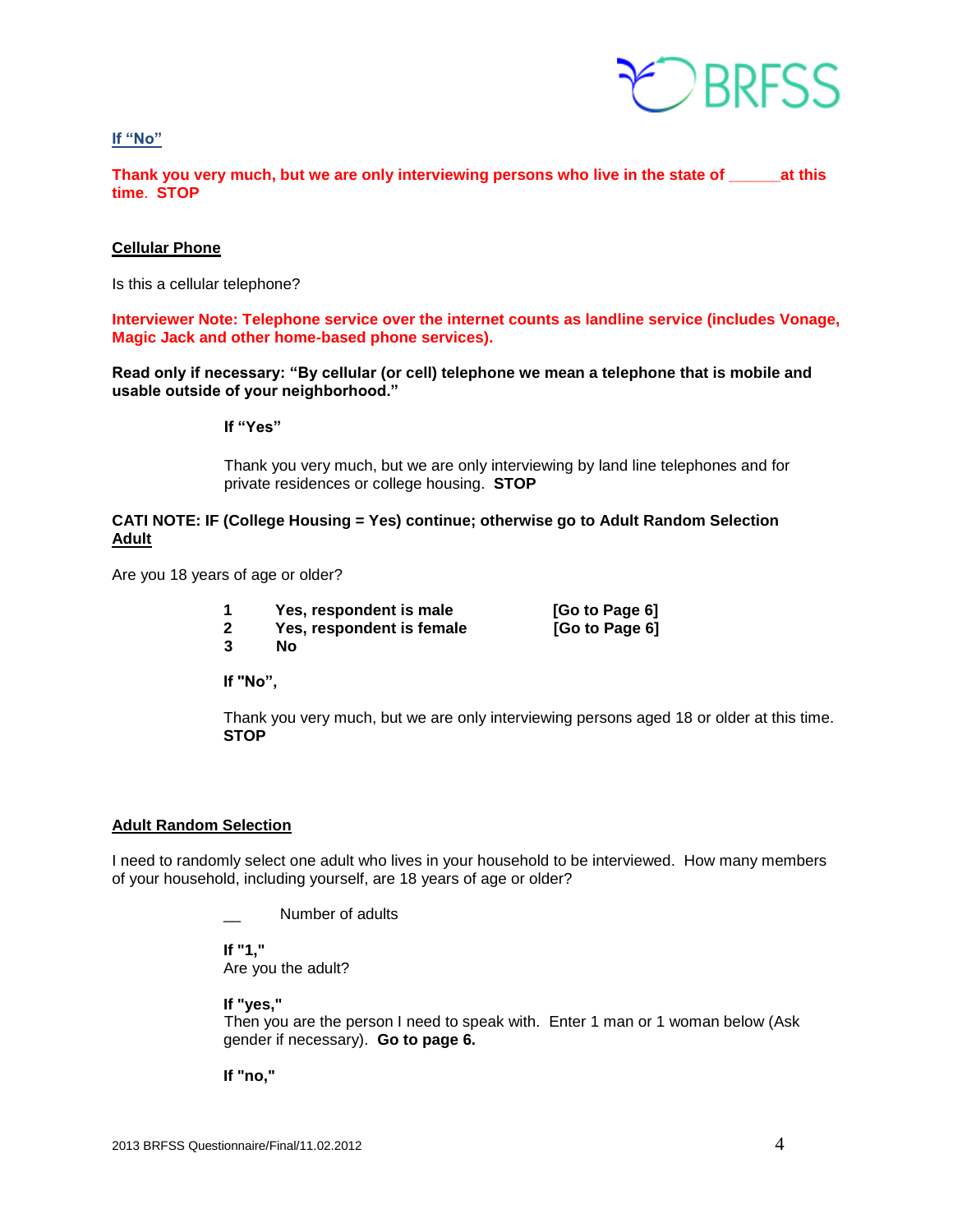

Is the adult a man or a woman? Enter 1 man or 1 woman below. May I speak with **[fill in (him/her) from previous question]**? **Go to "correct respondent" on the next page.**

How many of these adults are men and how many are women?

- Number of men
- Number of women

The person in your household that I need to speak with is \_\_\_\_\_\_\_\_\_\_\_\_\_\_\_.

**If "you," go to page 6**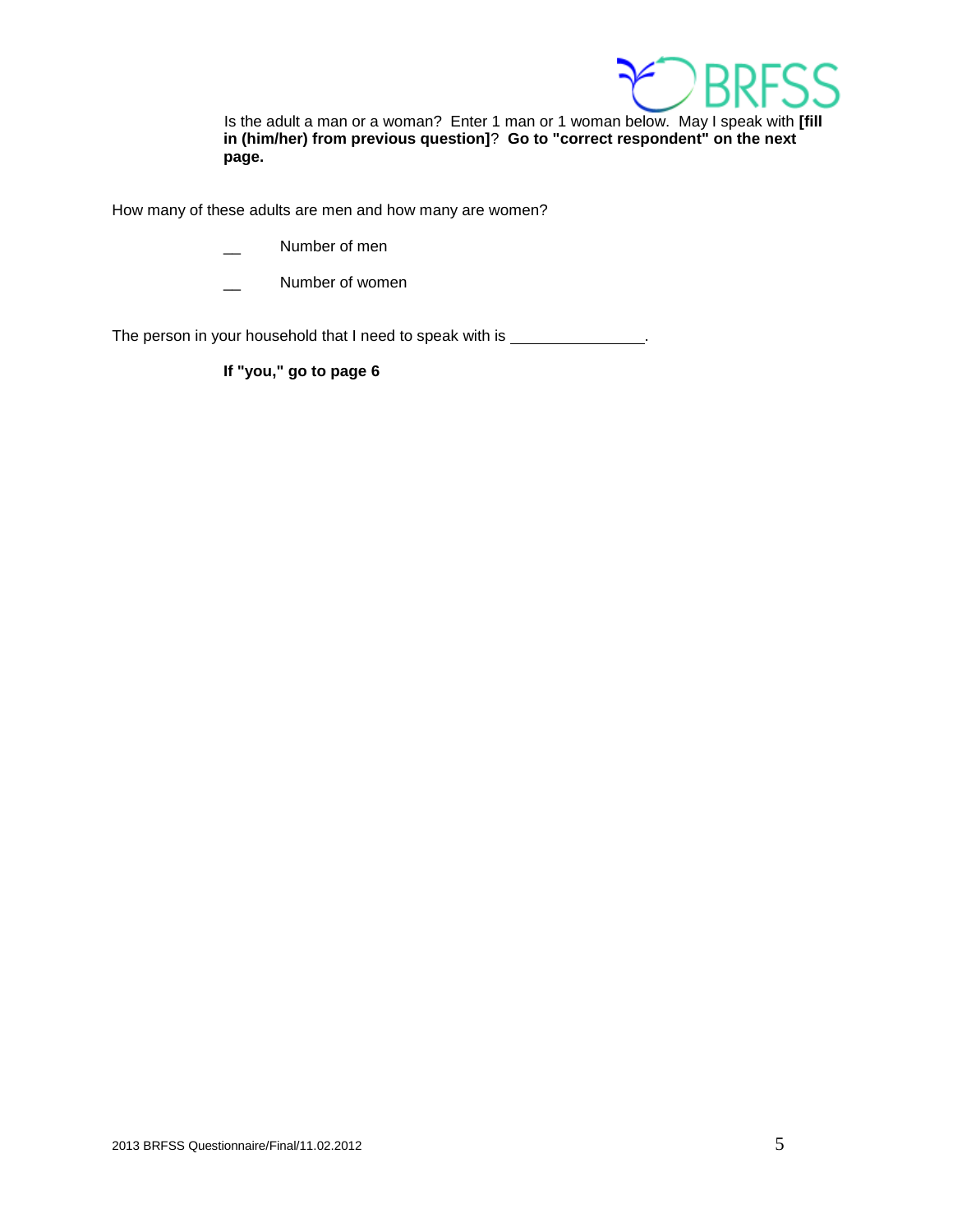

#### **To the correct respondent:**

<span id="page-5-0"></span>HELLO, I am calling for the **(health department)** . My name is **(name)** . We are gathering information about the health of **(state)** residents. This project is conducted by the health department with assistance from the Centers for Disease Control and Prevention. Your telephone number has been chosen randomly, and I would like to ask some questions about health and health practices.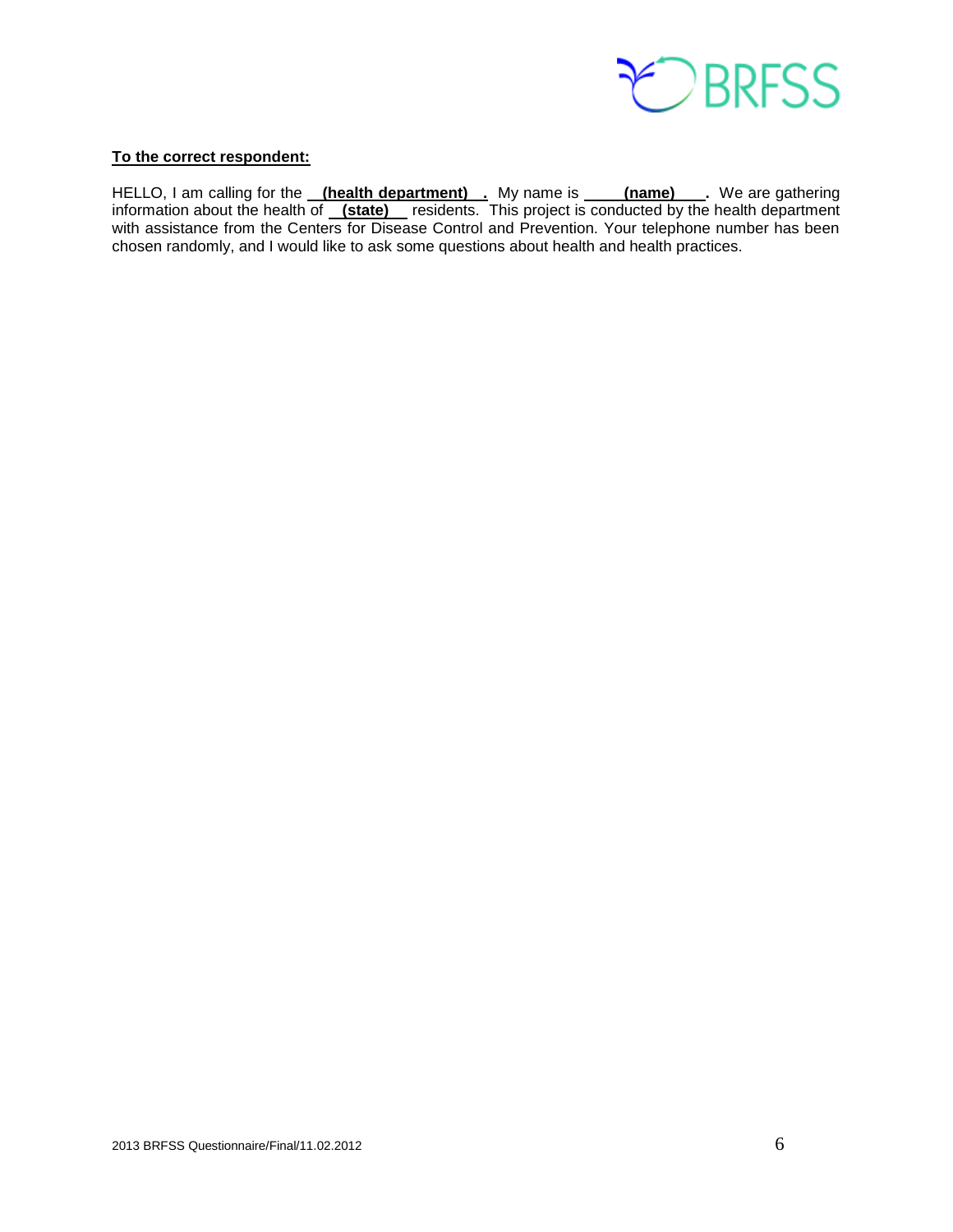

## **Core Sections**

I will not ask for your last name, address, or other personal information that can identify you. You do not have to answer any question you do not want to, and you can end the interview at any time. Any information you give me will be confidential. If you have any questions about the survey, please call **(give appropriate state telephone number)**.

## <span id="page-6-0"></span>Section 1: Health Status

**1.1** Would you say that in general your health is— (80) **Please read:** 1 Excellent 2 Very good 3 Good 4 Fair **Or** 5 Poor **Do not read:** 7 Don't know / Not sure 9 Refused Section 2: Healthy Days — Health-Related Quality of Life

<span id="page-6-1"></span>**2.1** Now thinking about your physical health, which includes physical illness and injury, for how many days during the past 30 days was your physical health not good?

(81–82)

- $\frac{1}{8}$   $\frac{1}{8}$  Number of days
- None
- 7 7 Don't know / Not sure
- 9 9 Refused

2013 BRFSS Questionnaire/Final/11.02.2012 7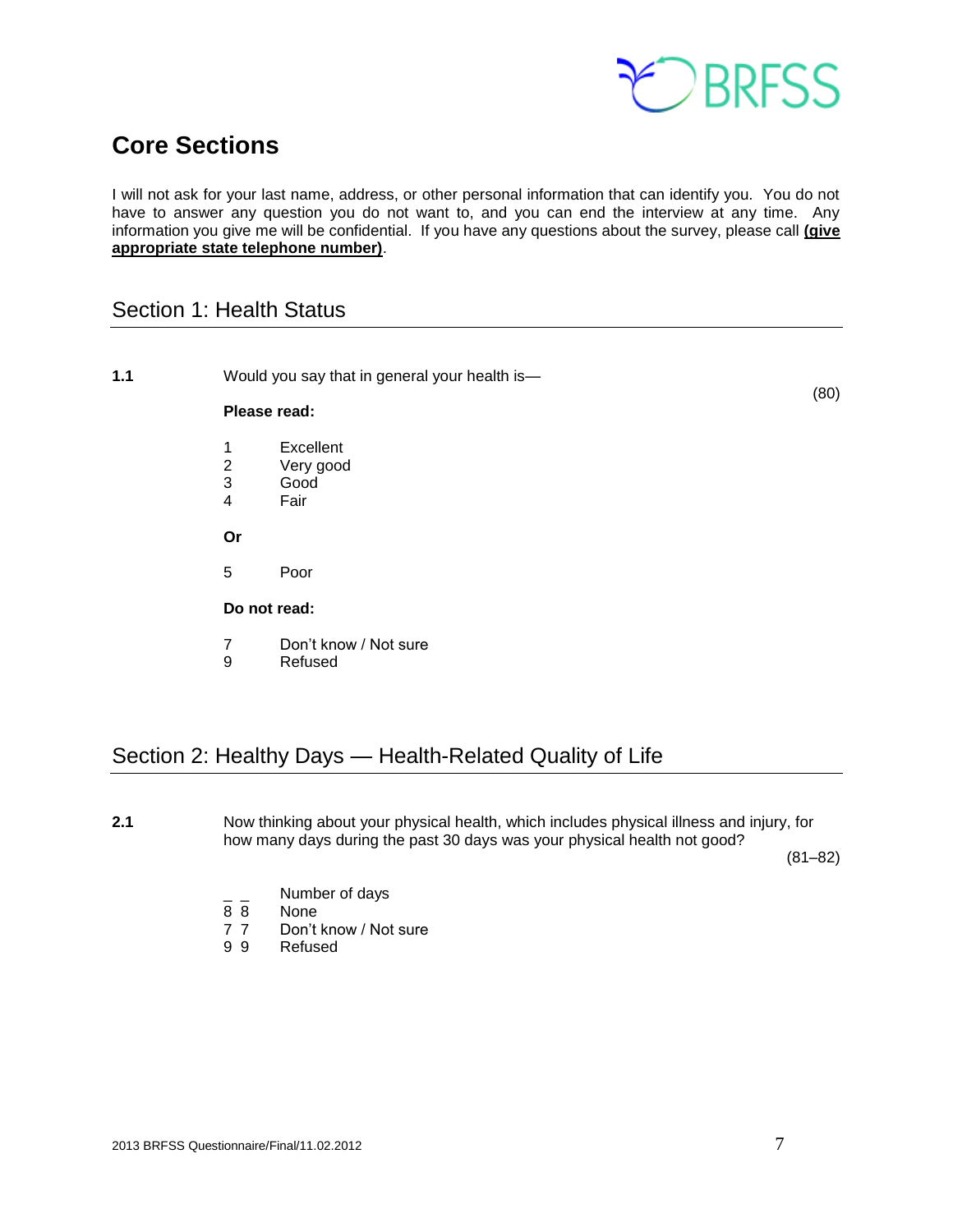

**2.2** Now thinking about your mental health, which includes stress, depression, and problems with emotions, for how many days during the past 30 days was your mental health not good?

(83–84)

- Number of days
- 8 8 None **[If Q2.1 and Q2.2 = 88 (None), go to next section]**
- 
- 7 7 Don't know / Not sure
- 9 9 Refused
- **2.3** During the past 30 days, for about how many days did poor physical or mental health keep you from doing your usual activities, such as self-care, work, or recreation?

(85-86)

- Number of days
- 8 8 None
- 7 7 Don't know / Not sure
- 9 9 Refused

## <span id="page-7-0"></span>Section 3: Health Care Access

- **3.1** Do you have any kind of health care coverage, including health insurance, prepaid plans such as HMOs, government plans such as Medicare, or Indian Health Service?
	- (87) 1 Yes **[If PPHF state go to Module 4, Question 1, else continue]**
	- No.
		- 7 Don't know / Not sure<br>9 Refused
		- **Refused**

**3.2** Do you have one person you think of as your personal doctor or health care provider?

**If "No," ask: "Is there more than one, or is there no person who you think of as your personal doctor or health care provider?"**

(88)

- 1 Yes, only one
- 2 More than one
- 3 No
- 7 Don't know / Not sure
- 9 Refused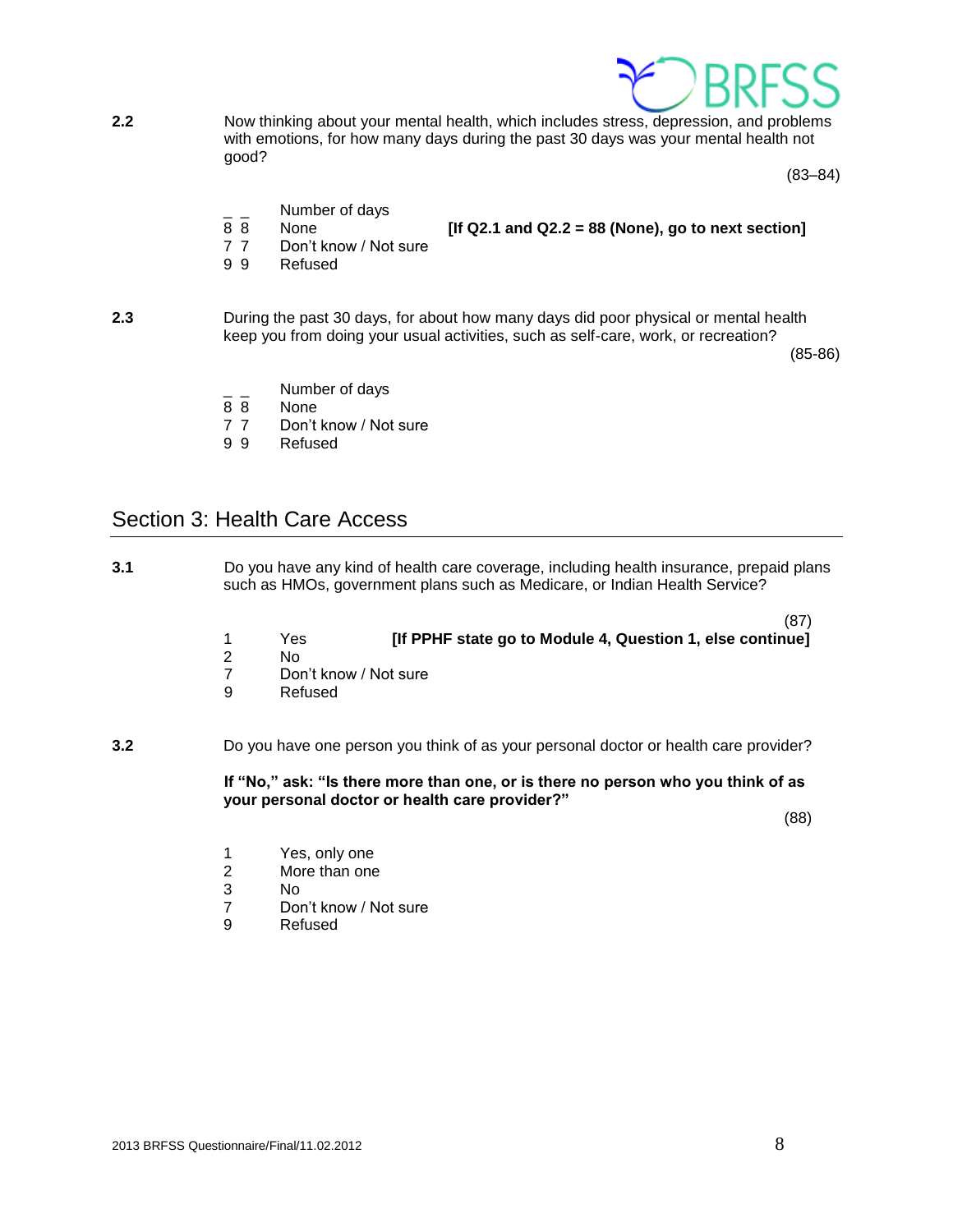

**3.3** Was there a time in the past 12 months when you needed to see a doctor but could not because of cost?

(89)

- 1 Yes<br>2 No
- $N<sub>0</sub>$
- 7 Don't know / Not sure
- 9 Refused

#### **CATI Note: If PPHF State go to Module 4, Question 3, else continue**

**3.4** About how long has it been since you last visited a doctor for a routine checkup? A routine checkup is a general physical exam, not an exam for a specific injury, illness, or condition.

(90)

- 1 Within the past year (anytime less than 12 months ago)
- 2 Within the past 2 years (1 year but less than 2 years ago)
- 3 Within the past 5 years (2 years but less than 5 years ago)
- 4 5 or more years ago
- 7 Don't know / Not sure
- 8 Never
- 9 Refused

#### **CATI Note: If PPHF State and Q3.1 = 1 go to Module 4, Question 4a or If PPHF State and Q3.1 = 2, 7, or 9 go to Module 4, Question 4b, or if not a PPHF State go to next section.**

## <span id="page-8-0"></span>Section 4: Inadequate Sleep

I would like to ask you about your sleep pattern.

**4.1** On average, how many hours of sleep do you get in a 24-hour period?

#### **INTERVIEWER NOTE: Enter hours of sleep in whole numbers, rounding 30 minutes (1/2 hour) or more up to the next whole hour and dropping 29 or fewer minutes.**

(91-92)

- $\frac{1}{7}$  Number of hours [01-24]<br>77 Don't know / Not sure
- Don't know / Not sure
- 9 9 Refused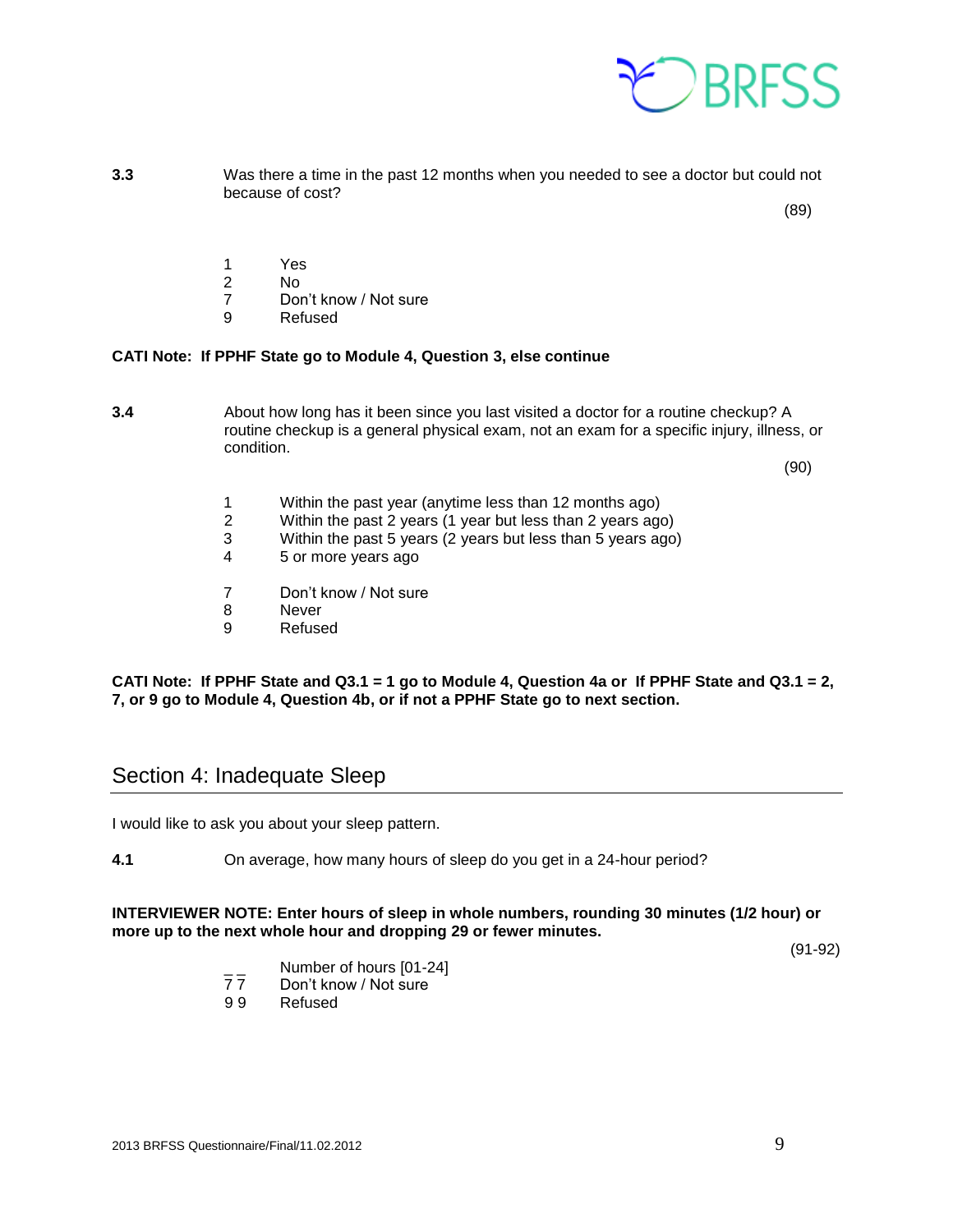

## <span id="page-9-0"></span>Section 5: Hypertension Awareness

**5.1** Have you EVER been told by a doctor, nurse, or other health professional that you have high blood pressure?

**Read only if necessary:** By "other health professional" we mean a nurse practitioner, a physician's assistant, or some other licensed health professional.

#### **If "Yes" and respondent is female, ask: "Was this only when you were pregnant?"**

1 Yes Yes, but female told only during pregnancy **[Go to next section]** No **[Go to next section]** Told borderline high or pre-hypertensive **[Go to next section]** Don't know / Not sure **[Go to next section]** Refused **[Go to next section]**

#### **5.2** Are you currently taking medicine for your high blood pressure?

(94)

(93)

- 1 Yes
- 2 No
- Don't know / Not sure
- 9 Refused

## <span id="page-9-1"></span>Section 6: Cholesterol Awareness

**6.1** Blood cholesterol is a fatty substance found in the blood. Have you EVER had your blood cholesterol checked?

(95)

- 1 Yes
- 2 No [**Go to next section]** 7 Don't know / Not sure [**Go to next section]**
- 9 Refused [**Go to next section]**

#### **6.2** About how long has it been since you last had your blood cholesterol checked?

(96)

#### **Read only if necessary:**

- 1 Within the past year (anytime less than 12 months ago)
- 2 Within the past 2 years (1 year but less than 2 years ago)
- 3 Within the past 5 years (2 years but less than 5 years ago)
- 4 5 or more years ago

#### **Do not read:**

- 7 Don't know / Not sure
- 9 Refused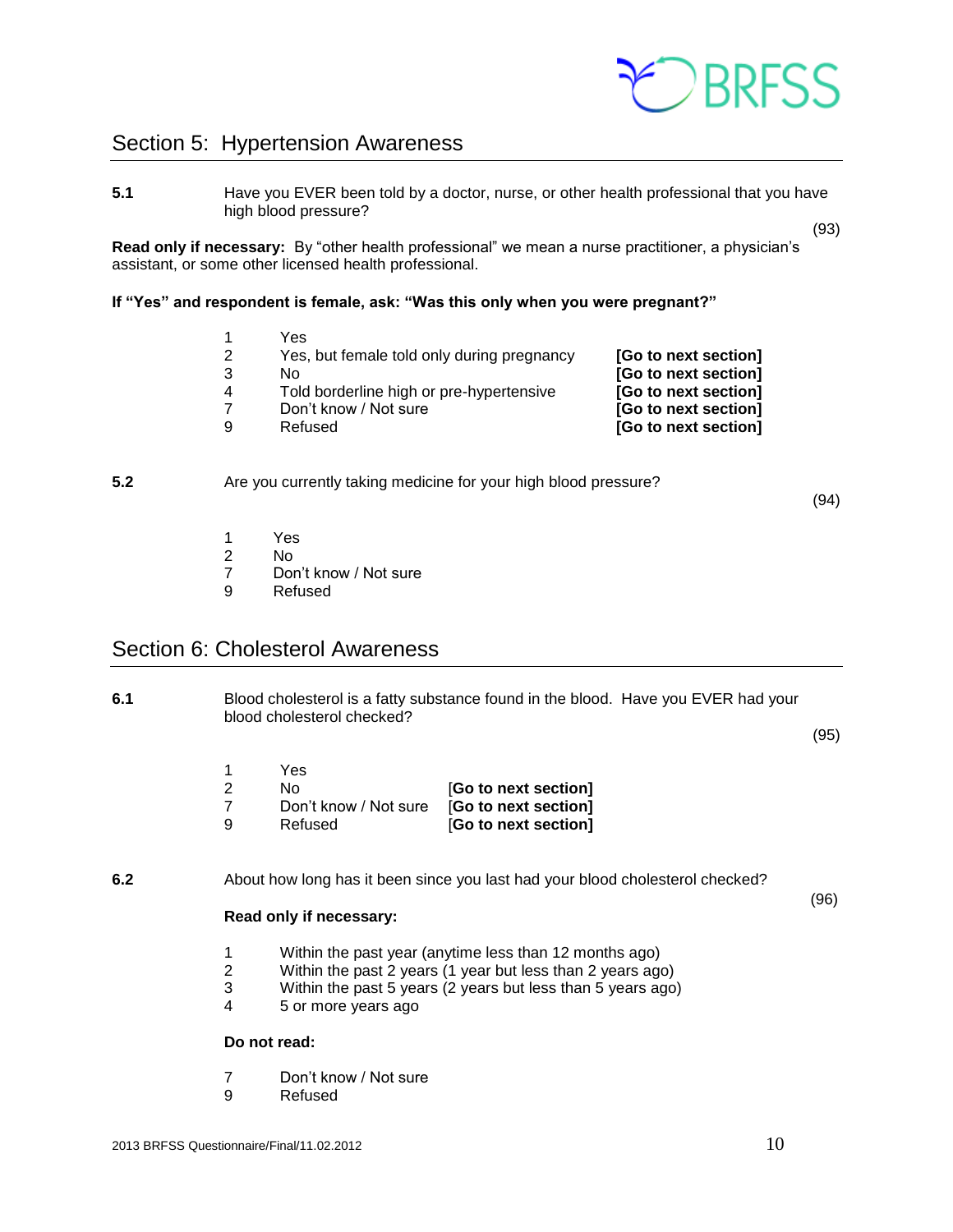

**6.3** Have you EVER been told by a doctor, nurse or other health professional that your blood cholesterol is high?

(97)

- 1 Yes<br>2 No
- No.
- 7 Don't know / Not sure<br>9 Refused
- **Refused**

## <span id="page-10-0"></span>Section 7: Chronic Health Conditions

Now I would like to ask you some questions about general health conditions.

Has a doctor, nurse, or other health professional EVER told you that you had any of the following? For each, tell me "Yes," "No," or you're "Not sure."

| 7.1 |                                                                    | (Ever told) you that you had a heart attack also called a myocardial infarction? |       |
|-----|--------------------------------------------------------------------|----------------------------------------------------------------------------------|-------|
|     | Yes<br>1<br>$\overline{c}$<br>No<br>$\overline{7}$<br>9<br>Refused | Don't know / Not sure                                                            | (98)  |
| 7.2 |                                                                    | (Ever told) you had angina or coronary heart disease?                            |       |
|     | Yes<br>1                                                           |                                                                                  | (99)  |
|     | $\overline{c}$<br>No                                               |                                                                                  |       |
|     | $\overline{7}$                                                     | Don't know / Not sure                                                            |       |
|     | 9<br>Refused                                                       |                                                                                  |       |
| 7.3 | (Ever told) you had a stroke?                                      |                                                                                  |       |
|     | Yes<br>1                                                           |                                                                                  | (100) |
|     | $\overline{\mathbf{c}}$<br><b>No</b>                               |                                                                                  |       |
|     | $\overline{7}$                                                     | Don't know / Not sure                                                            |       |
|     | 9<br>Refused                                                       |                                                                                  |       |
| 7.4 | (Ever told) you had asthma?                                        |                                                                                  |       |
|     |                                                                    |                                                                                  | (101) |
|     | Yes<br>1                                                           |                                                                                  |       |
|     | $\overline{c}$<br>No                                               | [Go to Q7.6]                                                                     |       |
|     | $\overline{7}$                                                     | Don't know / Not sure<br>[Go to Q7.6]                                            |       |
|     | 9<br>Refused                                                       | [Go to Q7.6]                                                                     |       |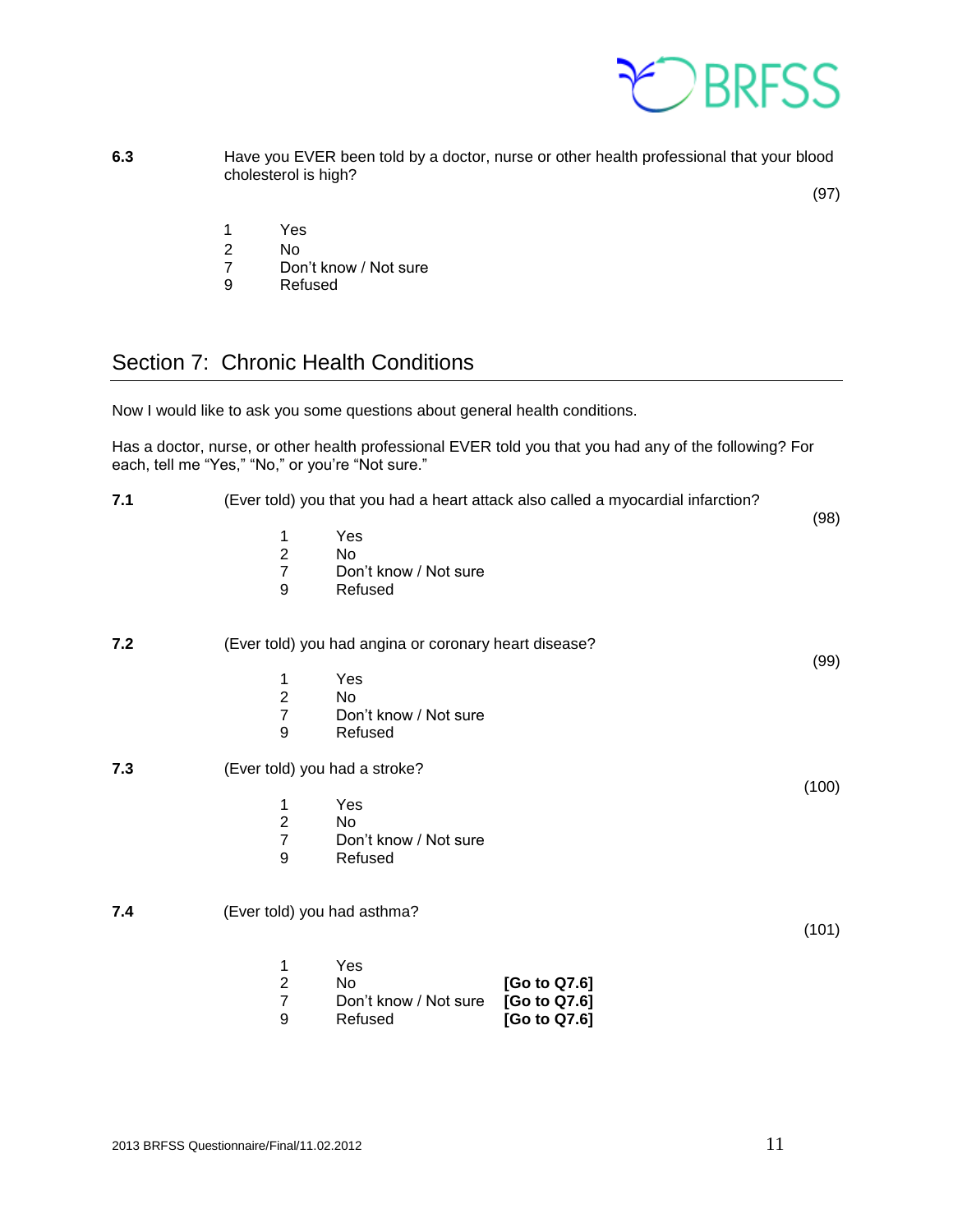

| 7.5 | Do you still have asthma?                                                                                         | (102) |
|-----|-------------------------------------------------------------------------------------------------------------------|-------|
|     | Yes<br>1<br>$\sqrt{2}$<br>No<br>$\overline{7}$<br>Don't know / Not sure<br>9<br>Refused                           |       |
| 7.6 | (Ever told) you had skin cancer?                                                                                  |       |
|     | Yes<br>$\mathbf{1}$<br>$\sqrt{2}$<br>No<br>$\boldsymbol{7}$<br>Don't know / Not sure<br>$9\,$<br>Refused          | (103) |
| 7.7 | (Ever told) you had any other types of cancer?                                                                    |       |
|     | Yes<br>1<br>$\overline{2}$<br>No<br>$\overline{7}$<br>Don't know / Not sure<br>$9\,$<br>Refused                   | (104) |
| 7.8 | (Ever told) you have Chronic Obstructive Pulmonary Disease or COPD, emphysema or<br>chronic bronchitis?           |       |
|     | 1<br>Yes<br>$\boldsymbol{2}$<br>No<br>$\overline{7}$<br>Don't know / Not sure<br>$\boldsymbol{9}$<br>Refused      | (105) |
| 7.9 | (Ever told) you have some form of arthritis, rheumatoid arthritis, gout, lupus, or<br>fibromyalgia?               |       |
|     | 1<br>Yes<br>$\overline{2}$<br><b>No</b><br>$\overline{7}$<br>Don't know / Not sure<br>$\boldsymbol{9}$<br>Refused | (106) |
|     |                                                                                                                   |       |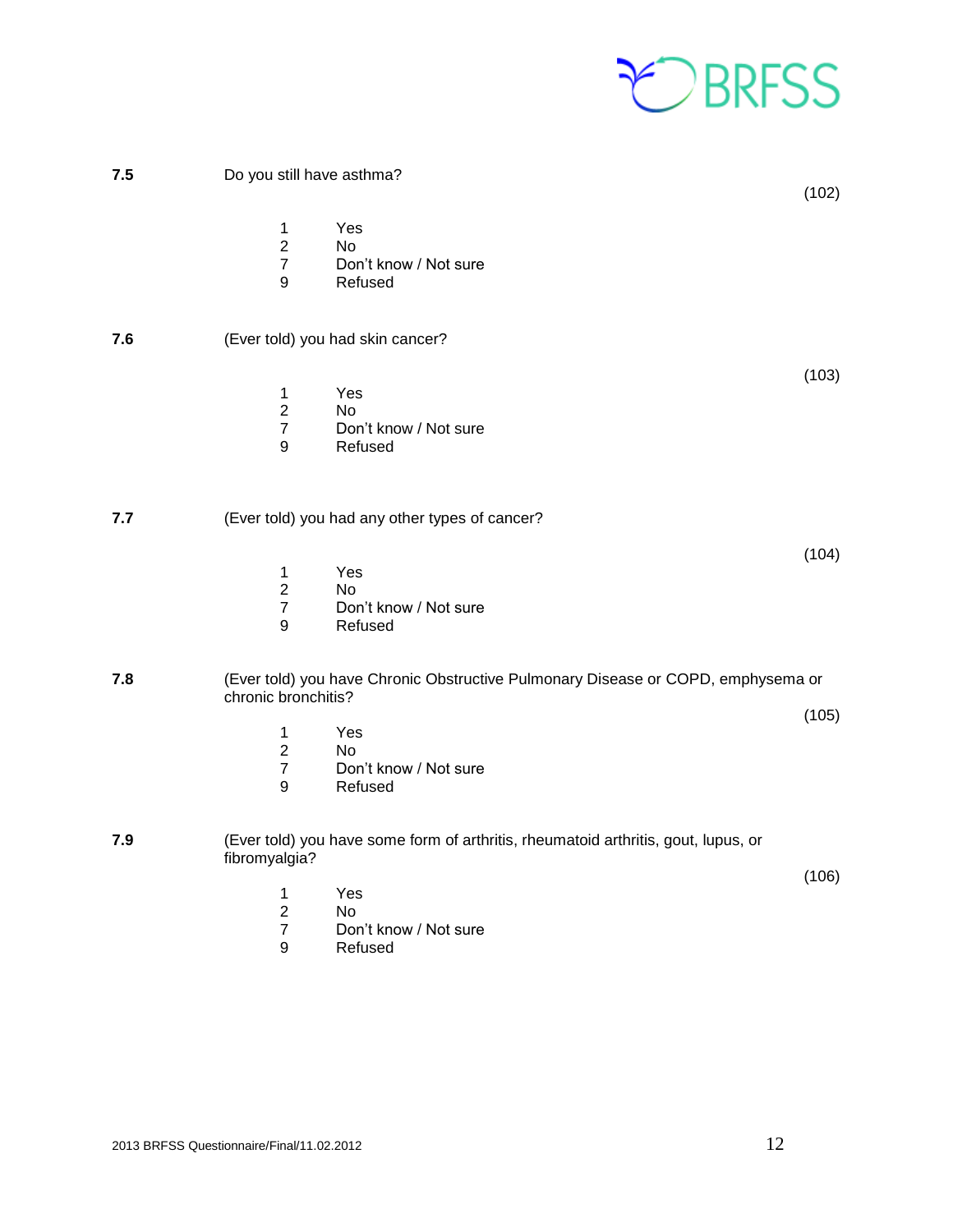

**INTERVIEWER NOTE:** Arthritis diagnoses include:

- rheumatism, polymyalgia rheumatica
- osteoarthritis (not osteoporosis)
- tendonitis, bursitis, bunion, tennis elbow
- carpal tunnel syndrome, tarsal tunnel syndrome
- joint infection, Reiter's syndrome
- ankylosing spondylitis; spondylosis
- rotator cuff syndrome
- connective tissue disease, scleroderma, polymyositis, Raynaud's syndrome
- vasculitis (giant cell arteritis, Henoch-Schonlein purpura, Wegener's granulomatosis,
- polyarteritis nodosa)

**7.10** (Ever told) you have a depressive disorder, including depression, major depression, dysthymia, or minor depression?

(107)

- 1 Yes
- 2 No
- 7 Don't know / Not sure
- 9 Refused

**7.11** (Ever told) you have kidney disease? Do NOT include kidney stones, bladder infection or incontinence.

**INTERVIEWER NOTE:** Incontinence is not being able to control urine flow.

(108)

- 1 Yes
- 2 No
- 7 Don't know / Not sure
- 9 Refused

**7.12** (Ever told) you have diabetes? (109)

If "Yes" and respondent is female, ask: "Was this only when you were pregnant?"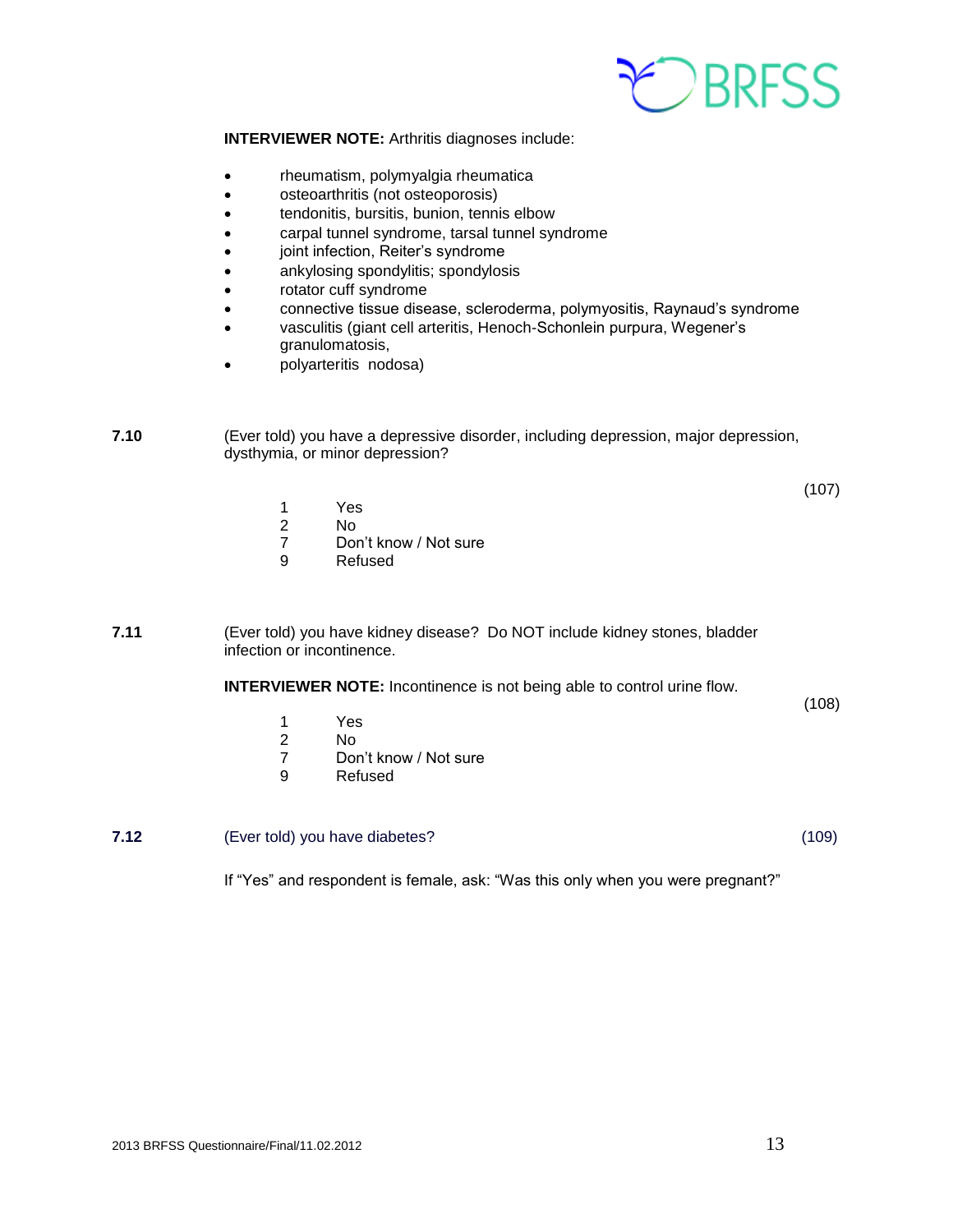

If respondent says pre-diabetes or borderline diabetes, use response code 4.

- 1 Yes<br>2 Yes.
- Yes, but female told only during pregnancy
- 3 No
- 4 No, pre-diabetes or borderline diabetes
- 7 Don't know / Not sure
- 9 Refused

#### **CATI note: If Q7.12 = 1 (Yes), go to Diabetes Optional Module (if used). If any other response to Q7.12, go to Pre-Diabetes Optional Module (if used), otherwise, go to next section.**

## <span id="page-13-0"></span>Section 8: Demographics

| 8.1                  |          | What is your age?                                         | $(110-111)$ |
|----------------------|----------|-----------------------------------------------------------|-------------|
|                      | 07<br>09 | Code age in years<br>Don't know / Not sure<br>Refused     |             |
| 8.2                  |          | Are you Hispanic, Latino/a, or Spanish origin?            |             |
|                      | 1        | No, not of Hispanic, Latino/a, or Spanish origin          | $(112-115)$ |
| If yes, ask: Are you |          |                                                           |             |
|                      |          | Interviewer Note: One or more categories may be selected. |             |

- 2 Mexican, Mexican American, Chicano/a
- 3 Puerto Rican
- 4 Cuban

5 Another Hispanic, Latino/a, or Spanish origin(for state of Hawaii, specify give spaces to write the answer)

#### **Do not read:**

- 8 No additional choices
- 7 Don't know / Not sure
- 9 Refused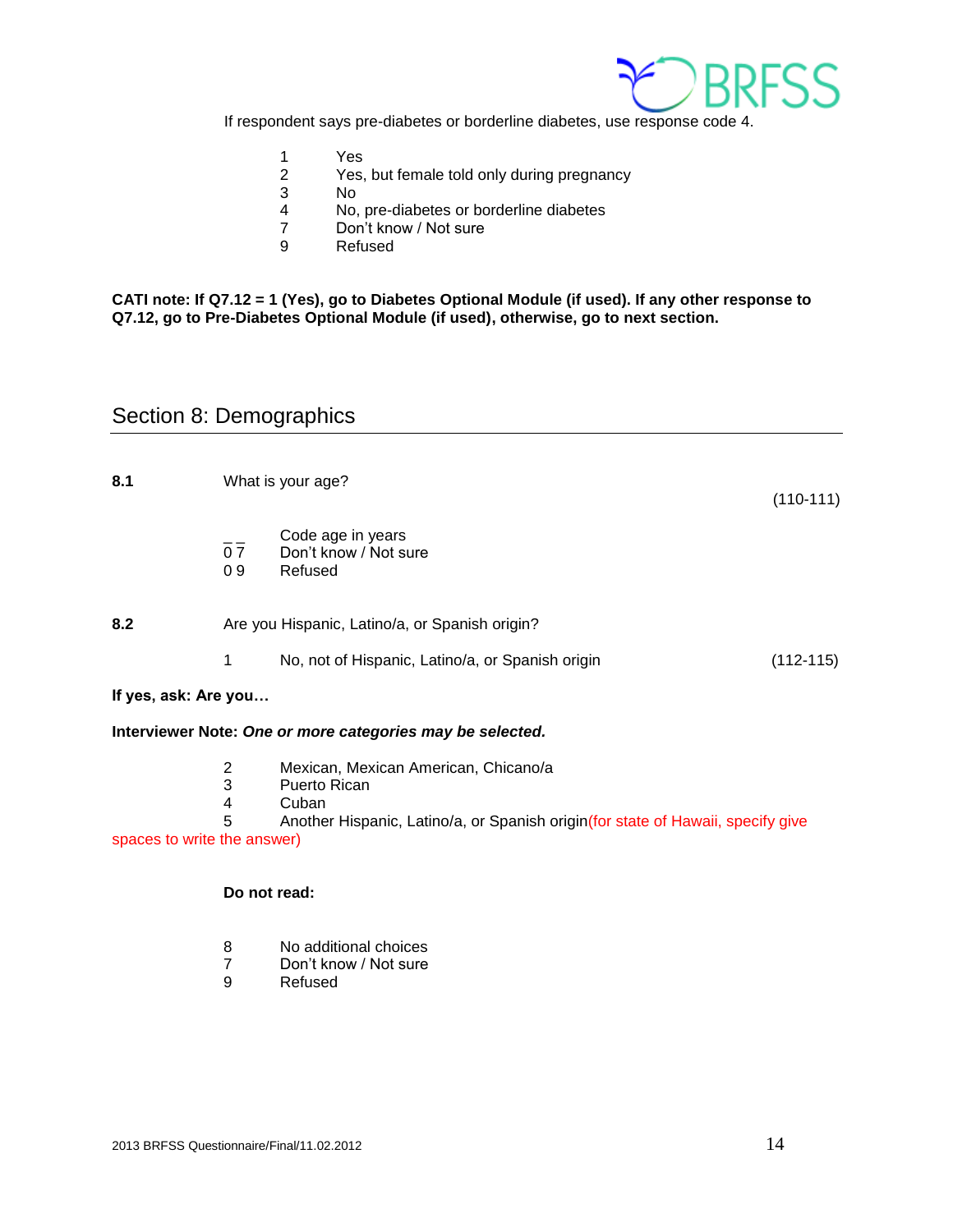

**8.3** Which one or more of the following would you say is your race?

#### **Interviewer Note: Select all that apply.**

**Interviewer Note: If 40 (Asian) or 50 (Pacific Islander) is selected read and code subcategories underneath major heading.**

#### **Please read:**

- **10 White**
- **20 Black or African American**
- **30 American Indian or Alaska Native**
- **40 Asian**
	- 41 Asian Indian
	- 42 Chinese
	- 43 Filipino<br>44 Japanes
	- Japanese
	- 45 Korean
	- 46 Vietnamese
	- 47 Other Asian(for state of Hawaii, specify give spaces to write the answer)

#### **50 Pacific Islander**

- 51 Native Hawaiian
- 52 Guamanian or Chamorro
- 53 Samoan
- 54 Other Pacific Islander(for state of Hawaii, specify give spaces to write the

answer)

#### **Do not read:**

- 60 Other(for state of Hawaii, specify give spaces to write the answer)
- 88 No additional choices
- 77 Don't know / Not sure
- 99 Refused

#### **CATI note: If more than one response to Q8.3; continue. Otherwise, go to Q8.5.**

#### **8.4** Which one of these groups would you say best represents your race?

#### **Interviewer Note: If 04 (Asian) or 05 (Pacific Islander) is selected read and code subcategory underneath major heading.**

(144-145)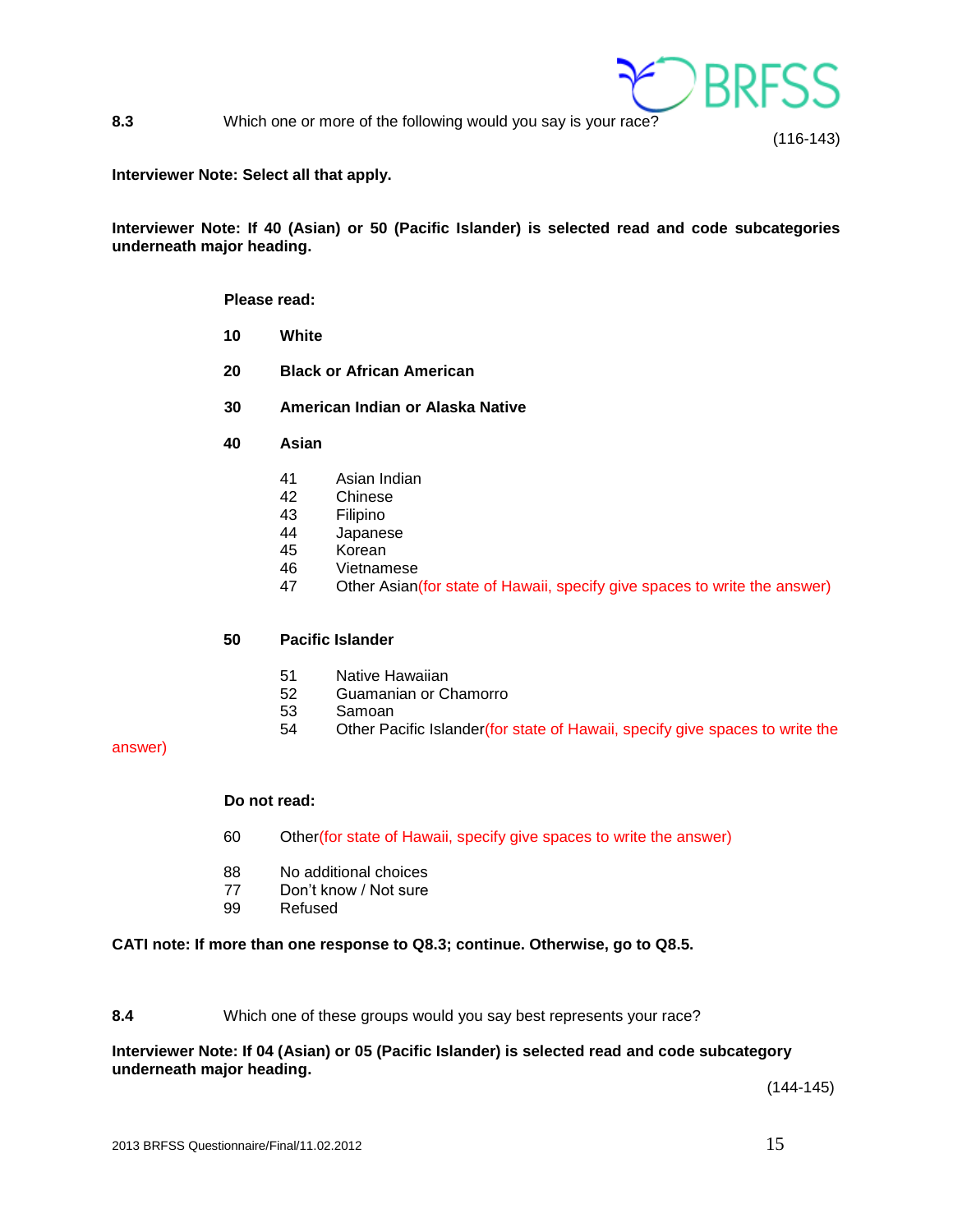

#### **Please read:**

- **10 White**
- **20 Black or African American**
- **30 American Indian or Alaska Native**
- **40 Asian**
	- 41 Asian Indian
	- 42 Chinese
	- 43 Filipino<br>44 Japane:
	- Japanese
	- 45 Korean
	- 46 Vietnamese
	- 47 Other Asian(for state of Hawaii, specify give spaces to write the answer)

#### **50 Pacific Islander**

- 51 Native Hawaiian<br>52 Guamanian or C
- Guamanian or Chamorro
- 53 Samoan
- 54 Other Pacific Islander(for state of Hawaii, specify give spaces to write the

#### answer)

#### **Do not read:**

- 60 Other(for state of Hawaii, specify give spaces to write the answer)
- 88 No additional choices
- 77 Don't know / Not sure
- 99 Refused
- 

**8.5** Have you ever served on active duty in the United States Armed Forces, either in the regular military or in a National Guard or military reserve unit? Active duty does not include training for the Reserves or National Guard, but DOES include activation, for example, for the Persian Gulf War.

(146)

(147)

- 1 Yes<br>2 No
- N<sub>o</sub>

#### **Do not read:**

- 7 Don't know / Not sure
- 9 Refused
- **8.6** Are you…?

**Please read:**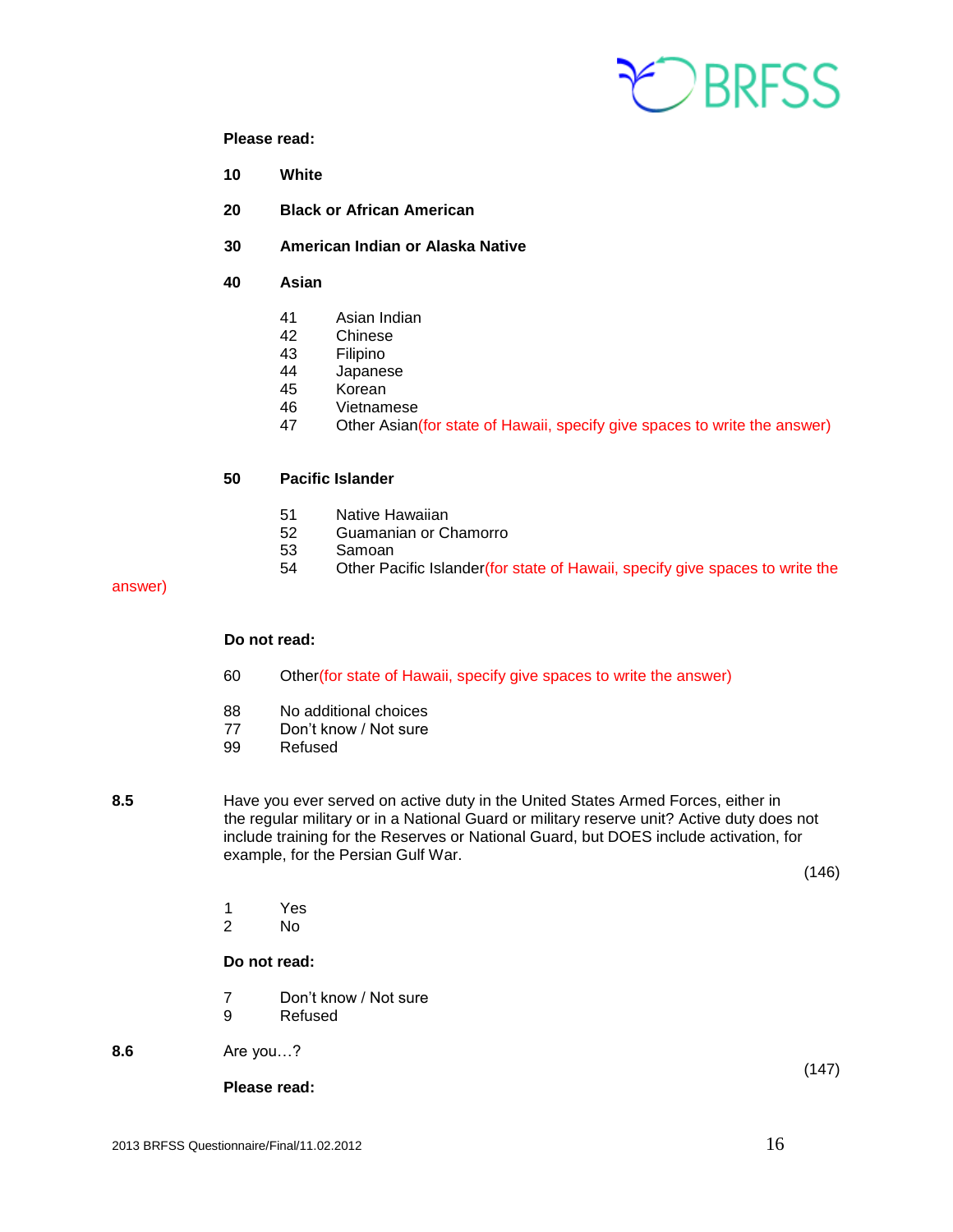

- 1 Married<br>2 Divorcee
- **Divorced**
- 3 Widowed<br>4 Separated
- **Separated**
- 5 Never married

#### **Or**

6 A member of an unmarried couple

#### **Do not read:**

- 9 Refused
- **8.7** How many children less than 18 years of age live in your household? (148-149)
	- $\frac{1}{8}$   $\frac{1}{8}$  Number of children
	- 8 8 None<br>9 9 Refus
	- **Refused**

**8.8** What is the highest grade or year of school you completed?

**Read only if necessary:**

- 1 Never attended school or only attended kindergarten
- 2 Grades 1 through 8 (Elementary)<br>3 Grades 9 through 11 (Some high
	- Grades 9 through 11 (Some high school)
- 4 Grade 12 or GED (High school graduate)
- 5 College 1 year to 3 years (Some college or technical school)
- 6 College 4 years or more (College graduate)

#### **Do not read:**

9 Refused

**8.9** Are you currently…?

#### **Please read:**

- 1 Employed for wages
- 2 Self-employed
- 3 **Out of work for 1 year or more**
- Out of work for less than 1 year
- 5 A Homemaker
- 6 A Student
- 7 Retired

**Or**

8 Unable to work

(150)

(151)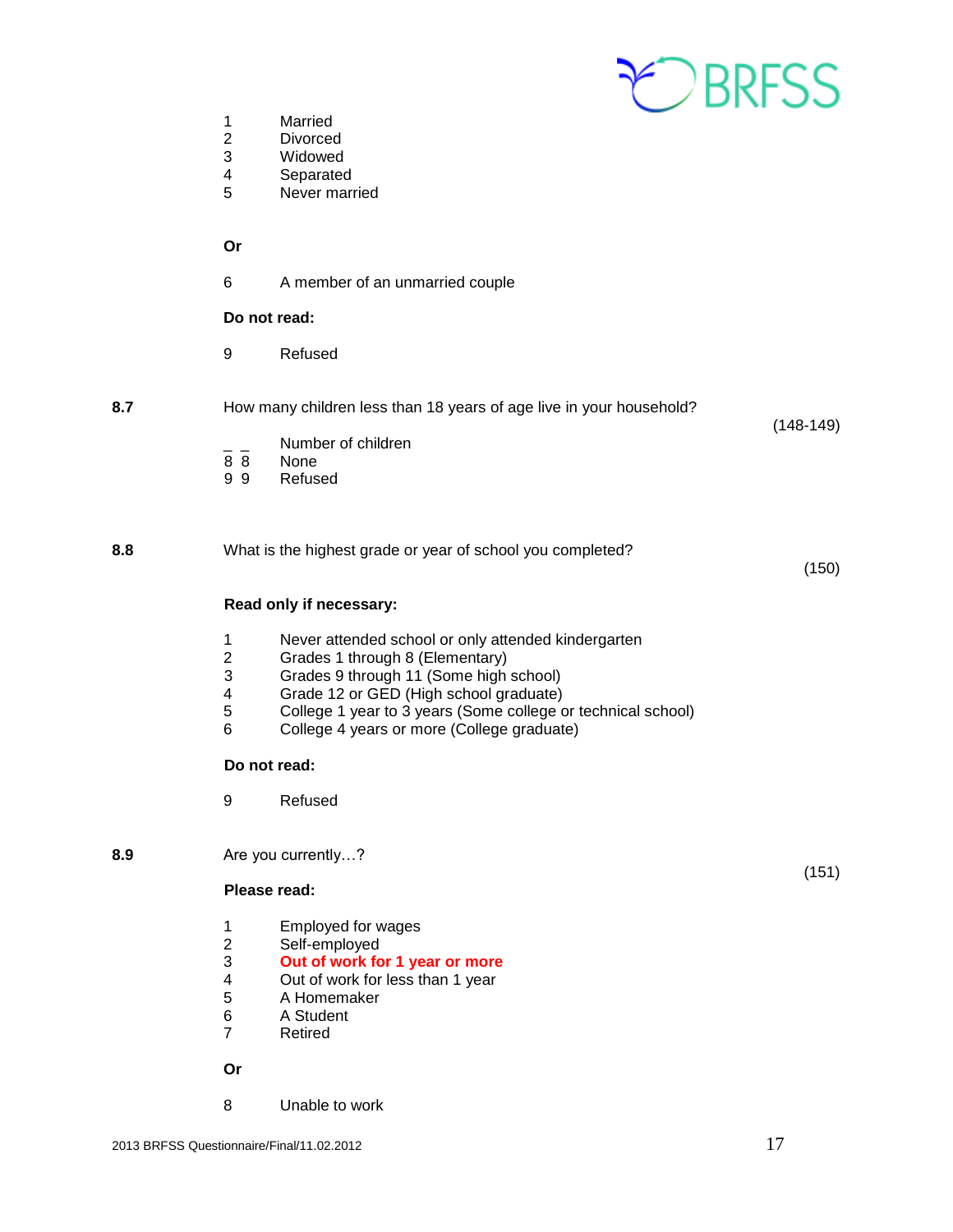

### **Do not read:**

9 Refused

| 8.10 | Is your annual household income from all sources-<br>$(152-153)$              |                                                                  |                                    |  |  |
|------|-------------------------------------------------------------------------------|------------------------------------------------------------------|------------------------------------|--|--|
|      |                                                                               | If respondent refuses at ANY income level, code '99' (Refused)   |                                    |  |  |
|      |                                                                               | Read only if necessary:                                          |                                    |  |  |
|      | 04                                                                            | Less than $$25,000$<br>(\$20,000 to less than \$25,000)          | If "no," ask 05; if "yes," ask 03  |  |  |
|      | 03                                                                            | Less than $$20,000$<br>(\$15,000 to less than \$20,000)          | If "no," code 04; if "yes," ask 02 |  |  |
|      | 0 <sub>2</sub>                                                                | Less than $$15,000$<br>(\$10,000 to less than \$15,000)          | If "no," code 03; if "yes," ask 01 |  |  |
|      | 0 <sub>1</sub>                                                                | Less than $$10,000$                                              | If "no," code 02                   |  |  |
|      | 05                                                                            | Less than \$35,000<br>(\$25,000 to less than \$35,000)           | If "no," ask 06                    |  |  |
|      | 06                                                                            | Less than \$50,000<br>(\$35,000 to less than \$50,000)           | If "no," ask 07                    |  |  |
|      | 07                                                                            | Less than \$75,000<br>(\$50,000 to less than \$75,000)           | If "no," code 08                   |  |  |
|      | 08                                                                            | \$75,000 or more                                                 |                                    |  |  |
|      | Do not read:                                                                  |                                                                  |                                    |  |  |
|      | 77<br>99                                                                      | Don't know / Not sure<br>Refused                                 |                                    |  |  |
| 8.11 | About how much do you weigh without shoes?                                    |                                                                  |                                    |  |  |
|      | $(154-157)$<br>NOTE: If respondent answers in metrics, put "9" in column 148. |                                                                  |                                    |  |  |
|      | Round fractions up                                                            |                                                                  |                                    |  |  |
|      | 7777<br>9999                                                                  | Weight<br>(pounds/kilograms)<br>Don't know / Not sure<br>Refused |                                    |  |  |
| 8.12 |                                                                               | About how tall are you without shoes?                            |                                    |  |  |

(158-161)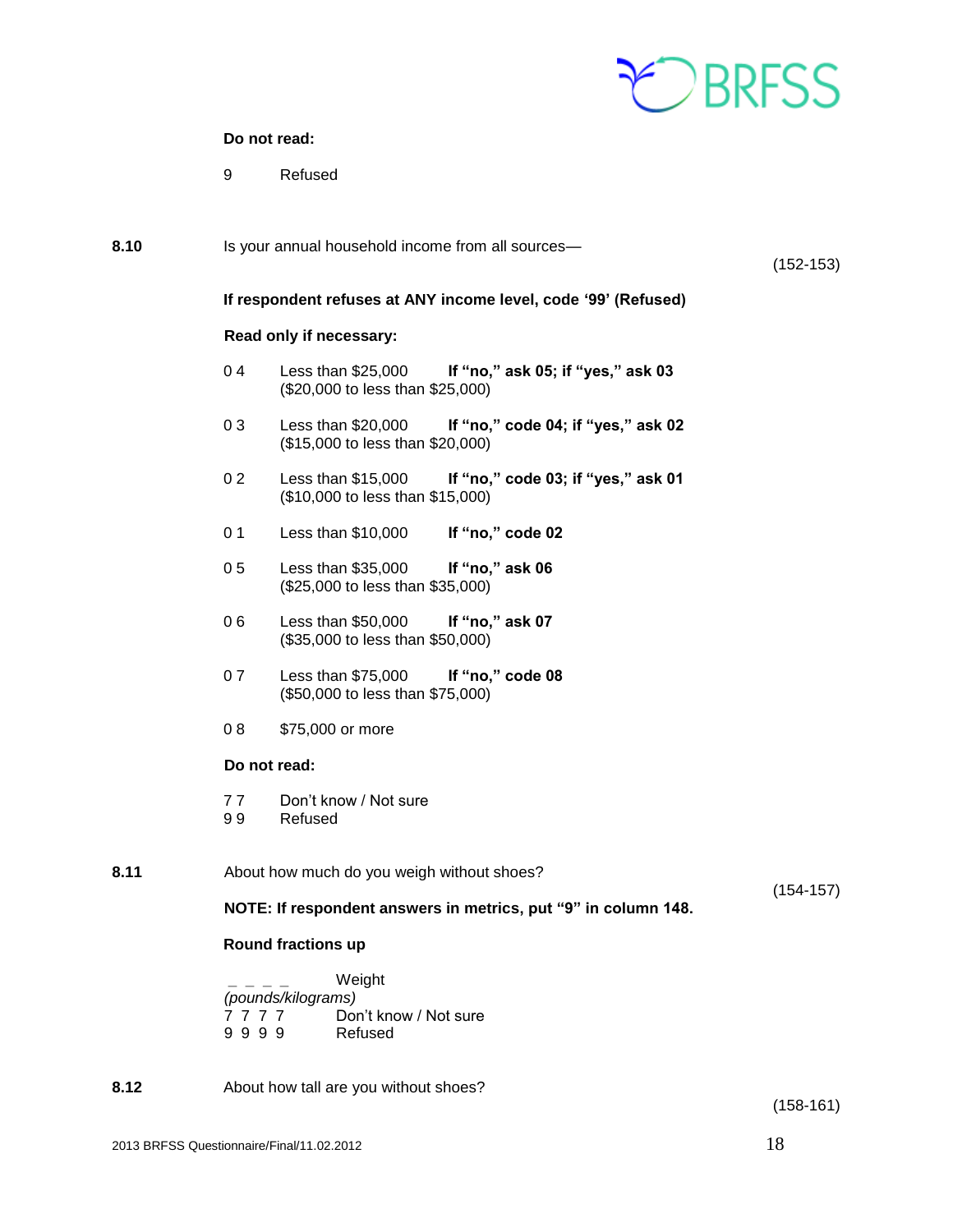

**NOTE: If respondent answers in metrics, put "9" in column 152.**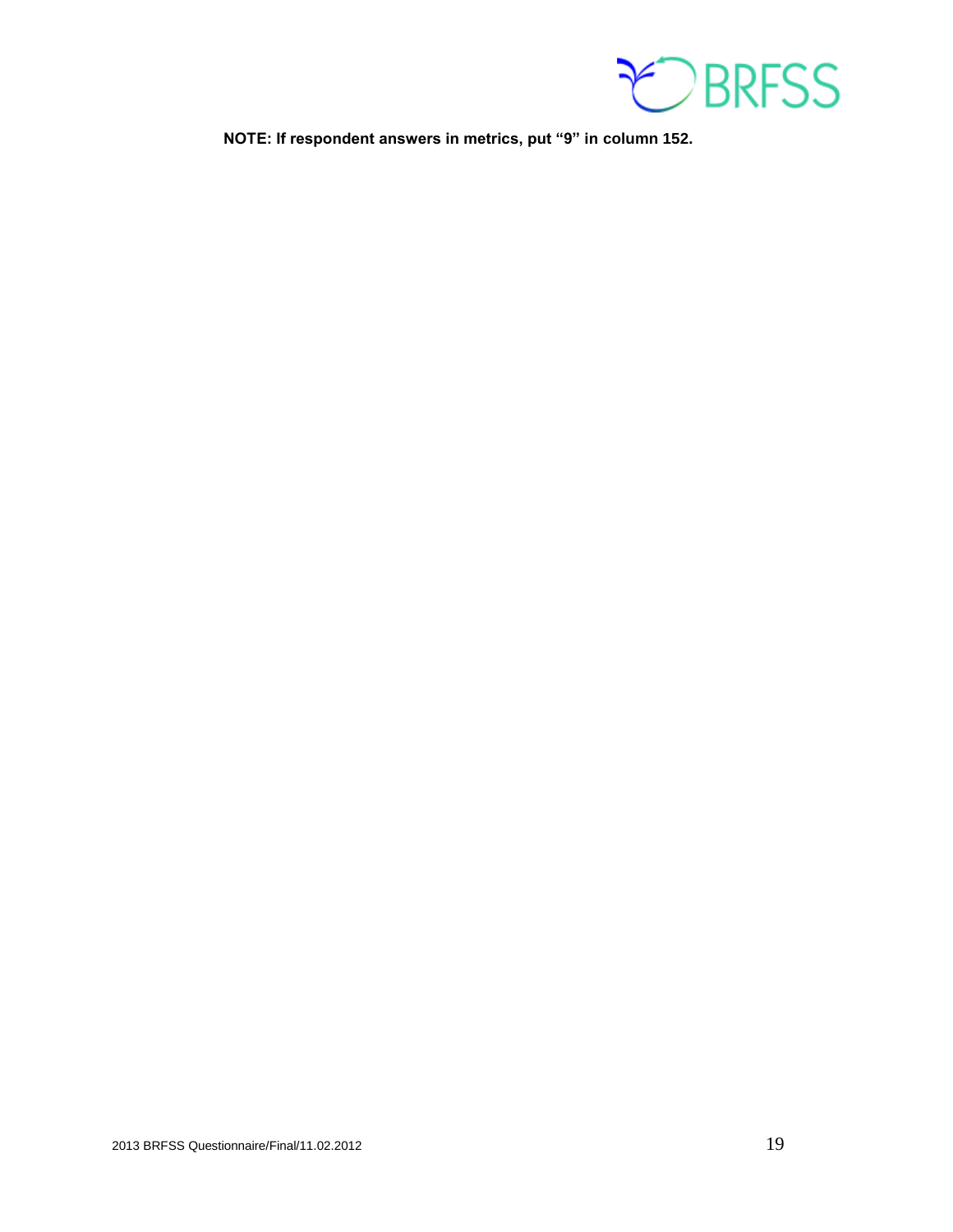

#### **Round fractions down**

| $\overline{I}$ | Height                            |
|----------------|-----------------------------------|
|                | (f t / inches/meters/centimeters) |
| 77/77          | Don't know / Not sure             |
| 99/99          | Refused                           |

**8.13** What county do you live in? Contract the country of the country of the country of the country of the country of the country of the country of the country of the country of the country of the country of the country o  $\frac{1}{7}$   $\frac{1}{7}$  ANSI County Code (formerly FIPS county code)<br>7 7 7 Don't know / Not sure Don't know / Not sure 9 9 9 Refused Please insert the island question instead of question 8.13 **8.14** What is the ZIP Code where you live? Conserved the SIP Code where you live? ZIP Code 7 7 7 7 7 Don't know / Not sure<br>9 9 9 9 9 9 Refused 99999 **8.15** Do you have more than one telephone number in your household? Do not include cell phones or numbers that are only used by a computer or fax machine. (170) 1 Yes 2 No **[Go to Q8.17]** 7 Don't know / Not sure<br>9 Refused Refused **[Go to Q8.17] 8.16** How many of these telephone numbers are residential numbers? (171) \_ Residential telephone numbers **[6 = 6 or more]** Don't know / Not sure 9 Refused **8.17** Do you have a cell phone for personal use? Please include cell phones used for both business and personal use. (172) 1 Yes 2 No **[Go to Q8.19]** 7 Don't know / Not sure **[Go to Q8.19]** 9 Refused **[Go to Q8.19]**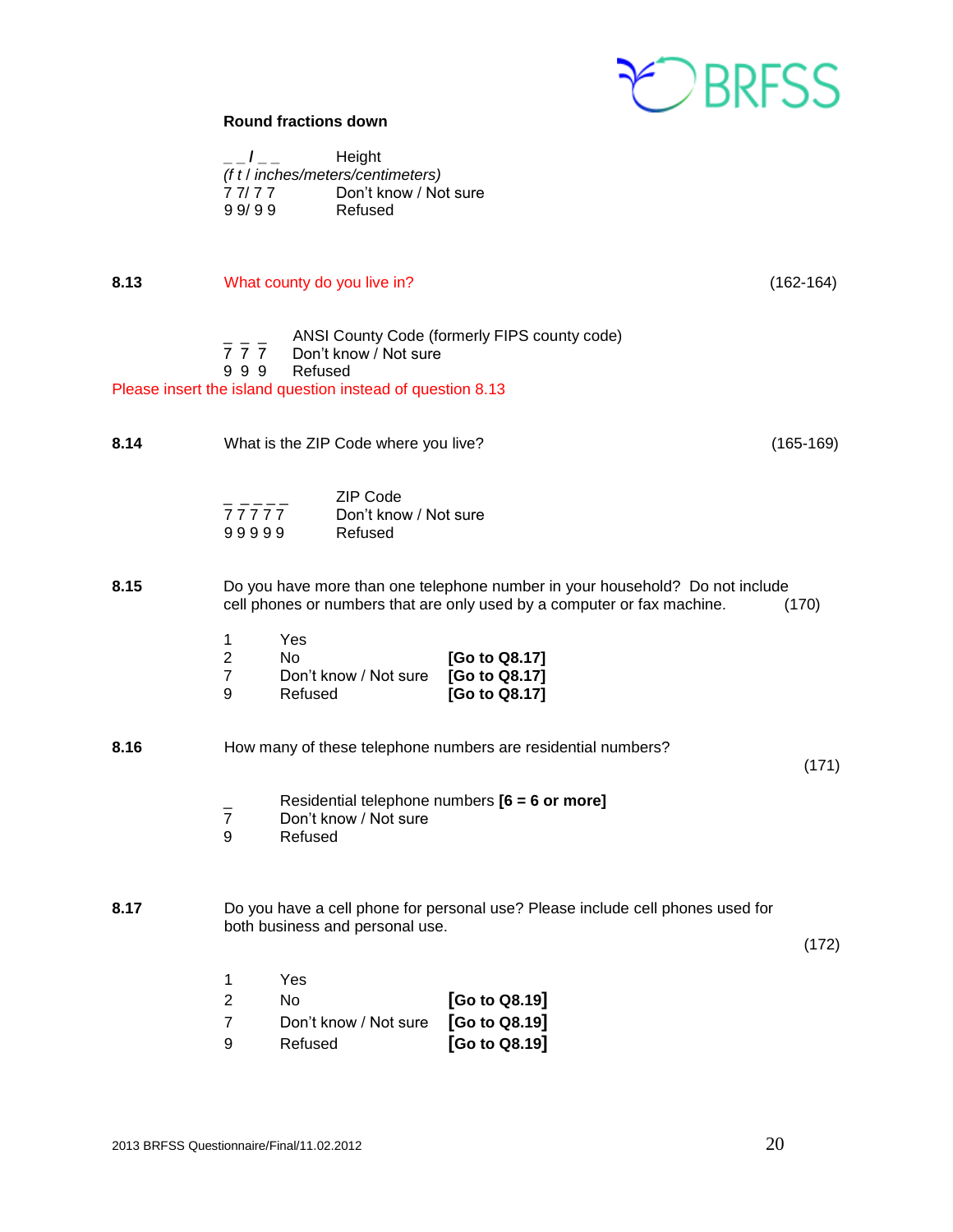

**8.18** Thinking about all the phone calls that you receive on your landline and cell phone, what percent, between 0 and 100, are received on your cell phone?

(173-175)

(177)

- Enter percent (1 to 100)
- 8 8 8 Zero
- 7 7 7 Don't know / Not sure
- 9 9 9 Refused

#### 8.19 Have you used the internet in the past 30 days? (176)

- 1 Yes<br>2 No
- N<sub>o</sub>
- 7 Don't know/Not sure
- 9 Refused

#### **8.20** Do you own or rent your home?

- 1 Own<br>2 Rent
- Rent
- 3 Other arrangement
- 7 Don't know / Not sure
- 9 Refused

#### **INTERVIEWER NOTE: "Other arrangement" may include group home, staying with friends or family without paying rent.**

#### **NOTE: Home is defined as the place where you live most of the time/the majority of the year.**

| 8.21 | Indicate sex of respondent. Ask only if necessary. |                                                                        |       |
|------|----------------------------------------------------|------------------------------------------------------------------------|-------|
|      | Male<br>Female<br>2                                | [Go to Q8.23]<br>[If respondent is 45 years old or older, go to Q8.23] |       |
| 8.22 |                                                    | To your knowledge, are you now pregnant?                               | (179) |
|      | Yes                                                |                                                                        |       |

- 2 No
- 7 Don't know / Not sure
- 9 Refused

The following questions are about health problems or impairments you may have.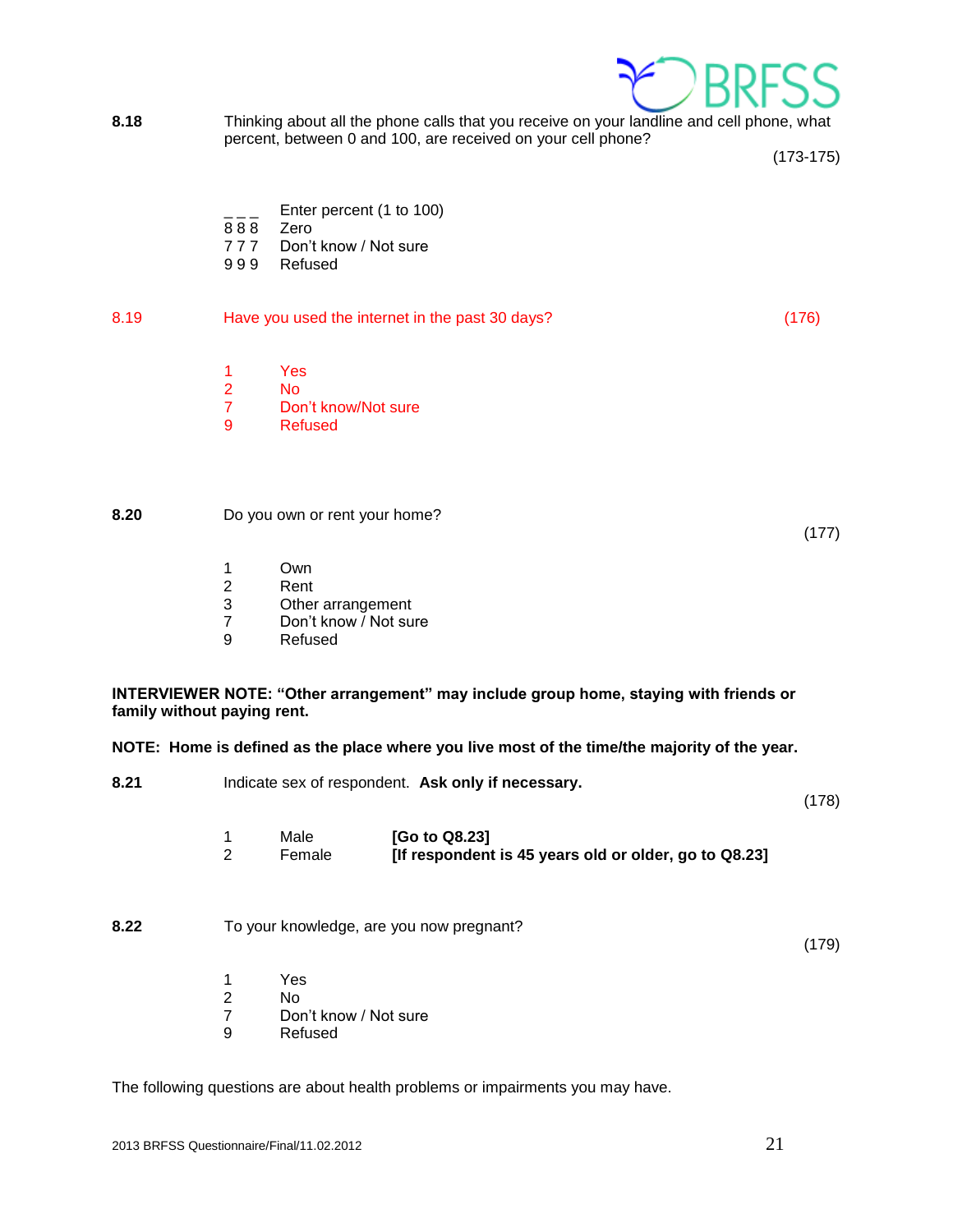

**8.23** Are you limited in any way in any activities because of physical, mental, or emotional problems?

(180)

- 1 Yes
- 2 No
- 7 Don't know / Not Sure
- 9 Refused
- **8.24** Do you now have any health problem that requires you to use special equipment, such as a cane, a wheelchair, a special bed, or a special telephone?

(181)

#### **NOTE: Include occasional use or use in certain circumstances.**

- 1 Yes
- 2 No
- 7 Don't know / Not Sure<br>9 Refused
- **Refused**

#### **8.25** Are you blind or do you have serious difficulty seeing, even when wearing glasses? (182)

- 1 Yes
- 2 No
- 7 Don't know / Not Sure<br>9 Refused
- **Refused**

#### **8.26** Because of a physical, mental, or emotional condition, do you have serious difficulty concentrating, remembering, or making decisions?

(183)

- 1 Yes<br>2 No
- No.
- 7 Don't know / Not sure<br>9 Refused
- **Refused**

## **8.27** Do you have serious difficulty walking or climbing stairs? (184)

- 1 Yes
- 2 No
- 7 Don't know / Not sure
- 9 Refused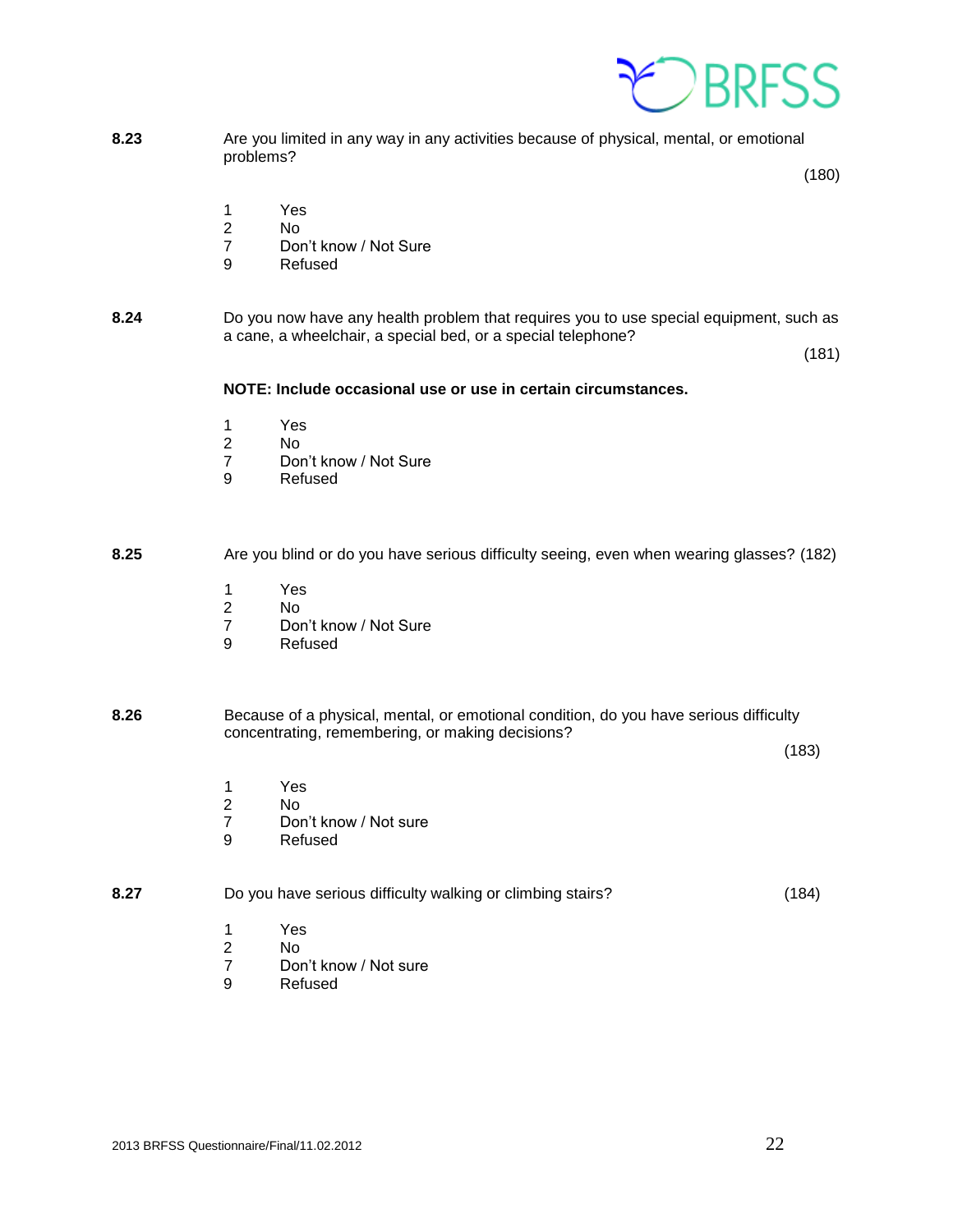<span id="page-22-0"></span>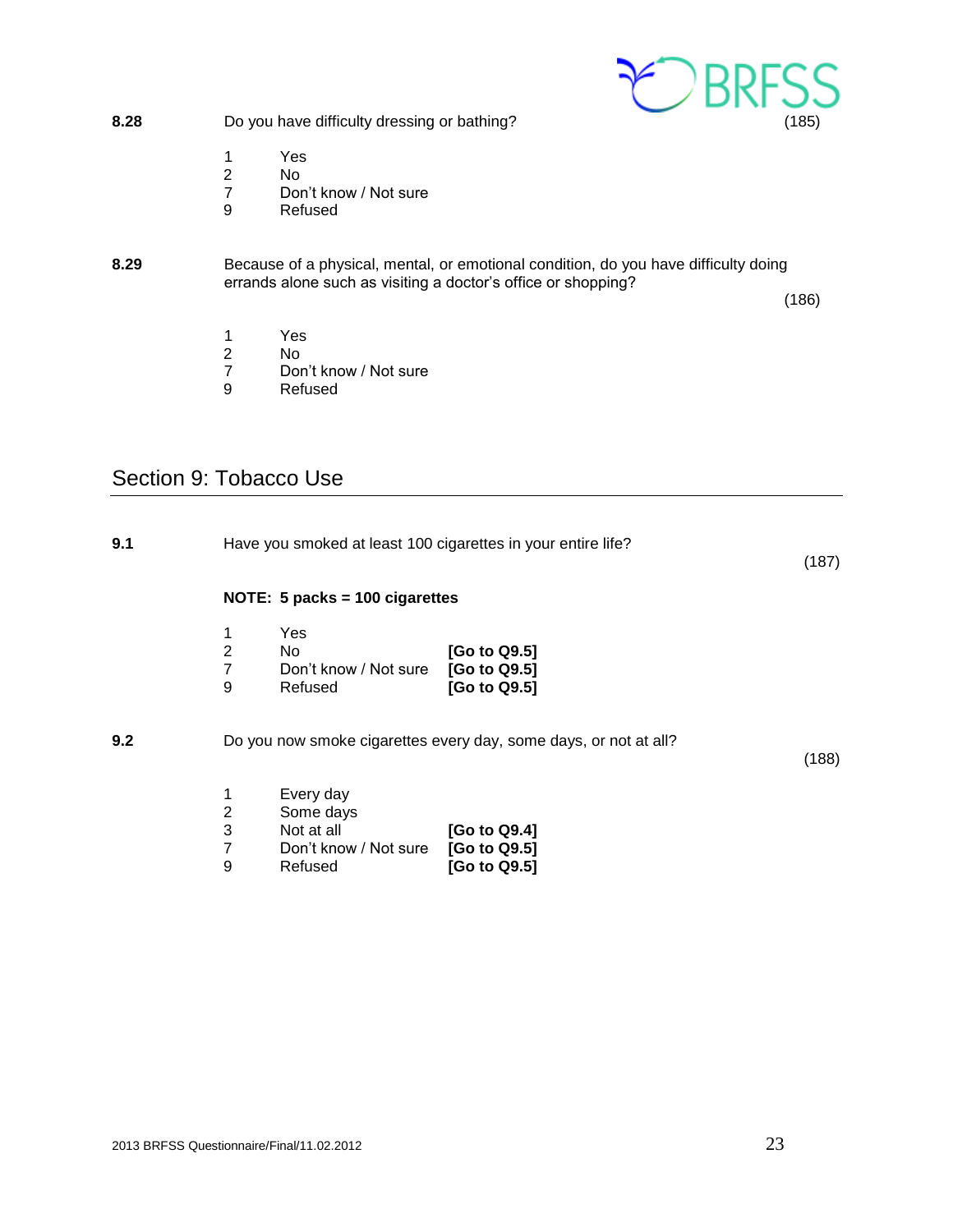

**9.3** During the past 12 months, have you stopped smoking for one day or longer because you were trying to quit smoking?

(189)

| 1  | Yes                   | [Go to Q9.5] |
|----|-----------------------|--------------|
| 2  | N٥                    | [Go to Q9.5] |
|    | Don't know / Not sure | [Go to Q9.5] |
| -9 | Refused               | [Go to Q9.5] |

**9.4** How long has it been since you last smoked a cigarette, even one or two puffs?

(190-191)

- 0 1 Within the past month (less than 1 month ago)
- 0 2 Within the past 3 months (1 month but less than 3 months ago)
- 0 3 Within the past 6 months (3 months but less than 6 months ago)
- 0 4 Within the past year (6 months but less than 1 year ago)
- 0 5 Within the past 5 years (1 year but less than 5 years ago)
- 0 6 Within the past 10 years (5 years but less than 10 years ago)
- 0 7 10 years or more
- 0 8 Never smoked regularly
- 7 7 Don't know / Not sure
- 9 9 Refused

**9.5** Do you currently use chewing tobacco, snuff, or snus every day, some days, or not at all?

**Snus (rhymes with 'goose')**

**NOTE: Snus (Swedish for snuff) is a moist smokeless tobacco, usually sold in small pouches that are placed under the lip against the gum.**

(192)

- 1 Every day
- 2 Some days
- 3 Not at all

#### **Do not read:**

- 7 Don't know / Not sure<br>9 Refused
- **Refused**

## <span id="page-23-0"></span>Section 10: Alcohol Consumption

- **10.1** During the past 30 days, how many days per week or per month did you have at least one drink of any alcoholic beverage such as beer, wine, a malt beverage or liquor? (193-195)
	- $1_{--}$  Days per week
	- 2 \_ \_ Days in past 30 days
	- 8 8 8 No drinks in past 30 days **[Go to next section]**
	- 7 7 7 Don't know / Not sure **[Go to next section]**
	-

9 9 9 Refused **[Go to next section]**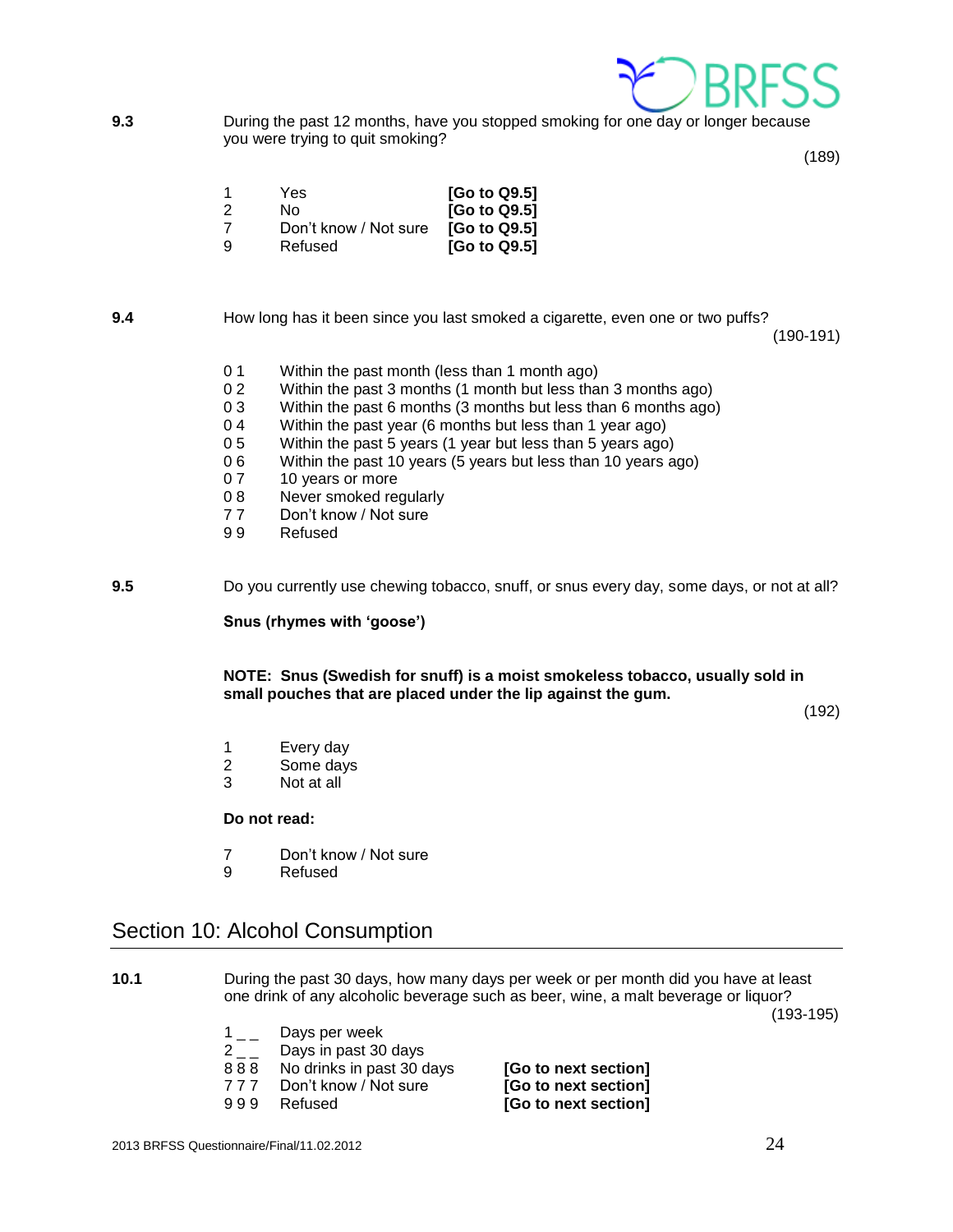

**10.2** One drink is equivalent to a 12-ounce beer, a 5-ounce glass of wine, or a drink with one shot of liquor. During the past 30 days, on the days when you drank, about how many drinks did you drink on the average?

(196-197)

#### **NOTE: A 40 ounce beer would count as 3 drinks, or a cocktail drink with 2 shots would count as 2 drinks.**

- Number of drinks<br>77 Don't know / Not s
- Don't know / Not sure
- 9 9 Refused
- **10.3** Considering all types of alcoholic beverages, how many times during the past 30 days did you have **X [CATI X = 5 for men, X = 4 for women]** or more drinks on an occasion?

(198-199)

- Number of times
- 8 8 None
- 7 7 Don't know / Not sure
- 9 9 Refused

#### **10.4** During the past 30 days, what is the largest number of drinks you had on any occasion? (200-201)

- $\frac{1}{7}$  Number of drinks<br>77 Don't know / Not s
- Don't know / Not sure
- 9 9 Refused

## <span id="page-24-0"></span>Section 11: Fruits and Vegetables

These next questions are about the fruits and vegetables **you** ate or drank during the past 30 days. Please think about all forms of fruits and vegetables including cooked or raw, fresh, frozen or canned. Please think about all meals, snacks, and food consumed at home and away from home.

I will be asking how often **you** ate or drank each one: for example, once a day, twice a week, three times a month, and so forth.

#### **INTERVIEWER NOTE: If respondent responds less than once per month, put "0" times per month. If respondent gives a number without a time frame, ask: "Was that per day, week, or month?"**

**11.1** During the past month, how many times per day, week or month did you drink 100% PURE fruit juices? Do not include fruit-flavored drinks with added sugar or fruit juice you made at home and added sugar to. Only include 100% juice.

(202-204)

- $1\degree$  Per day
- $2_{--}$  Per week
- 3 \_ \_ Per month
- 5 5 5 Never
- 7 7 7 Don't know / Not sure
- 9 9 9 Refused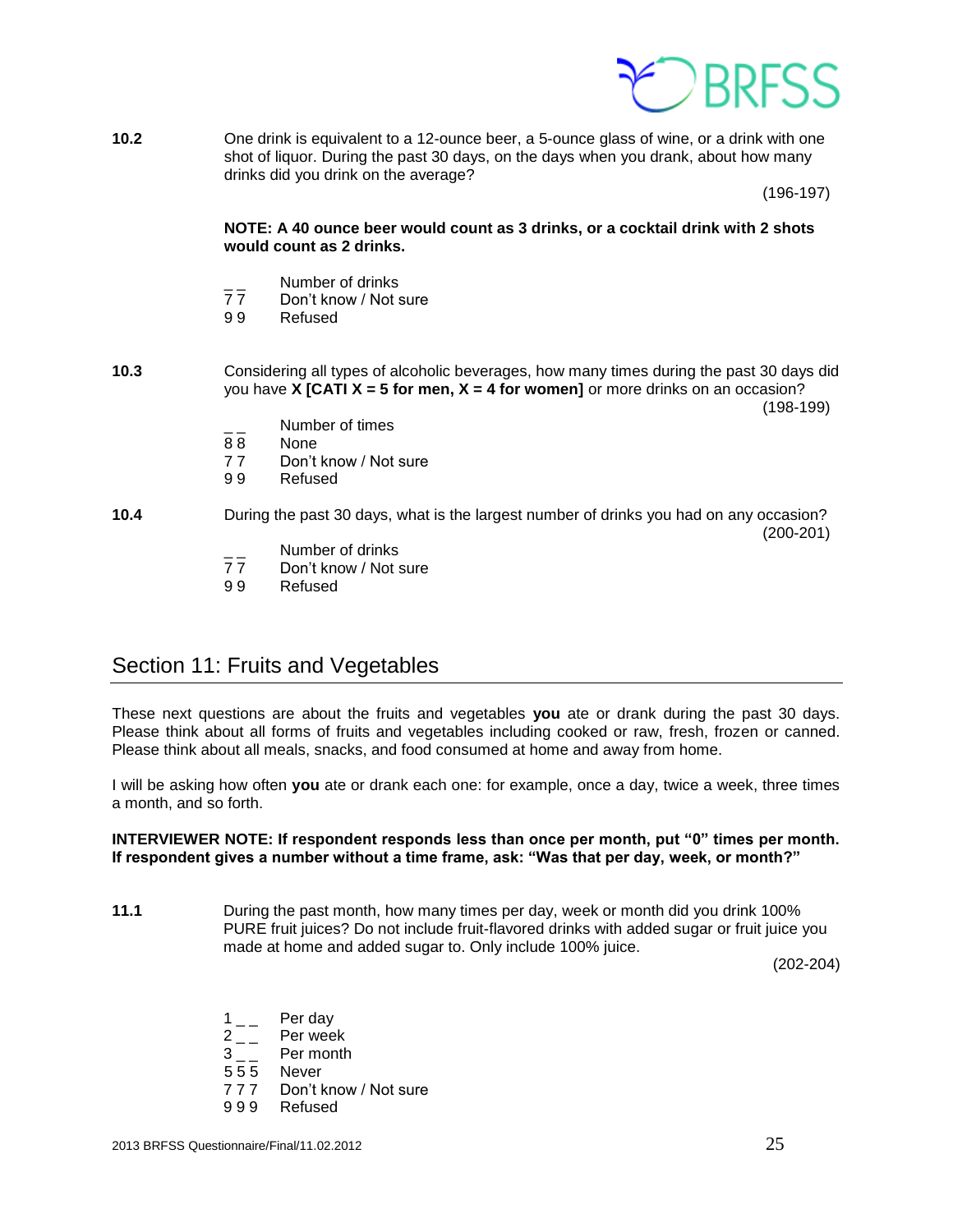

**INTERVIEWER NOTE: Do not include fruit drinks with added sugar or other added sweeteners like Kool-aid, Hi-C, lemonade, cranberry cocktail, Tampico, Sunny Delight, Snapple, Fruitopia, Gatorade, Power-Ade, or yogurt drinks.** 

**Do not include fruit juice drinks that provide 100% daily vitamin C but include added sugar.**

**Do not include vegetable juices such as tomato and V8 if respondent provides but include in "other vegetables" question 11.6.**

**DO include 100% pure juices including orange, mango, papaya, pineapple, apple, grape (white or red), or grapefruit. Only count cranberry juice if the R perception is that it is 100% juice with no sugar or artificial sweetener added. 100% juice blends such as orange-pineapple, orangetangerine, cranberry-grape are also acceptable as are fruit-vegetable 100% blends. 100% pure juice from concentrate (i.e., reconstituted) is counted.** 

**11.2** During the past month, not counting juice, how many times per day, week, or month did you eat fruit? Count fresh, frozen, or canned fruit

(205-207)

- $1_{--}$  Per day
- 2 \_ Per week
- 3 \_ \_ Per month
- 5 5 5 Never
- 7 7 7 Don't know / Not sure
- 9 9 9 Refused

**Read only if necessary: "Your best guess is fine. Include apples, bananas, applesauce, oranges, grape fruit, fruit salad, watermelon, cantaloupe or musk melon, papaya, lychees, star fruit, pomegranates, mangos, grapes, and berries such as blueberries and strawberries."**

**INTERVIEWER NOTE: Do not count fruit jam, jelly, or fruit preserves.** 

**Do not include dried fruit in ready-to-eat cereals.** 

**Do include dried raisins, cran-raisins if respondent tells you -** *but due to their small serving size they are not included in the prompt.*

**Do include cut up fresh, frozen, or canned fruit added to yogurt, cereal, jello, and other meal items.**

**Include culturally and geographically appropriate fruits that are not mentioned (e.g. genip, soursop, sugar apple, figs, tamarind, bread fruit, sea grapes, carambola, longans, lychees, akee, rambutan, etc.).**

**11.3** During the past month, how many times per day, week, or month did you eat cooked or canned beans, such as refried, baked, black, garbanzo beans, beans in soup, soybeans, edamame, tofu or lentils. Do NOT include long green beans.

(208-210)

- $1\qquad$  Per day
- $2_{--}$  Per week
- 3 \_ \_ Per month
- 5 5 5 Never
- 7 7 7 Don't know / Not sure
- 9 9 9 Refused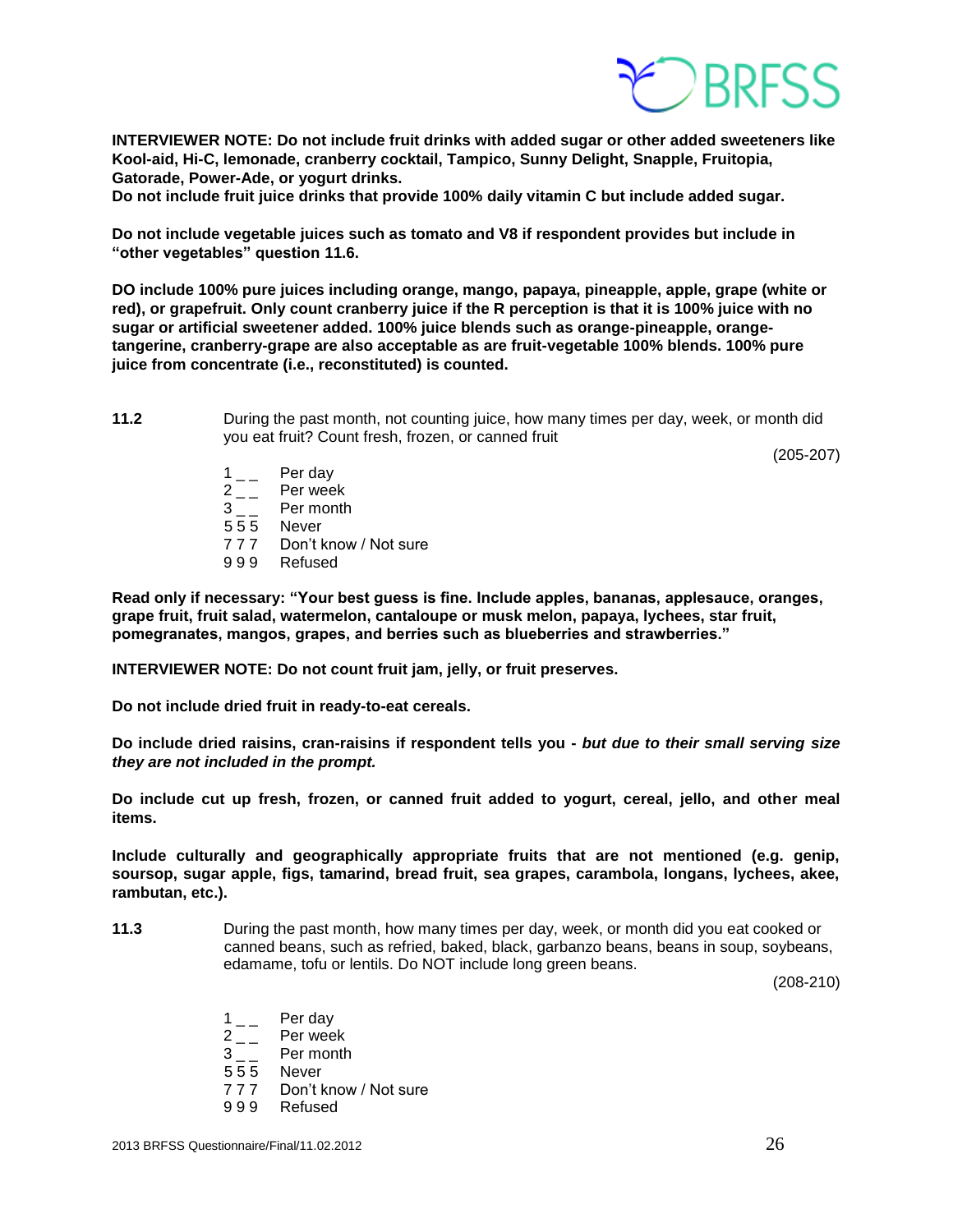

**Read only if necessary: "Include round or oval beans or peas such as navy, pinto, split peas, cow peas, hummus, lentils, soy beans and tofu. Do NOT include long green beans such as string beans, broad or winged beans, or pole beans."**

**INTERVIEWER NOTE: Include soybeans also called edamame, TOFU (BEAN CURD MADE FROM SOYBEANS), kidney, pinto, hummus, lentils, black, black-eyed peas, cow peas, lima beans and white beans.**

**Include bean burgers including garden burgers and veggie burgers.**

#### **Include falafel and tempeh.**

**11.4** During the past month, how many times per day, week, or month did you eat dark green vegetables for example broccoli or dark leafy greens including romaine, chard, collard greens or spinach?

(211-213)

- 
- $1 \quad \quad \text{Per day} \\ 2 \quad \quad \text{Per week}$  $2 \quad - \quad$  Per week<br>3 Per month
- Per month
- 5 5 5 Never
- 7 7 7 Don't know / Not sure
- 9 9 9 Refused

**INTERVIEWER NOTE: Each time a vegetable is eaten it counts as one time.**

**INTERVIEWER NOTE: Include all raw leafy green salads including spinach, mesclun, romaine lettuce, bok choy, dark green leafy lettuce, dandelions, komatsuna, watercress, and arugula.**

**Do not include iceberg (head) lettuce if specifically told type of lettuce. Include all cooked greens including kale, collard greens, choys, turnip greens, mustard greens.** 

**11.5** During the past month, how many times per day, week, or month did you eat orangecolored vegetables such as sweet potatoes, pumpkin, winter squash, or carrots?

(214-216)

- $1_{--}$  Per day
- $2 \quad \quad$  Per week<br>3 Per month
- Per month
- 5 5 5 Never
- 7 7 7 Don't know / Not sure
- 9 9 9 Refused

**Read only if needed: "Winter squash have hard, thick skins and deep yellow to orange flesh. They include acorn, buttercup, and spaghetti squash."**

**FOR INTERVIEWER: Include all forms of carrots including long or baby-cut.**

**Include carrot-slaw (e.g. shredded carrots with or without other vegetables or fruit).**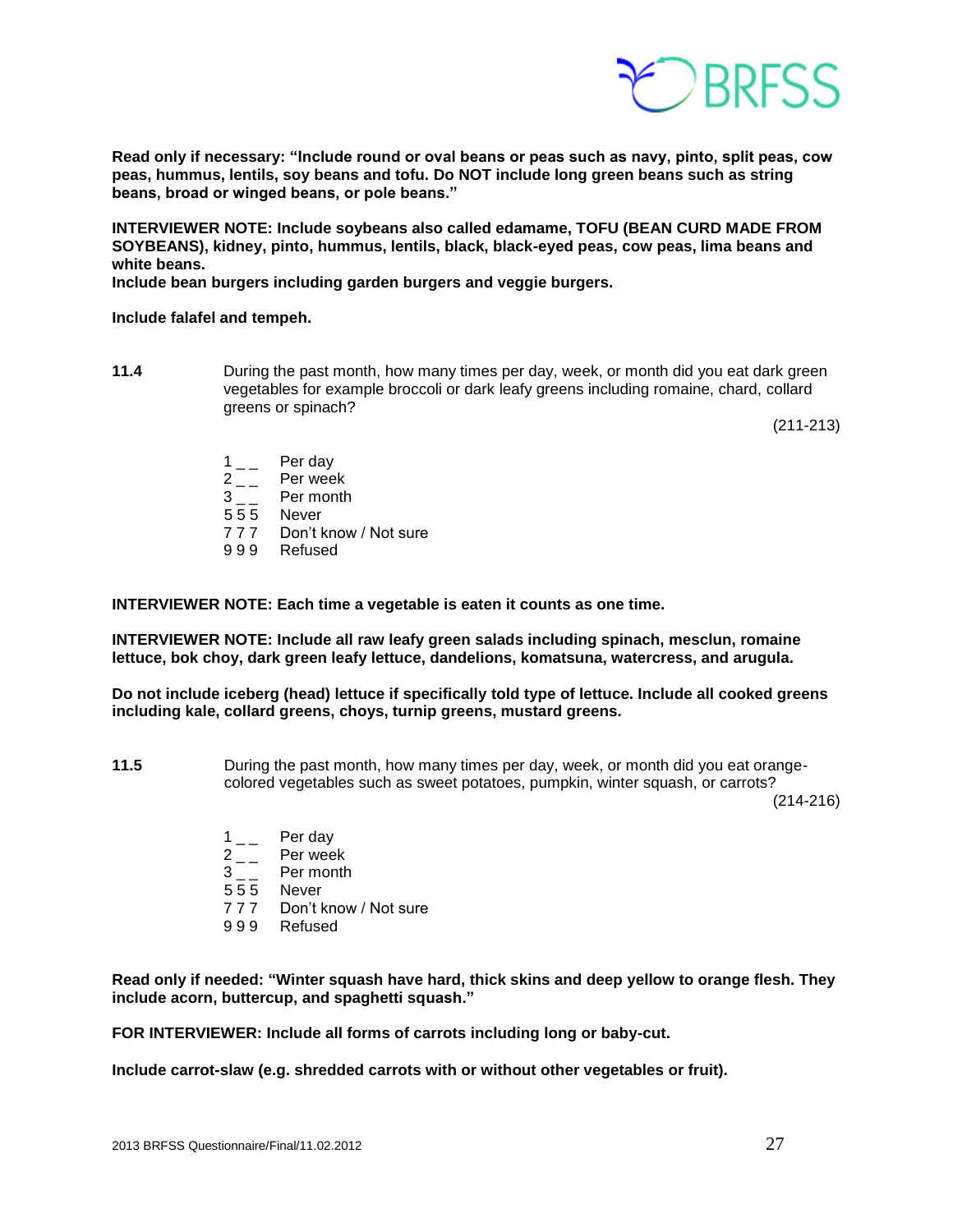

**Include all forms of sweet potatoes including baked, mashed, casserole, pie, or sweet potatoes fries.** 

**Include all hard-winter squash varieties including acorn, autumn cup, banana, butternut, buttercup, delicate, hubbard, kabocha (Also known as an Ebisu, Delica, Hoka, Hokkaido, or Japanese Pumpkin; blue kuri), and spaghetti squash. Include all forms including soup.**

**Include pumpkin, including pumpkin soup and pie. Do not include pumpkin bars, cake, bread or other grain-based desert-type food containing pumpkin (i.e. similar to banana bars, zucchini bars we do not include).**

**11.6** Not counting what you just told me about, during the past month, about how many times per day, week, or month did you eat OTHER vegetables? Examples of other vegetables include tomatoes, tomato juice or V-8 juice, corn, eggplant, peas, lettuce, cabbage, and white potatoes that are not fried such as baked or mashed potatoes.

(217-219)

- $1\qquad$  Per day
- 2 \_ \_ Per week
- 3 \_ \_ Per month
- 555 Never
- 7 7 7 Don't know / Not sure
- 999 Refused

**Read only if needed: "Do not count vegetables you have already counted and do not include fried potatoes."**

**INTERVIEWER NOTE: Include corn, peas, tomatoes, okra, beets, cauliflower, bean sprouts, avocado, cucumber, onions, peppers (red, green, yellow, orange); all cabbage including American-style cole-slaw; mushrooms, snow peas, snap peas, broad beans, string, wax-, or polebeans.**

**Include any form of the vegetable (raw, cooked, canned, or frozen).** 

**Do include tomato juice if respondent did not count in fruit juice.**

**Include culturally and geographically appropriate vegetables that are not mentioned (e.g. daikon, jicama, oriental cucumber, etc.).**

**Do not include rice or other grains.**

**Do not include products consumed usually as condiments including ketchup, catsup, salsa, chutney, relish.** 

## <span id="page-27-0"></span>Section 12: Exercise (Physical Activity)

The next few questions are about exercise, recreation, or physical activities other than your regular job duties.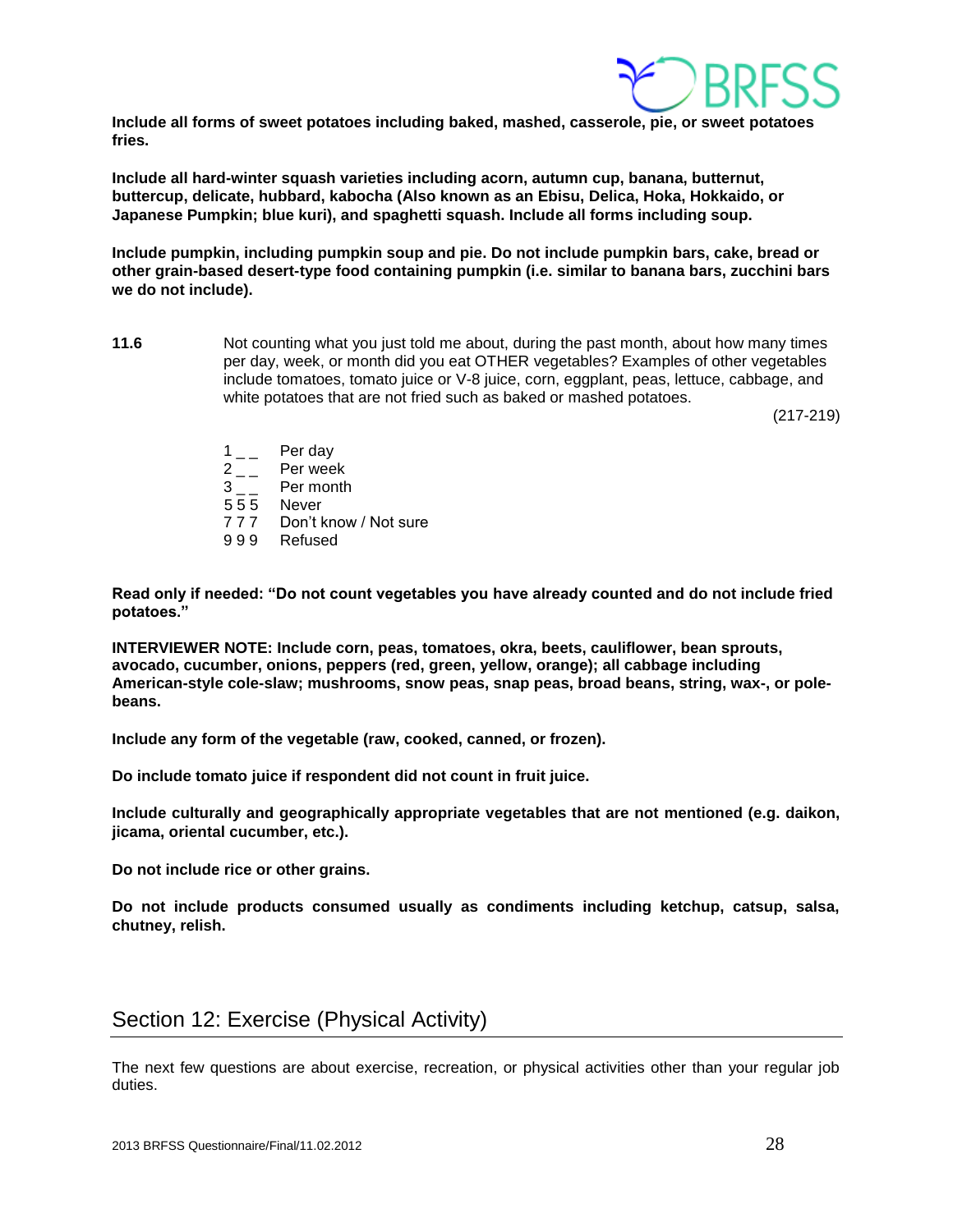#### **INTERVIEWER INSTRUCTION: If respondent does not have a "regular job duty" or is retired, they may count the physical activity or exercise they spend the most time doing in a regular month.**

**12.1** During the past month, other than your regular job, did you participate in any physical activities or exercises such as running, calisthenics, golf, gardening, or walking for exercise?

| $\overline{\mathbf{1}}$ | Yes                   |               |
|-------------------------|-----------------------|---------------|
| 2                       | N٥                    | [Go to Q12.8] |
| 7                       | Don't know / Not sure | [Go to Q12.8] |
| ۰Q                      | Refused               | [Go to Q12.8] |

**12.2**. What type of physical activity or exercise did you spend the most time doing during the past month?

(221-222)

(220)

| $- -$ | (Specify)                                  | [See Physical Activity Coding List] |
|-------|--------------------------------------------|-------------------------------------|
| 77    | Don't know / Not Sure <b>[Go to Q12.8]</b> |                                     |
| 99    | Refused                                    | $[G0$ to Q12.8                      |

#### **INTERVIEWER INSTRUCTION: If the respondent's activity is not included in the Physical Activity Coding List, choose the option listed as "Other ".**

- **12.3** How many times per week or per month did you take part in this activity during the past month? (223-225)
	- 1<sub>\_\_</sub> Times per week
	- 2<sub>\_\_</sub> Times per month<br>777 Don't know / Not s
	- Don't know / Not sure
	- 9 9 9 Refused

**12.4** And when you took part in this activity, for how many minutes or hours did you usually keep at it?

(226-228)

- $\frac{1}{7}$   $\frac{1}{7}$  Hours and minutes
- Don't know / Not sure
- 9 9 9 Refused

#### **12.5** What other type of physical activity gave you the next most exercise during the past month?

(229-230)

| $- -$ | (Specify)                           | [See Physical Activity Coding List] |
|-------|-------------------------------------|-------------------------------------|
| 88    | No other activity                   | $[G0$ to Q12.8                      |
| 77    | Don't know / Not Sure [Go to Q12.8] |                                     |
| 99    | Refused                             | $[G0$ to Q12.8]                     |

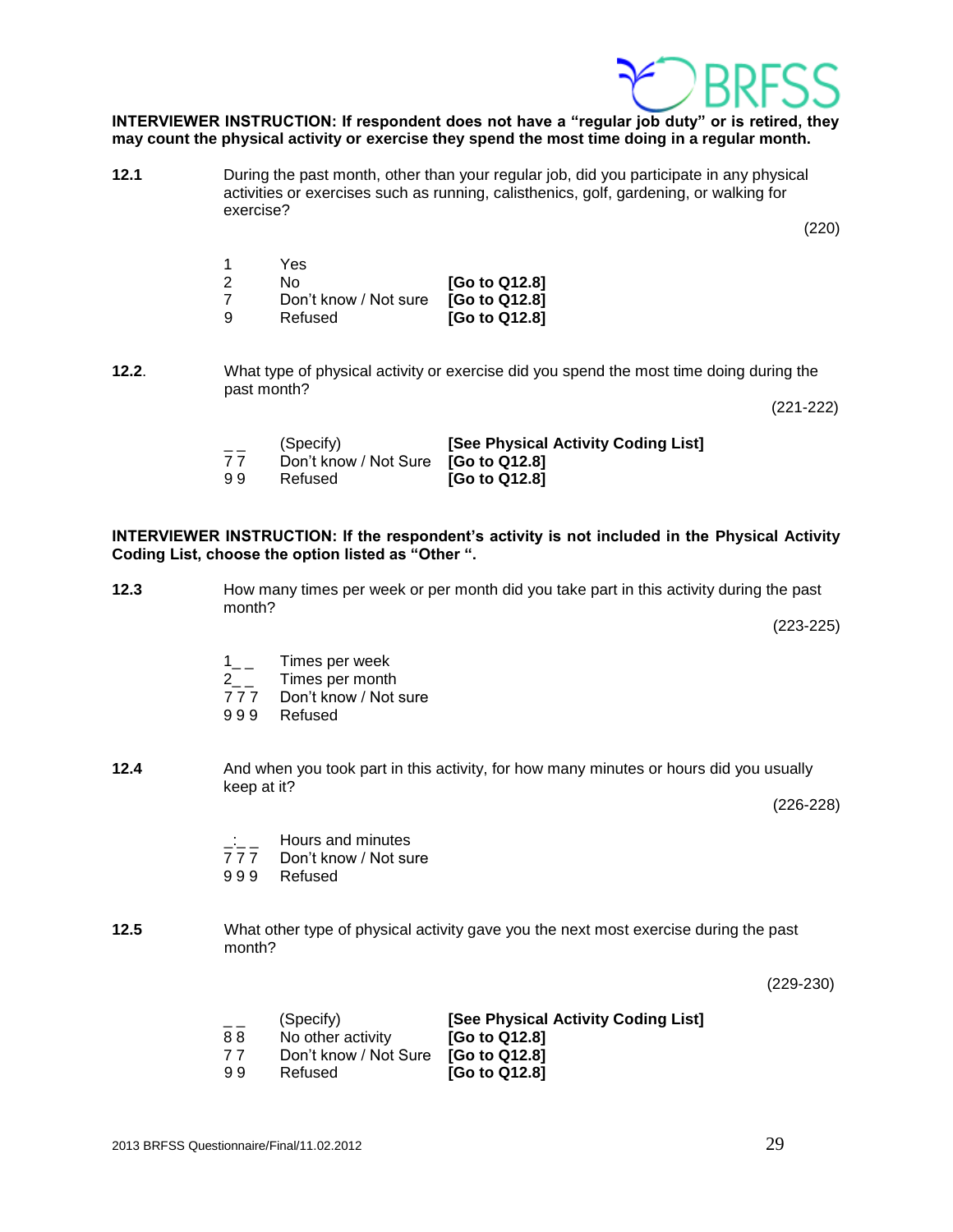

#### **INTERVIEWER INSTRUCTION: If the respondent's activity is not included in the Coding Physical Activity List, choose the option listed as "Other".**

**12.6** How many times per week or per month did you take part in this activity during the past month?

(231-233)

- 1\_\_ Times per week
- 2<sub>\_\_</sub> Times per month
- 7 7 7 Don't know / Not sure
- 9 9 9 Refused
- **12.7** And when you took part in this activity, for how many minutes or hours did you usually keep at it?

(234-236)

- $\frac{1}{7}$   $\frac{1}{7}$  Hours and minutes
- 777 Don't know / Not sure<br>999 Refused
- **Refused**
- **12.8** During the past month, how many times per week or per month did you do physical activities or exercises to STRENGTHEN your muscles? Do NOT count aerobic activities like walking, running, or bicycling. Count activities using your own body weight like yoga, sit-ups or push-ups and those using weight machines, free weights, or elastic bands.

(237-239)

- 1<sub>\_\_</sub> Times per week
- 2\_ \_ Times per month
- 8 8 8 Never
- 7 7 7 Don't know / Not sure
- 9 9 9 Refused

## <span id="page-29-0"></span>Section 13: Arthritis Burden

#### **If Q7.9 = 1 (yes) then continue, else go to next section.**

Next, I will ask you about your arthritis.

Arthritis can cause symptoms like pain, aching, or stiffness in or around a joint.

**13.1** Are you now limited in any way in any of your usual activities because of arthritis or joint symptoms?

(240)

- 1 Yes
- 2 No
- 7 Don't know / Not sure
- 9 Refused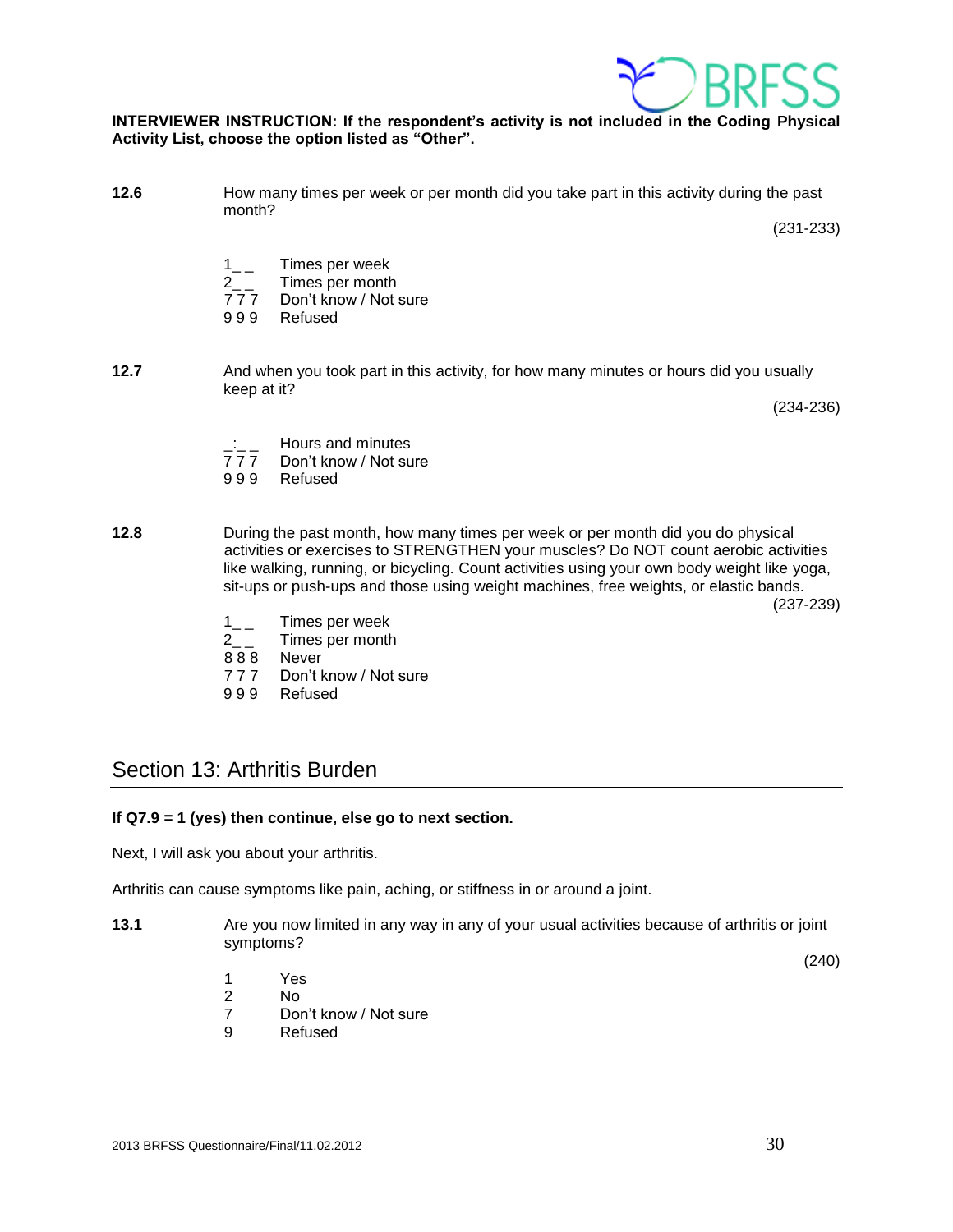

**INTERVIEWER INSTRUCTION: If a question arises about medications or treatment, then the interviewer should say: "Please answer the question based on your current experience, regardless of whether you are taking any medication or treatment."**

**INTERVIEWER NOTE: Q13.2 should be asked of all respondents regardless of employment. status.**

**13.2** In this next question, we are referring to work for pay. Do arthritis or joint symptoms now affect whether you work, the type of work you do, or the amount of work you do?

(241)

(242)

- 1 Yes
- 2 No
- 7 Don't know / Not sure
- 9 Refused

**INTERVIEWER INSTRUCTION: If respondent gives an answer to each issue (whether respondent works, type of work, or amount of work), then if any issue is "yes" mark the overall response as "yes."** 

**If a question arises about medications or treatment, then the interviewer should say: "Please answer the question based on your current experience, regardless of whether you are taking any medication or treatment."**

**13.3** During the past 30 days, to what extent has your arthritis or joint symptoms interfered with your normal social activities, such as going shopping, to the movies, or to religious or social gatherings?

**Please read [1-3]:**

- 1 A lot
- 2 A little
- 3 Not at all

#### **Do not read:**

- 7 Don't know / Not sure
- 9 Refused

#### **INTERVIEWER INSTRUCTION: If a question arises about medications or treatment, then the interviewer should say: "Please answer the question based on your current experience, regardless of whether you are taking any medication or treatment."**

**13.4** Please think about the past 30 days, keeping in mind all of your joint pain or aching and whether or not you have taken medication. DURING THE PAST 30 DAYS, how bad was your joint pain ON AVERAGE? *Please answer on a scale of 0 to 10 where 0 is no pain or aching and 10 is pain or aching as bad as it can be*.

(243-244)

- $\frac{1}{7}$  Enter number  $[00-10]$ <br>7 7 Don't know / Not sure
- Don't know / Not sure
- <span id="page-30-0"></span>9 9 Refused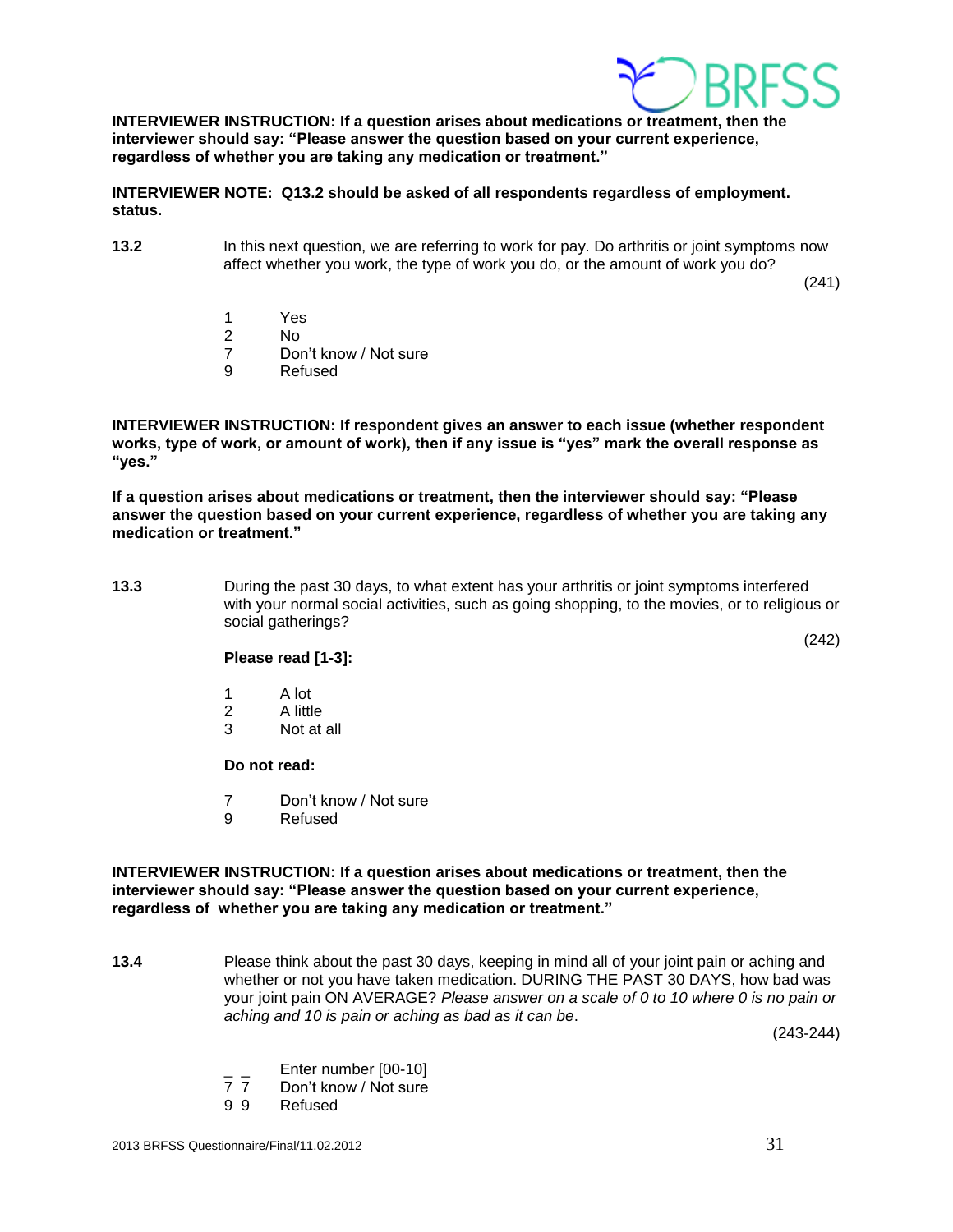

## Section 14: Seatbelt Use

**14.1** How often do you use seat belts when you drive or ride in a car? Would you say—

#### **Please read:**

- 1 Always<br>2 Nearly
- 2 Nearly always<br>3 Sometimes
- **Sometimes**
- 4 Seldom<br>5 Never
- **Never**

#### **Do not read:**

- 7 Don't know / Not sure
- 8 Never drive or ride in a car
- 9 Refused

## <span id="page-31-0"></span>Section 15: Immunization

Now I will ask you questions about the flu vaccine. There are two ways to get the flu vaccine, one is a shot in the arm and the other is a spray, mist, or drop in the nose called FluMist™.

**15.1** During the past 12 months, have you had either a flu shot or a flu vaccine that was sprayed in your nose?

(246)

(245)

#### **READ IF NECESSARY:**

A new flu shot came out in 2011 that injects vaccine into the skin with a very small needle. It is called Fluzone Intradermal vaccine. This is also considered a flu shot.

|    | Yes                   |               |
|----|-----------------------|---------------|
| 2  | No.                   | [Go to Q15.3] |
| -7 | Don't know / Not sure | [Go to Q15.3] |
| -9 | Refused               | [Go to Q15.3] |

**15.2** During what month and year did you receive your most recent flu shot injected into your arm or flu vaccine that was sprayed in your nose?

(247-252)

| $\overline{\phantom{a}}$ | Month / Year          |
|--------------------------|-----------------------|
| 77/7777                  | Don't know / Not sure |
| 99/9999                  | Refused               |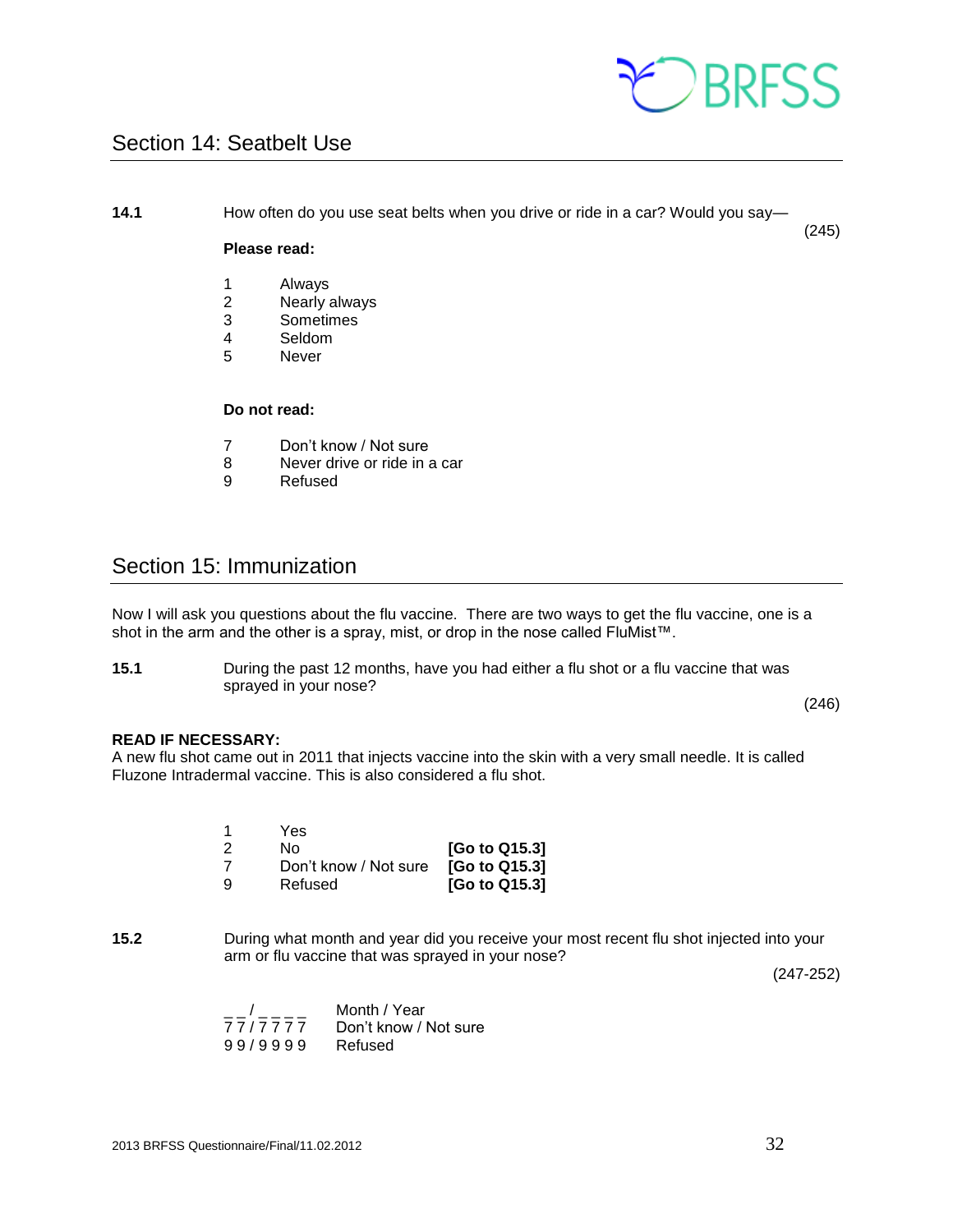

**15.3** Since 2005, have you had a tetanus shot? (253)

If yes, ask: "Was this Tdap, the tetanus shot that also has pertussis or whooping cough vaccine?"

- 1 Yes, received Tdap
- 2 Yes, received tetanus shot, but not Tdap
- 3 Yes, received tetanus shot but not sure what type
- 4 No, did not receive any tetanus since 2005<br>7 Don't know/Not sure
- Don't know/Not sure
- 9 Refused

**15.4** A pneumonia shot or pneumococcal vaccine is usually given only once or twice in a person's lifetime and is different from the flu shot. Have you ever had a pneumonia shot? (254)

- 1 Yes
- $N<sub>0</sub>$
- 7 Don't know / Not sure
- 9 Refused

## <span id="page-32-0"></span>Section 16: HIV/AIDS

The next few questions are about the national health problem of HIV, the virus that causes AIDS. Please remember that your answers are strictly confidential and that you don't have to answer every question if you do not want to. Although we will ask you about testing, we will not ask you about the results of any test you may have had.

**16.1** Have you ever been tested for HIV? Do not count tests you may have had as part of a blood donation. Include testing fluid from your mouth.

(255)

|   | Yes.                  |                                    |
|---|-----------------------|------------------------------------|
|   | No.                   | [Go to optional module transition] |
|   | Don't know / Not sure | [Go to optional module transition] |
| g | Refused               | [Go to optional module transition] |

**16.2** Not including blood donations, in what month and year was your last HIV test?

(256-261)

**NOTE: If response is before January 1985, code "Don't know." CATI INSTRUCTION: If the respondent remembers the year but cannot remember the month, code the first two digits 77 and the last four digits for the year.** 

| $-1$    | Code month and year   |
|---------|-----------------------|
| 77/7777 | Don't know / Not sure |
| 99/9999 | Refused / Not sure    |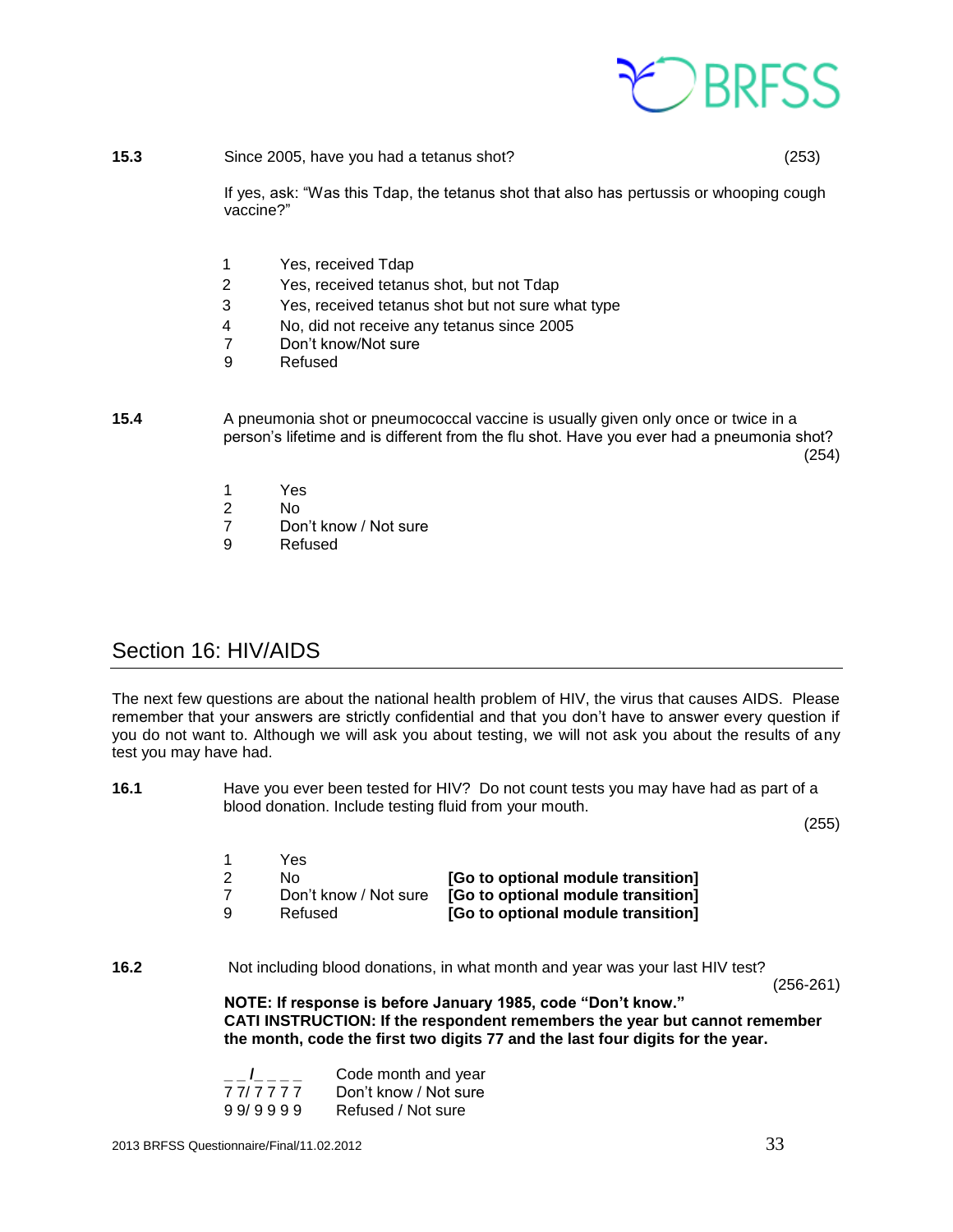

#### **CATI NOTE: If Core Q16.2 = within last 12 months continue, else go to optional module transition.**

**16.3** Where did you have your last HIV test — at a private doctor or HMO office, at a counseling and testing site, in the **emergency room**, as an inpatient in a hospital, at a clinic, in a jail or prison, at a drug treatment facility, at home, or somewhere else?

(262-263)

- 0 1 Private doctor or HMO office
- 0 2 Counseling and testing site
- **0 9 Emergency room**
- Hospital inpatient
- 0 4 Clinic
- 0 5 Jail or prison (or other correctional facility)
- 0 6 Drug treatment facility
- 0 7 At home
- 0.8 Somewhere else
- 7 7 Don't know / Not sure
- 9 9 Refused

## **Closing Statement or Transition to Modules and/or State-Added Questions**

**Closing Statement**

## Closing Statement or Transition to Modules and/or State-Added Questions

#### **Closing statement**

#### **Please read:**

That was my last question. Everyone's answers will be combined to help us provide information about the health practices of people in this state. Thank you very much for your time and cooperation.

#### **Or**

#### **Transition to modules and/or state-added questions**

#### **Please read:**

Finally, I have just a few questions left about some other health topics.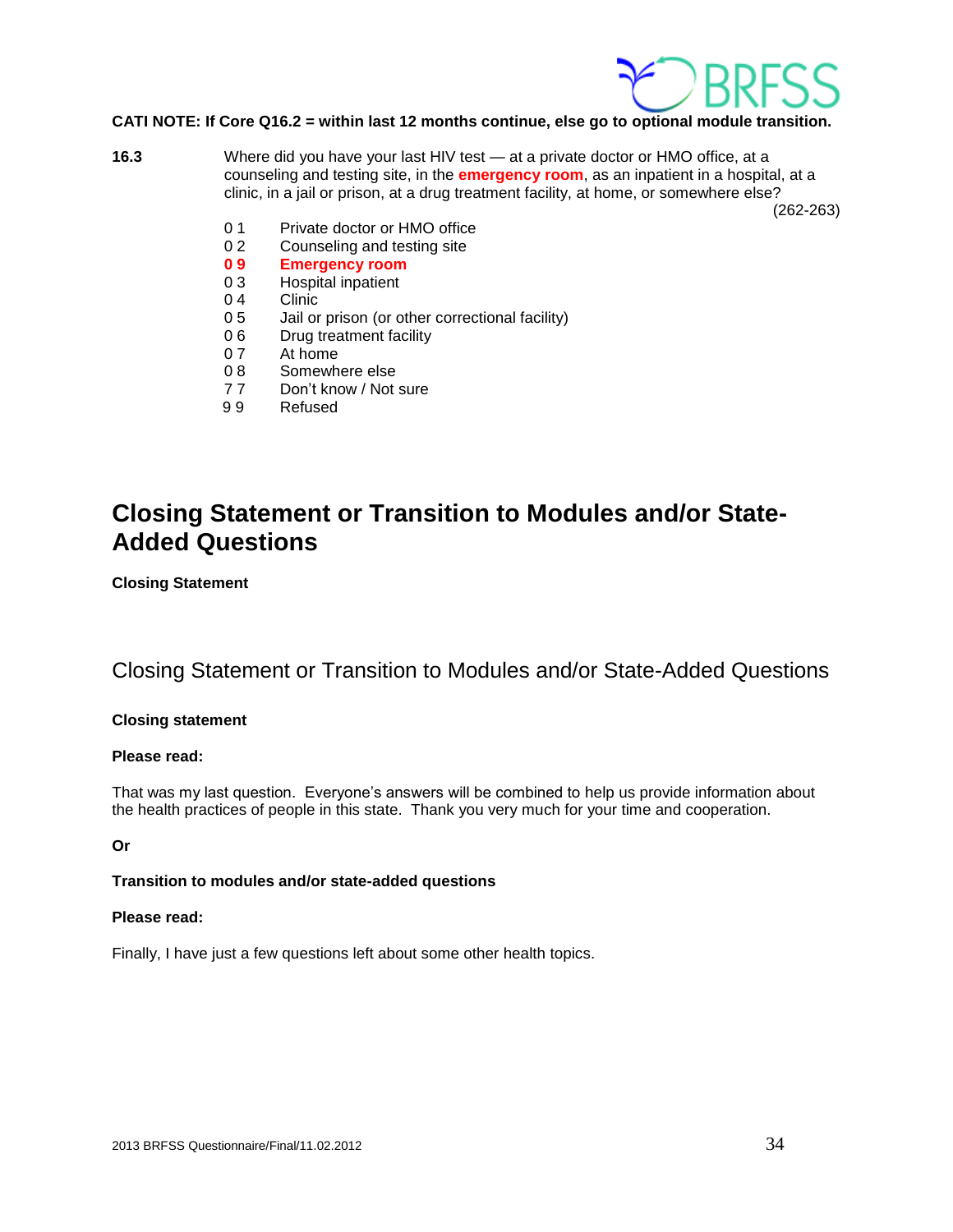

## <span id="page-34-0"></span>**Optional Modules**

## <span id="page-34-1"></span>Module 1: Pre-Diabetes

#### **NOTE: Only asked of those not responding "Yes" (code = 1) to Core Q7.12 (Diabetes awareness question).**

**1.** Have you had a test for high blood sugar or diabetes within the past three years?

(270)

- 1 Yes
- 2 No
- 7 Don't know / Not sure
- 9 Refused

#### **CATI note: If Core Q7.12 = 4 (No, pre-diabetes or borderline diabetes); answer Q2 "Yes" (code = 1).**

**2** Have you ever been told by a doctor or other health professional that you have pre-diabetes or borderline diabetes?

#### **If "Yes" and respondent is female, ask: "Was this only when you were pregnant?"**

(271)

- 1 Yes
- 2 Yes, during pregnancy
- 3 No
- 7 Don't know / Not sure
- 9 Refused

## <span id="page-34-2"></span>Module 2: Diabetes

#### **To be asked following Core Q7.12; if response is "Yes" (code = 1)**

**1.** How old were you when you were told you have diabetes?

( 272-273)

- \_ \_ Code age in years **[97 = 97 and older]**
- Don't know / Not sure
- 9 9 Refused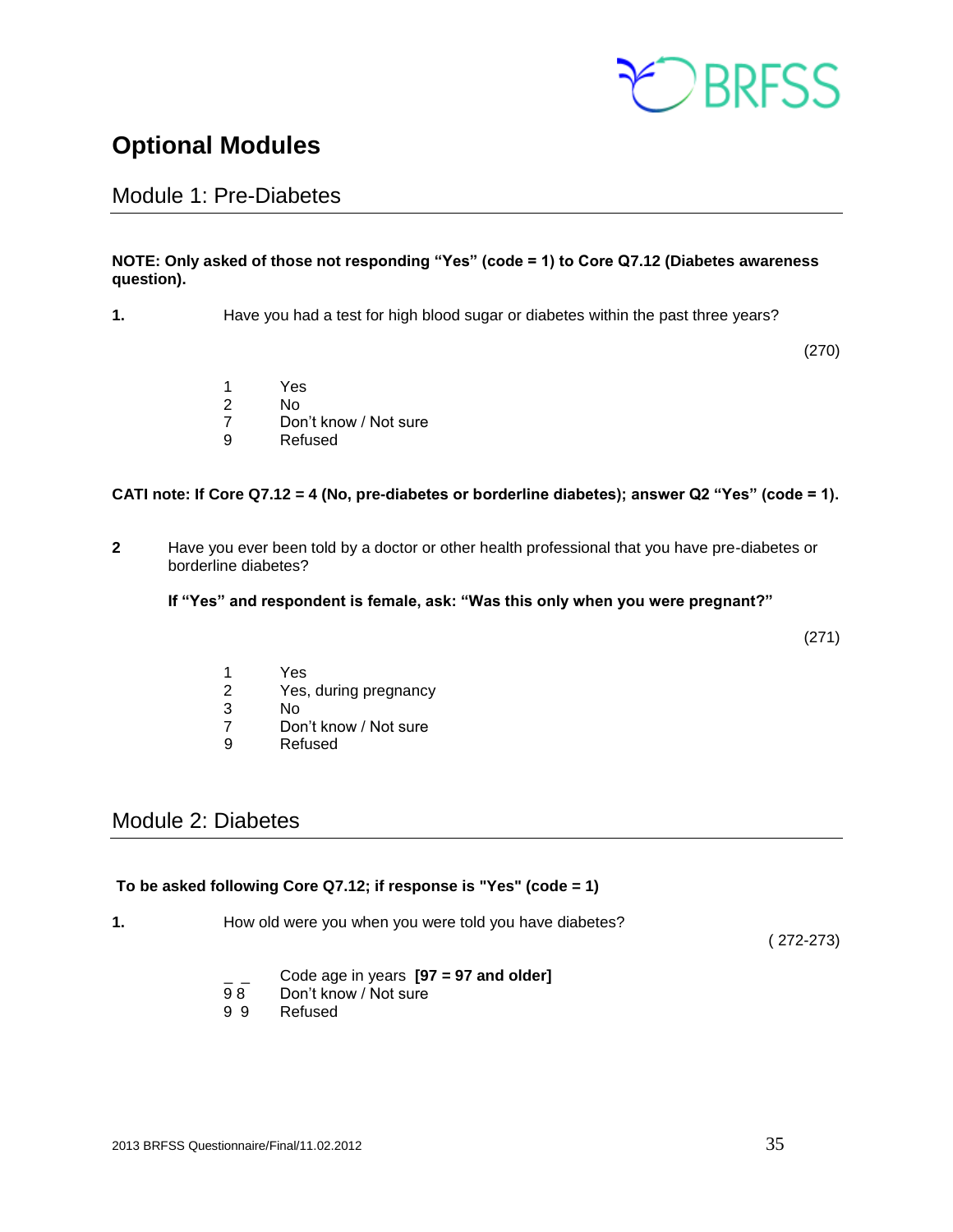

(274)

- 1 Yes
- 2 No
- 9 Refused
- **3.** About how often do you check your blood for glucose or sugar? Include times when checked by a family member or friend, but do NOT include times when checked by a health professional.

(275-277)

|     | Times per day         |
|-----|-----------------------|
| 2   | Times per week        |
| 3   | Times per month       |
|     | Times per year        |
| 888 | Never                 |
| 777 | Don't know / Not sure |
| 99  | Refused               |

**4.** About how often do you check your feet for any sores or irritations? Include times when checked by a family member or friend, but do NOT include times when checked by a health professional.

(278-280)

- $\begin{array}{ccc} 1 & = & \text{ 1} & \text{ 2} & \text{ 2} & \text{ 3} \\ 2 & = & \text{ 1} & \text{ 4} & \text{ 5} \\ \end{array}$  $2 -$  Times per week<br> $3 -$  Times per month Times per month Times per year<br>No feet  $\frac{4}{5}$   $\frac{-}{5}$   $\frac{-}{5}$ 8 8 8 Never 7 7 7 Don't know / Not sure<br>9 9 9 Refused **Refused**
- **5.** About how many times in the past 12 months have you seen a doctor, nurse, or other health professional for your diabetes?

(281-282)

- \_ \_ Number of times **[76 = 76 or more]**
- **None**
- 7 7 Don't know / Not sure<br>9 9 Refused
- **Refused**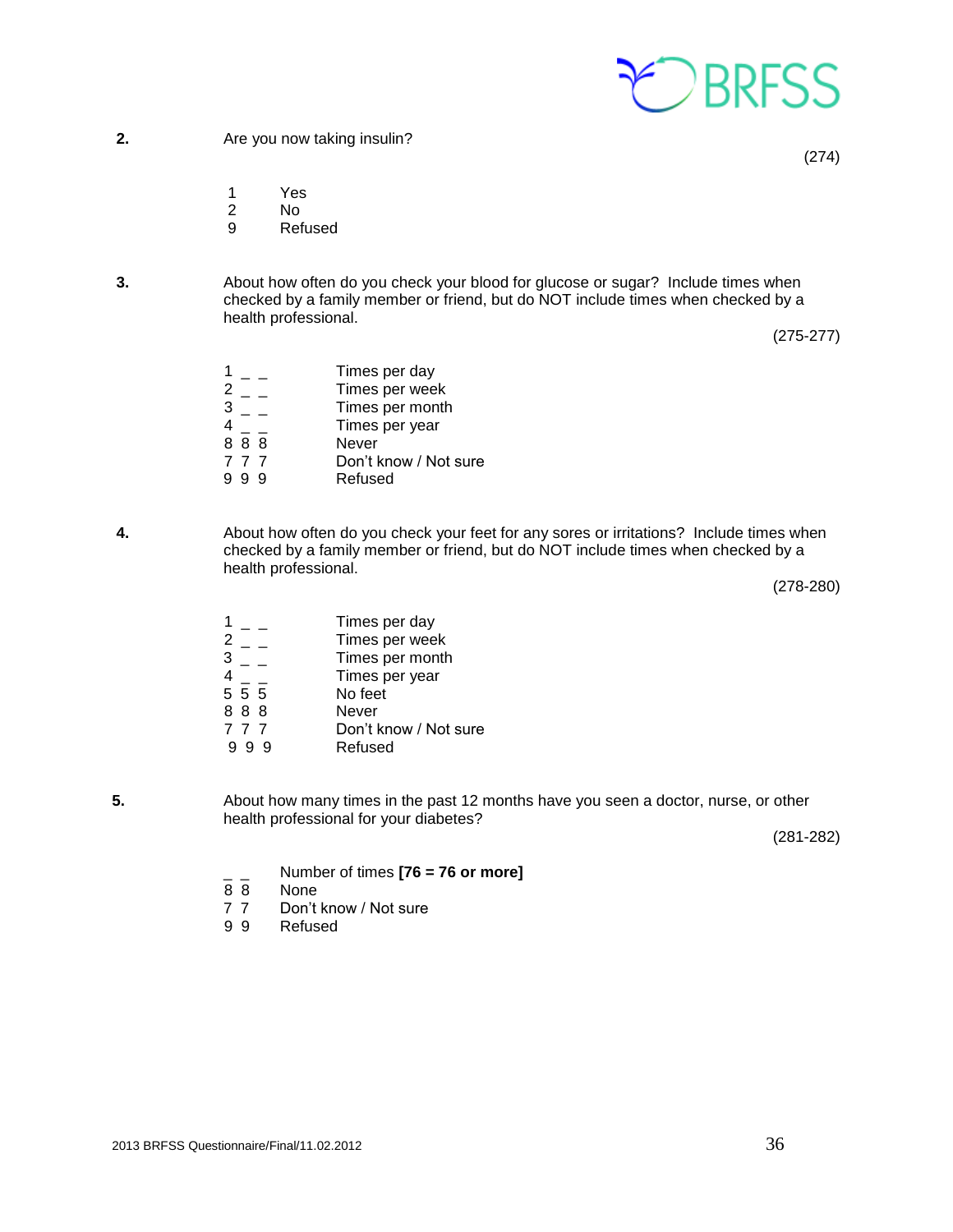

- **9.** Has a doctor ever told you that diabetes has affected your eyes or that you had retinopathy?
	-

8 Never 9 Refused

- 1 Yes
- 2 No
- 7 Don't know / Not sure
- 9 Refused
- 
- 
- **Do not read:**

3 Within the past 2 years (1 year but less than 2 years ago)

1 Within the past month (anytime less than 1 month ago) 2 Within the past year (1 month but less than 12 months ago)

4 2 or more years ago

7 Don't know / Not sure

- **Read only if necessary:**
- 
- **8.** When was the last time you had an eye exam in which the pupils were dilated? This

**7.** About how many times in the past 12 months has a health professional checked your feet

months. About how many times in the past 12 months has a doctor, nurse, or other

- **Refused**
- 
- - 7 7 Don't know / Not sure<br>9 9 Refused

would have made you temporarily sensitive to bright light.

- 8 8 None
- \_ \_ Number of times **[76 = 76 or more]**
- 

9 9 Refused

**CATI note: If Q4 = 555 (No feet), go to Q8.**

None

- for any sores or irritations?
	-

health professional checked you for "A one C"?

 $\frac{1}{8}$  Number of times **[76 = 76 or more]** 

9 8 Never heard of "A one C" test

7 7 Don't know / Not sure

**6.** A test for "A one C" measures the average level of blood sugar over the past three

( 283-284)

(285-286)

(287)

(288)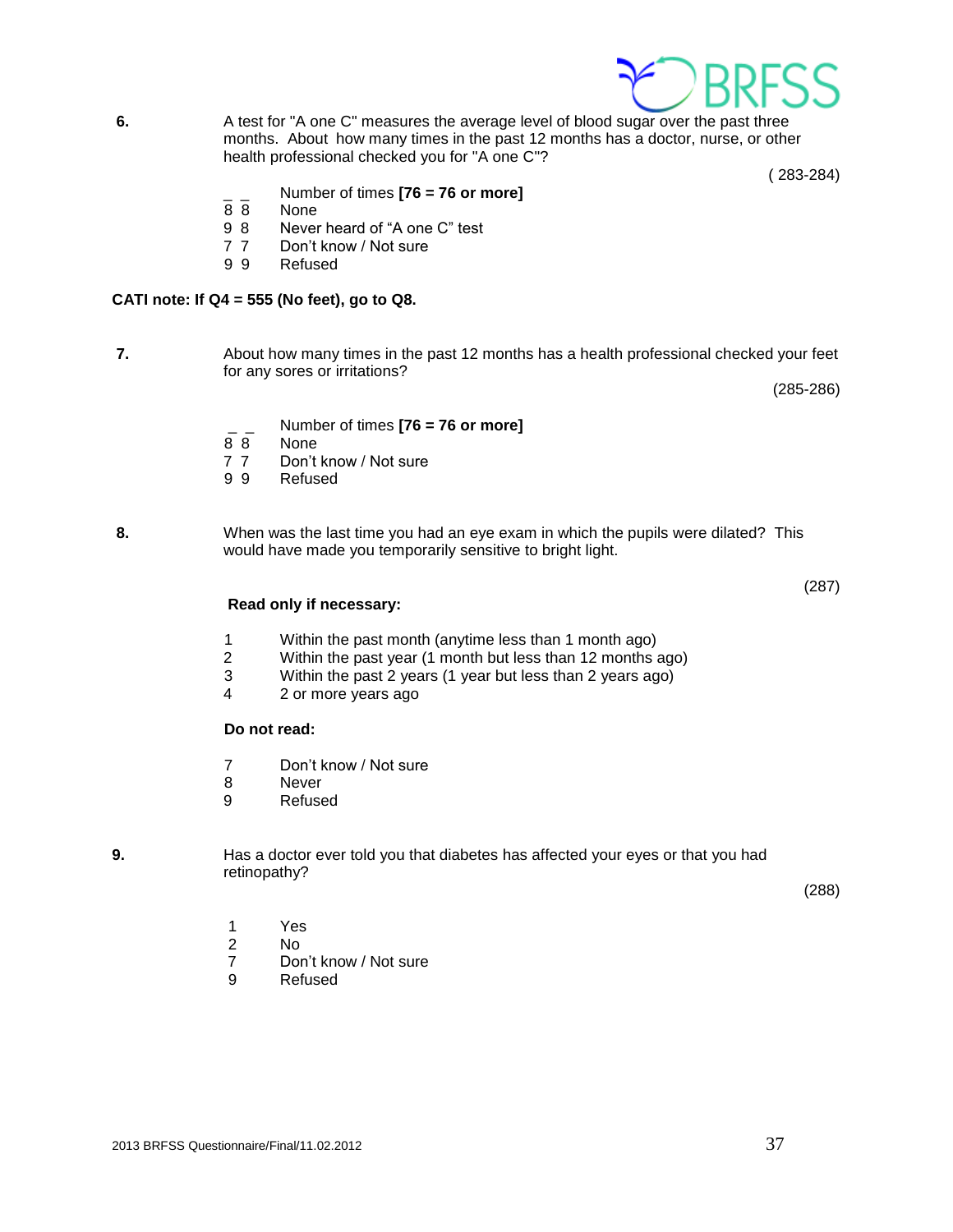

**10.** Have you ever taken a course or class in how to manage your diabetes yourself?

- 1 Yes
- 2 No
- 7 Don't know / Not sure
- 9 Refused

## <span id="page-37-0"></span>Module 6: Sodium or Salt-Related Behavior

Now I would like to ask you some questions about sodium or salt intake.

Most of the sodium or salt we eat comes from processed foods and foods prepared in restaurants. Salt also can be added in cooking or at the table.

**1**. Are you currently watching or reducing your sodium or salt intake? (352)

|   | Yes                 |                        |
|---|---------------------|------------------------|
|   | N٥                  | [G <sub>o</sub> to Q3] |
|   | Don't know/not sure | [G <sub>o</sub> to Q3] |
| g | Refused             | [G <sub>o</sub> to Q3] |

- **2**. How many days, weeks, months, or years have you been watching or reducing your sodium or salt intake?"
	- $1_{--}$  Day(s)
	- $2_{-}$  Week(s)
	- $3_{-}$  Month(s)
	- $4_{-}$  Year(s)
	- 5 5 5 All my life
	- 7 7 7 Don't know/not sure
	- 9 9 9 Refused
- **3**. Has a doctor or other health professional ever advised you to reduce sodium or salt intake? (356)
	- 1 Yes
	- 2 No
	- 7 Don't know/not sure

<span id="page-37-2"></span><span id="page-37-1"></span>Module 8: Cardiovascular Health

9 Refused



(289)

(353-355)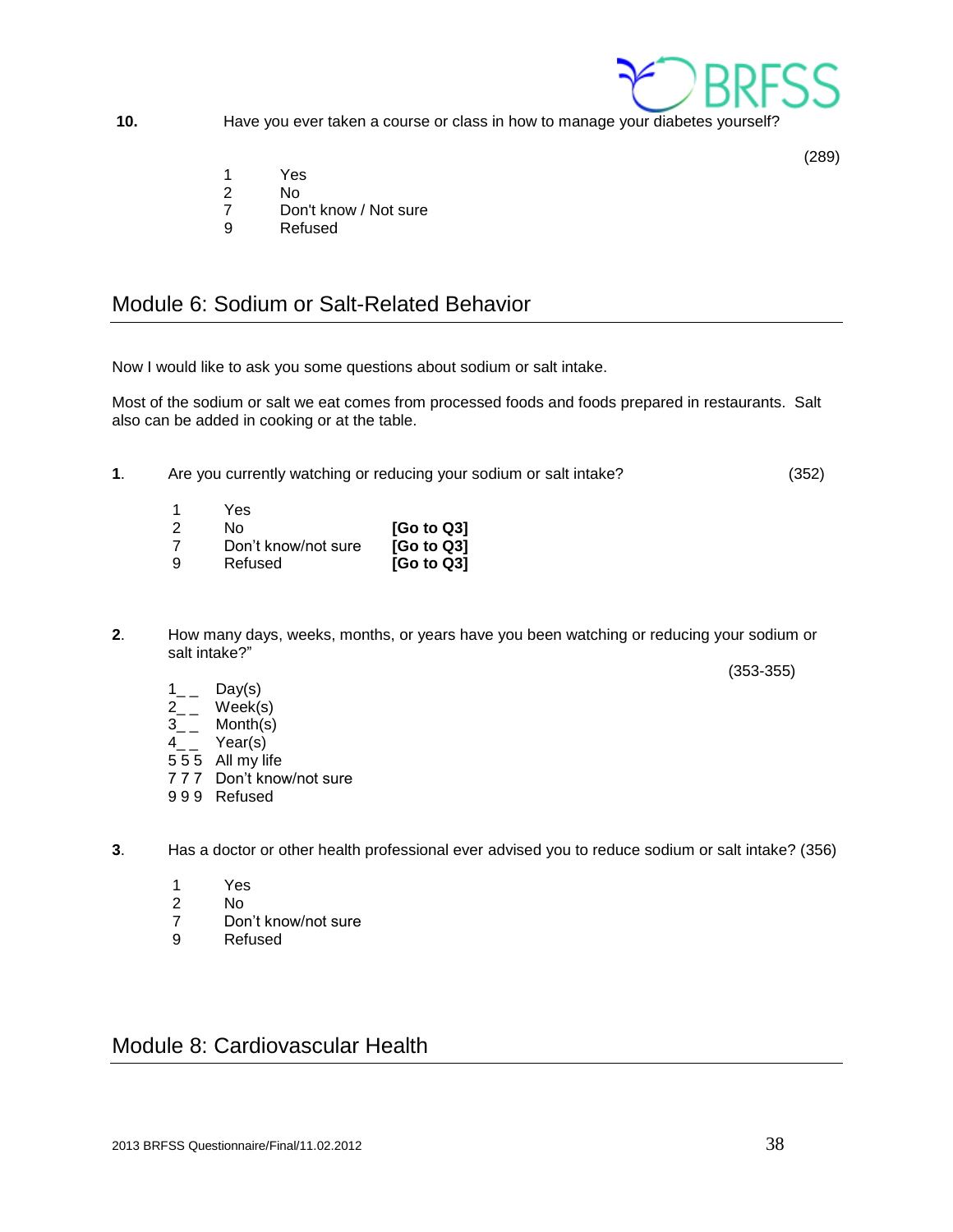

I would like to ask you a few more questions about your cardiovascular or heart health.

#### **CATI note: If Core Q7.1 = 1 (Yes), ask Q1. If Core Q7.1 = 2, 7, or 9 (No, Don't know, or Refused), skip Q1.**

- **1.** Following your heart attack, did you go to any kind of outpatient rehabilitation? This is sometimes called "rehab." (373)
	- 1 Yes
	- 2 No
	- 7 Don't know / Not sure
	- 9 Refused

#### **CATI note: If Core Q7.3 = 1 (Yes), ask Q2. If Core Q7.3 = 2, 7, or 9 (No, Don't know, or Refused), skip Q2.**

- **2.** Following your stroke, did you go to any kind of outpatient rehabilitation? This is sometimes called "rehab." (374)
	- 1 Yes
	- 2 No
	- 7 Don't know / Not sure
	- 9 Refused

#### **Interviewer Note: Question 3 is asked for all respondents**

**3.** Do you take aspirin daily or every other day? (375)

#### **Interviewer Note: Aspirin can be prescribed by a health care provider or obtained as an over-thecounter (OTC) medication.**

- 1 Yes **[Go to question 5]**
- 2 No
- 7 Don't know / Not sure
- 9 Refused
- **4**. Do you have a health problem or condition that makes taking aspirin unsafe for you?

(376)

**If "Yes," ask "Is this a stomach condition?" Code upset stomach as stomach problems.**

|    | Yes, not stomach related | [Go to next module] |
|----|--------------------------|---------------------|
| -2 | Yes, stomach problems    | [Go to next module] |
| -3 | Nο                       | [Go to next module] |
|    | Don't know / Not sure    | [Go to next module] |

9 Refused **[Go to next module]**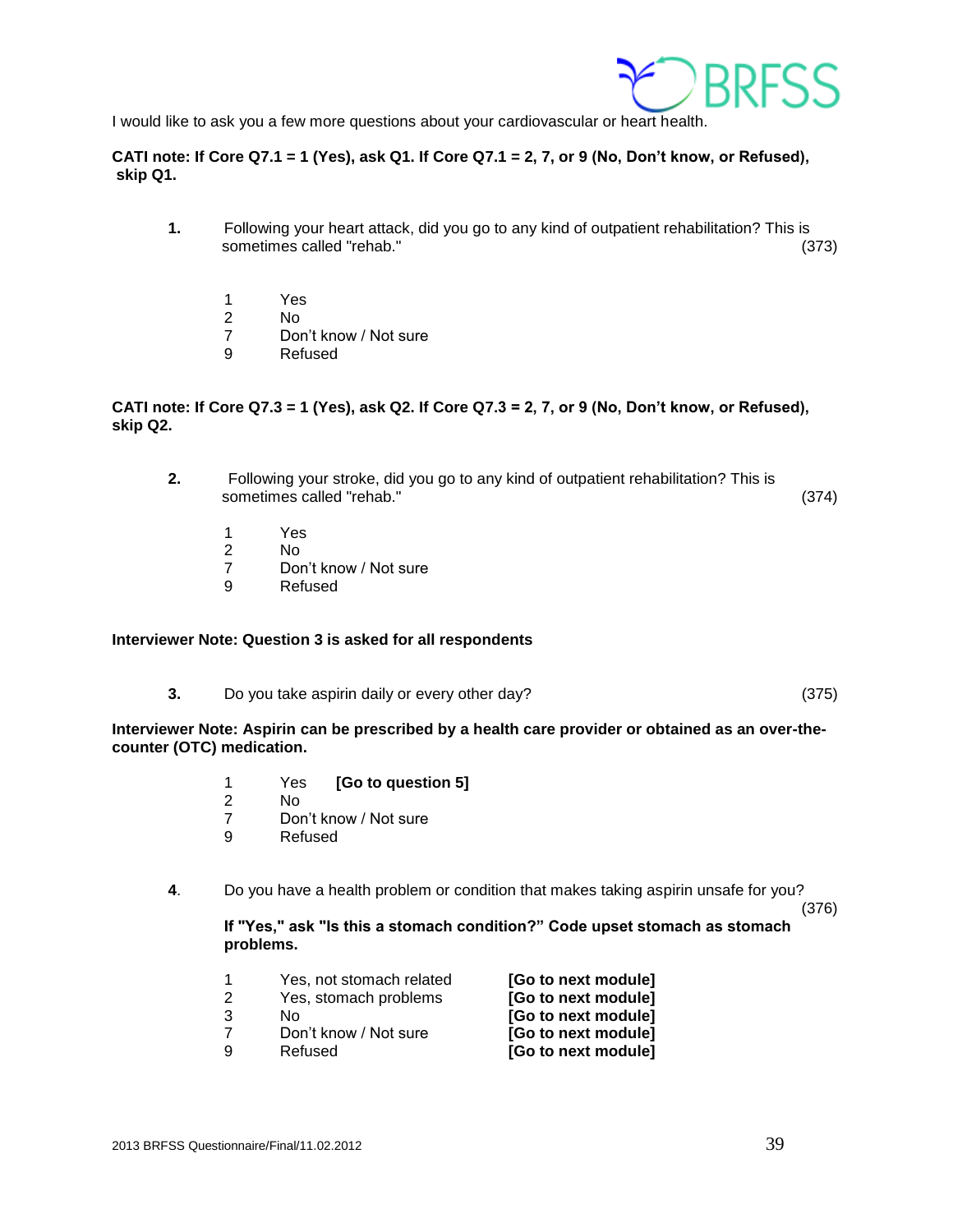

- **5.** Do you take aspirin to relieve pain? (377)
	- 1 Yes
	- 2 No
	- 7 Don't know / Not sure
	- 9 Refused

| 6. | Do you take aspirin to reduce the chance of a heart attack? |                                                       |       |
|----|-------------------------------------------------------------|-------------------------------------------------------|-------|
|    | 1<br>$\overline{2}$<br>7<br>9                               | Yes<br>No.<br>Don't know / Not sure<br>Refused        |       |
| 7. |                                                             | Do you take aspirin to reduce the chance of a stroke? | (379) |
|    | 1<br>$\overline{2}$<br>7<br>9                               | <b>Yes</b><br>No.<br>Don't know / Not sure<br>Refused |       |

## <span id="page-39-0"></span>Module 11: Adult Human Papilloma Virus (HPV)

**CATI note: To be asked of respondents between the ages of 18 and 49 years; otherwise, go to next module.**

> **NOTE: Human Papilloma Virus (Human Pap·uh·loh·muh Virus); Gardasil (Gar·duh· seel); Cervarix (Sir·var· icks)**

**1.** A vaccine to prevent the human papilloma virus or HPV infection is available and is called the cervical cancer or genital warts vaccine, HPV shot, **[Fill: if female "GARDASIL or CERVARIX"; if male " or GARDASIL"].** Have you EVER had an HPV vaccination?

(386)

|   | Yes                       |                     |
|---|---------------------------|---------------------|
| 2 | No.                       | [Go to next module] |
| 3 | Doctor refused when asked | [Go to next module] |
|   | Don't know / Not sure     | [Go to next module] |
| 9 | Refused                   | [Go to next module] |

#### **2.** How many HPV shots did you receive?

(387-388)

- Number of shots
- 0 3 All shots
- 7 7 Don't know / Not sure
- 9 9 Refused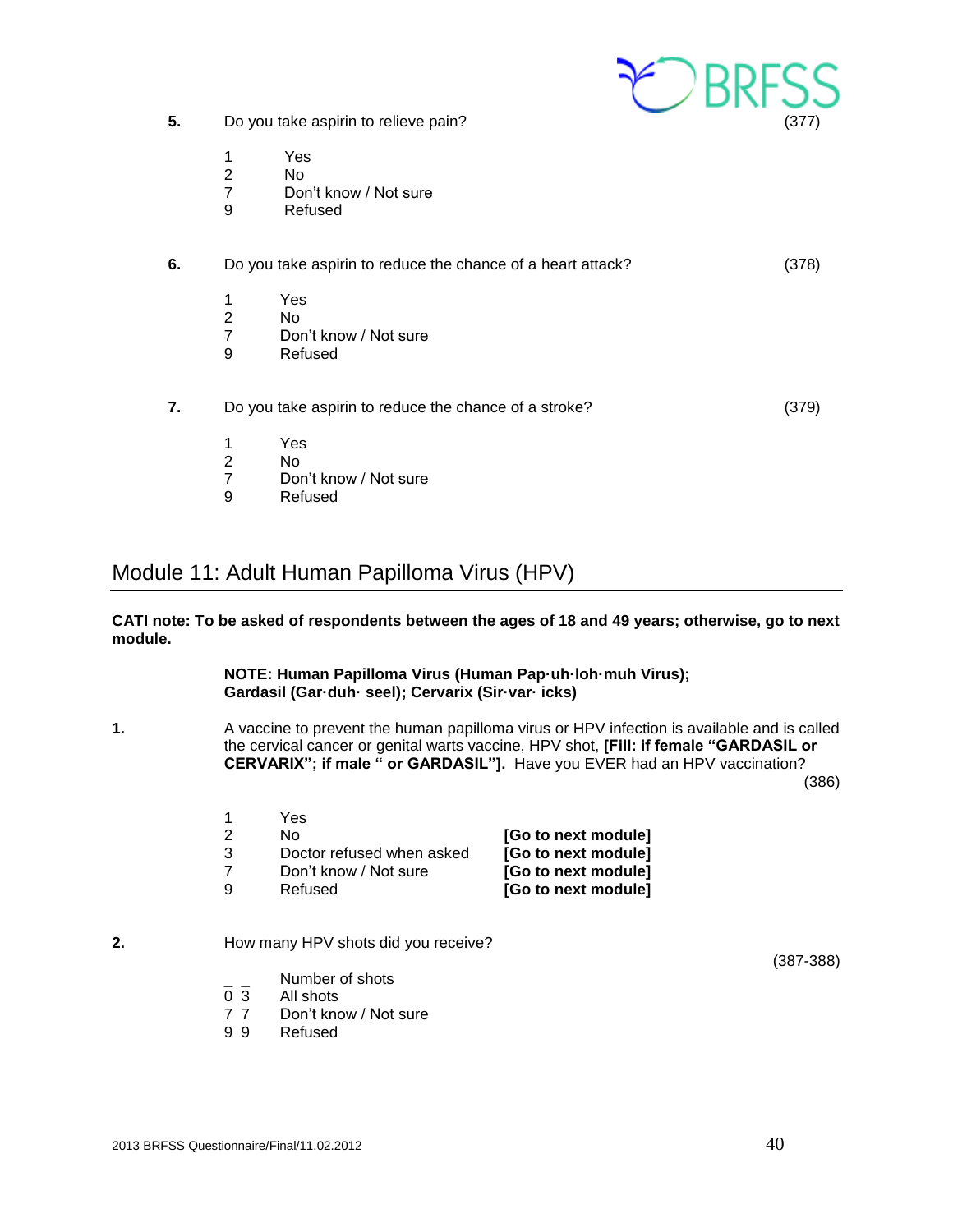

#### <span id="page-40-0"></span>**CATI note: If respondent is male, go to the next section.**

The next questions are about breast and cervical cancer.

**1.** A mammogram is an x-ray of each breast to look for breast cancer. Have you ever had a mammogram?

(389)

|    | Yes                   |                        |
|----|-----------------------|------------------------|
| -2 | Nο                    | [G <sub>o</sub> to Q3] |
|    | Don't know / Not sure | [G <sub>o</sub> to Q3] |
| -9 | Refused               | [G <sub>o</sub> to Q3] |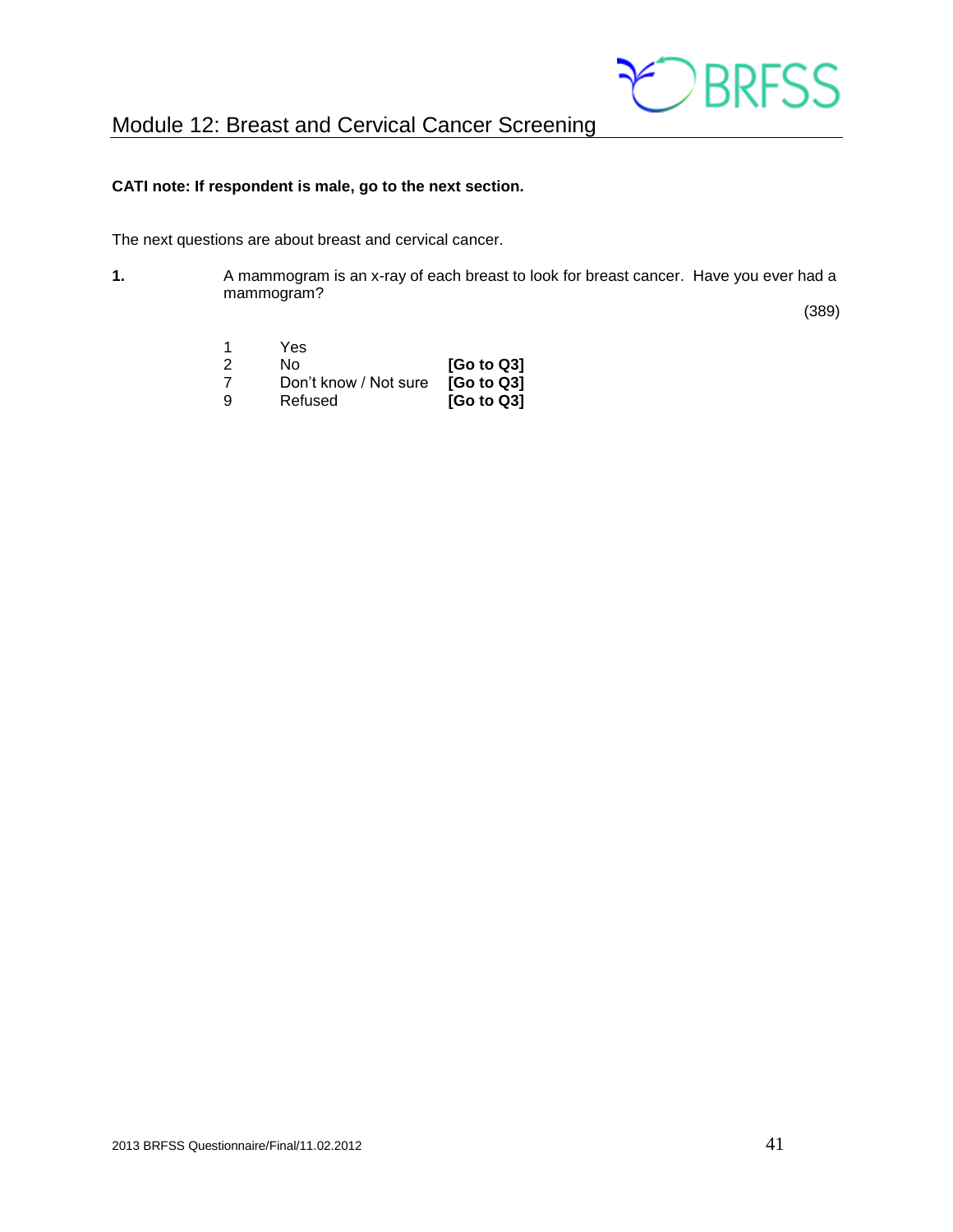#### **Read only if necessary:**

- 1 Within the past year (anytime less than 12 months ago)
- 2 Within the past 2 years (1 year but less than 2 years ago)
- 3 Within the past 3 years (2 years but less than 3 years ago)
- 4 Within the past 5 years (3 years but less than 5 years ago)<br>5 5 or more vears ago
- 5 5 or more years ago

#### **Do not read:**

- 7 Don't know / Not sure
- 9 Refused

**3.** A clinical breast exam is when a doctor, nurse, or other health professional feels the breasts for lumps. Have you ever had a clinical breast exam?

(391)

(392)

(390)

|   | Yes                   |                                     |
|---|-----------------------|-------------------------------------|
| 2 | N٥                    | [G <sub>o</sub> to Q5]              |
| 7 | Don't know / Not sure | [G <sub>o</sub> to Q5]              |
| g | Refused               | [G <sub>o</sub> to Q <sub>5</sub> ] |

**4.** How long has it been since your last breast exam?

#### **Read only if necessary:**

- 1 Within the past year (anytime less than 12 months ago)<br>2 Within the past 2 years (1 year but less than 2 years ago
- 2 Within the past 2 years (1 year but less than 2 years ago)
- 3 Within the past 3 years (2 years but less than 3 years ago)
- 4 Within the past 5 years (3 years but less than 5 years ago)
- 5 5 or more years ago

#### **Do not read:**

- 7 Don't know / Not sure
- 9 Refused

**5.** A Pap test is a test for cancer of the cervix. Have you ever had a Pap test?

(393)

- 1 Yes 2 No **[Go to Q7]**
- 7 Don't know / Not sure **[Go to Q7]** 9 Refused **[Go to Q7]**

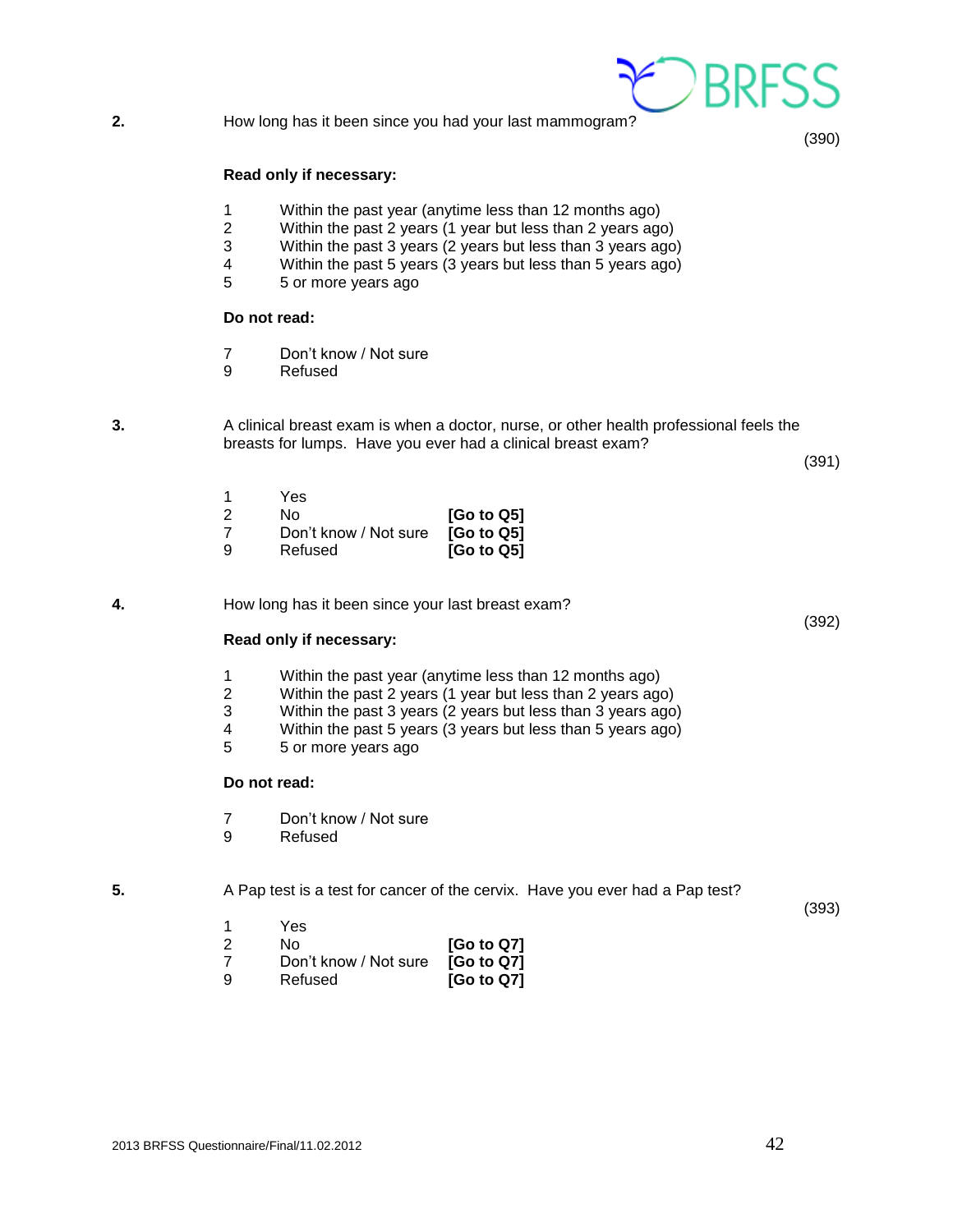

**6.** How long has it been since you had your last Pap test?

#### **Read only if necessary:**

- 1 Within the past year (anytime less than 12 months ago)
- 2 Within the past 2 years (1 year but less than 2 years ago)
- 3 Within the past 3 years (2 years but less than 3 years ago)
- 4 Within the past 5 years (3 years but less than 5 years ago)
- 5 5 or more years ago

#### **Do not read:**

- 7 Don't know / Not sure
- 9 Refused

#### **CATI note: If response to Core Q8.21 = 1 (is pregnant); then go to next section.**

**7.** Have you had a hysterectomy?

(395)

**Read only if necessary:** A hysterectomy is an operation to remove the uterus (womb).

- 1 Yes
- 2 No
- 7 Don't know / Not sure
- 9 Refused

## <span id="page-42-0"></span>Module 13: Colorectal Cancer Screening

#### **CATI note: If respondent is < 49 years of age, go to next section.**

The next questions are about colorectal cancer screening.

**1.** A blood stool test is a test that may use a special kit at home to determine whether the stool contains blood. Have you ever had this test using a home kit?

(396)

| 1  | Yes.                  |                        |
|----|-----------------------|------------------------|
| -2 | Nο                    | [G <sub>o</sub> to Q3] |
| -7 | Don't know / Not sure | [G <sub>o</sub> to Q3] |
| 9  | Refused               | [G <sub>o</sub> to Q3] |

#### **2.** How long has it been since you had your last blood stool test using a home kit?

(397)

#### **Read only if necessary:**

- 1 Within the past year (anytime less than 12 months ago)
- 2 Within the past 2 years (1 year but less than 2 years ago)
- 3 Within the past 3 years (2 years but less than 3 years ago)
- 4 Within the past 5 years (3 years but less than 5 years ago)
- 5 5 or more years ago

(394)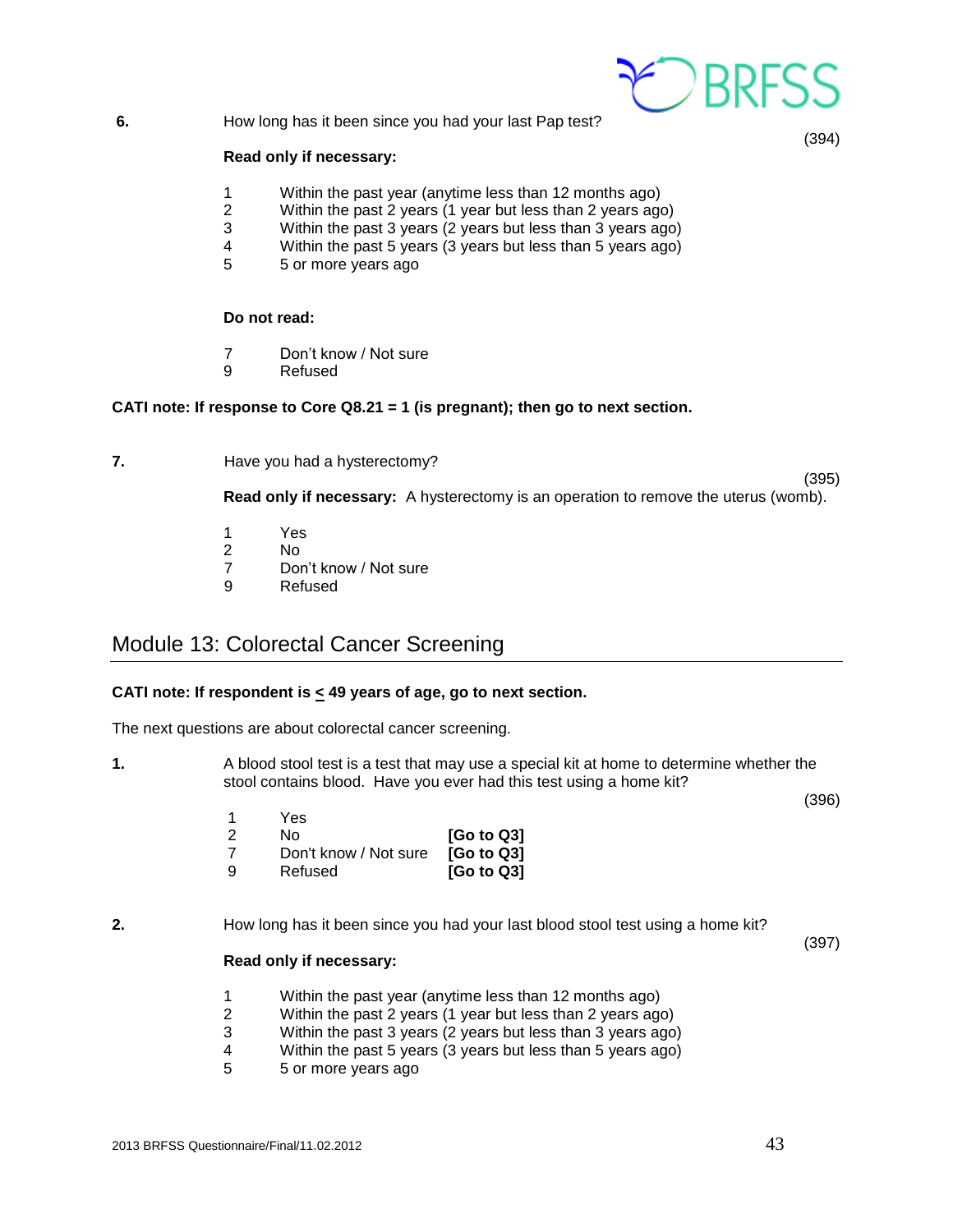

#### **Do not read:**

- 7 Don't know / Not sure
- 9 Refused
- **3.** Sigmoidoscopy and colonoscopy are exams in which a tube is inserted in the rectum to view the colon for signs of cancer or other health problems. Have you ever had either of these exams?
	- 1 Yes 2 No **[Go to next section]** 7 Don't know / Not sure **[Go to next section]** 9 Refused **[Go to next section]**
- **4.** For a SIGMOIDOSCOPY, a flexible tube is inserted into the rectum to look for problems. A COLONOSCOPY is similar, but uses a longer tube, and you are usually given medication through a needle in your arm to make you sleepy and told to have someone else drive you home after the test. Was your MOST RECENT exam a sigmoidoscopy or a colonoscopy?

(399)

(398)

- 1 Sigmoidoscopy<br>2 Colonoscopy
- **Colonoscopy**
- 7 Don't know / Not sure
- 9 Refused

**5.** How long has it been since you had your last sigmoidoscopy or colonoscopy?

(400)

#### **Read only if necessary:**

- 1 Within the past year (anytime less than 12 months ago)
- 2 Within the past 2 years (1 year but less than 2 years ago)
- 3 Within the past 3 years (2 years but less than 3 years ago)
- 4 Within the past 5 years (3 years but less than 5 years ago)
- 5 Within the past 10 years (5 years but less than 10 years ago)
- 6 10 or more years ago

#### **Do not read:**

- 7 Don't know / Not sure
- 9 Refused

## <span id="page-43-0"></span>Module 14: Prostate Cancer Screening

#### **CATI note: If respondent is <39 years of age, or is female, go to next section.**

Now, I will ask you some questions about prostate cancer screening.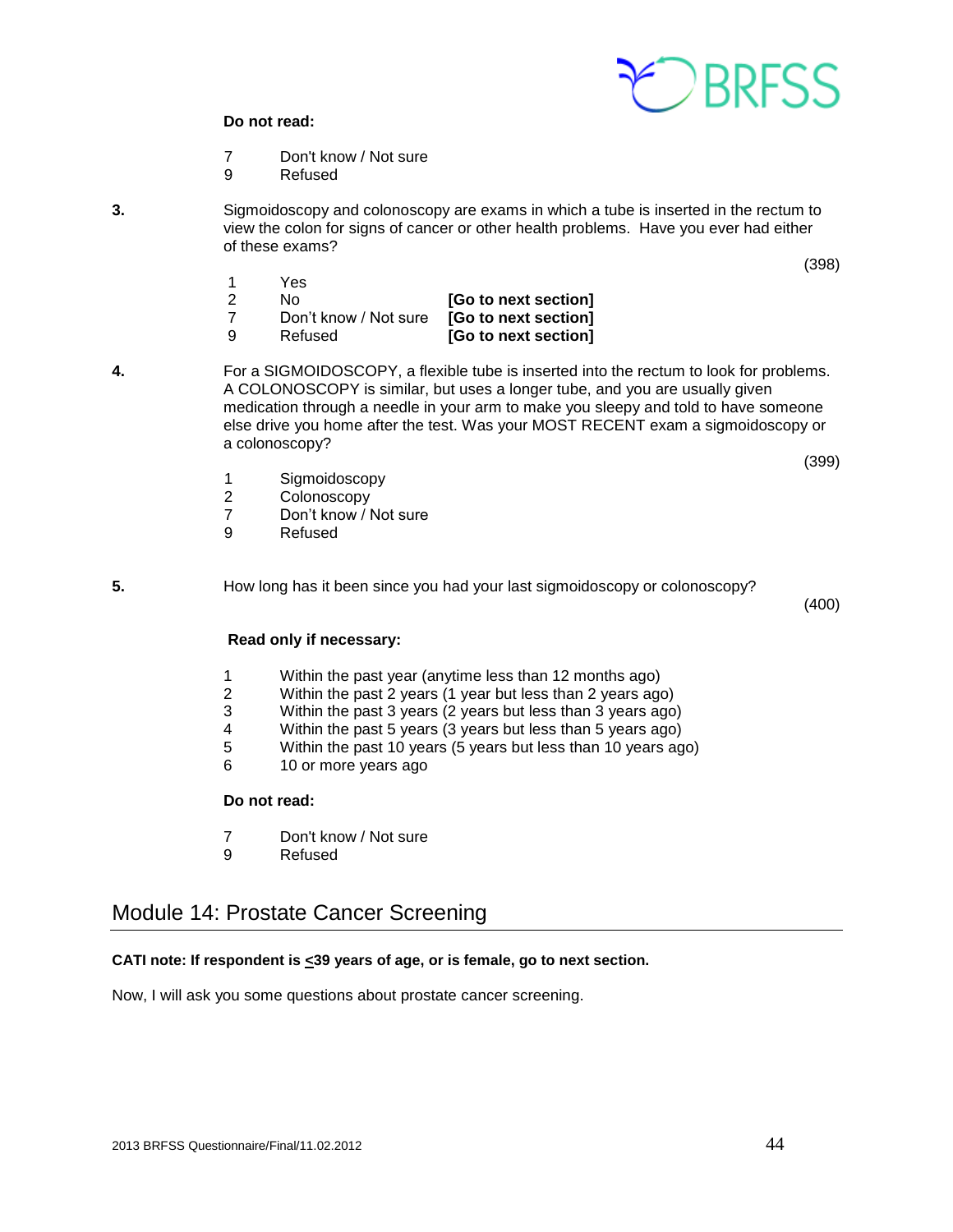

**1.** A Prostate-Specific Antigen test, also called a PSA test, is a blood test used to check men for prostate cancer. Has a doctor, nurse, or other health professional EVER talked with you about the advantages of the PSA test?

(401)

- 1 Yes
- 2 No
- 7 Don't Know / Not sure<br>9 Refused
- **Refused**
- **2.** Has a doctor, nurse, or other health professional EVER talked with you about the disadvantages of the PSA test? (402)
	- 1 Yes<br>2 No
	- $No$
	- 7 Don't Know / Not sure
	- 9 Refused
- **3.** Has a doctor, nurse, or other health professional EVER recommended that you have a PSA test? (403)
	- 1 Yes
	- 2 No
	- 7 Don't Know / Not sure<br>9 Refused
	- **Refused**
- **4.** Have you EVER HAD a PSA test? (404)

| -1  | Yes                                        |                      |
|-----|--------------------------------------------|----------------------|
| - 2 | No.                                        | [Go to next section] |
| - 7 | Don't Know / Not sure [Go to next section] |                      |
| 9   | Refused                                    | [Go to next section] |

**5.** How long has it been since you had your last PSA test? (405)

#### **Read only if necessary:**

- 1 Within the past year (anytime less than 12 months ago)<br>2 Within the past 2 years (1 year but less than 2 years)
- Within the past 2 years (1 year but less than 2 years)
- 3 Within the past 3 years (2 years but less than 3 years)
- 4 Within the past 5 years (3 years but less than 5 years)<br>5 5 or more years ago
- 5 5 or more years ago

#### **Do not read:**

- 7 Don't know / Not sure
- 9 Refused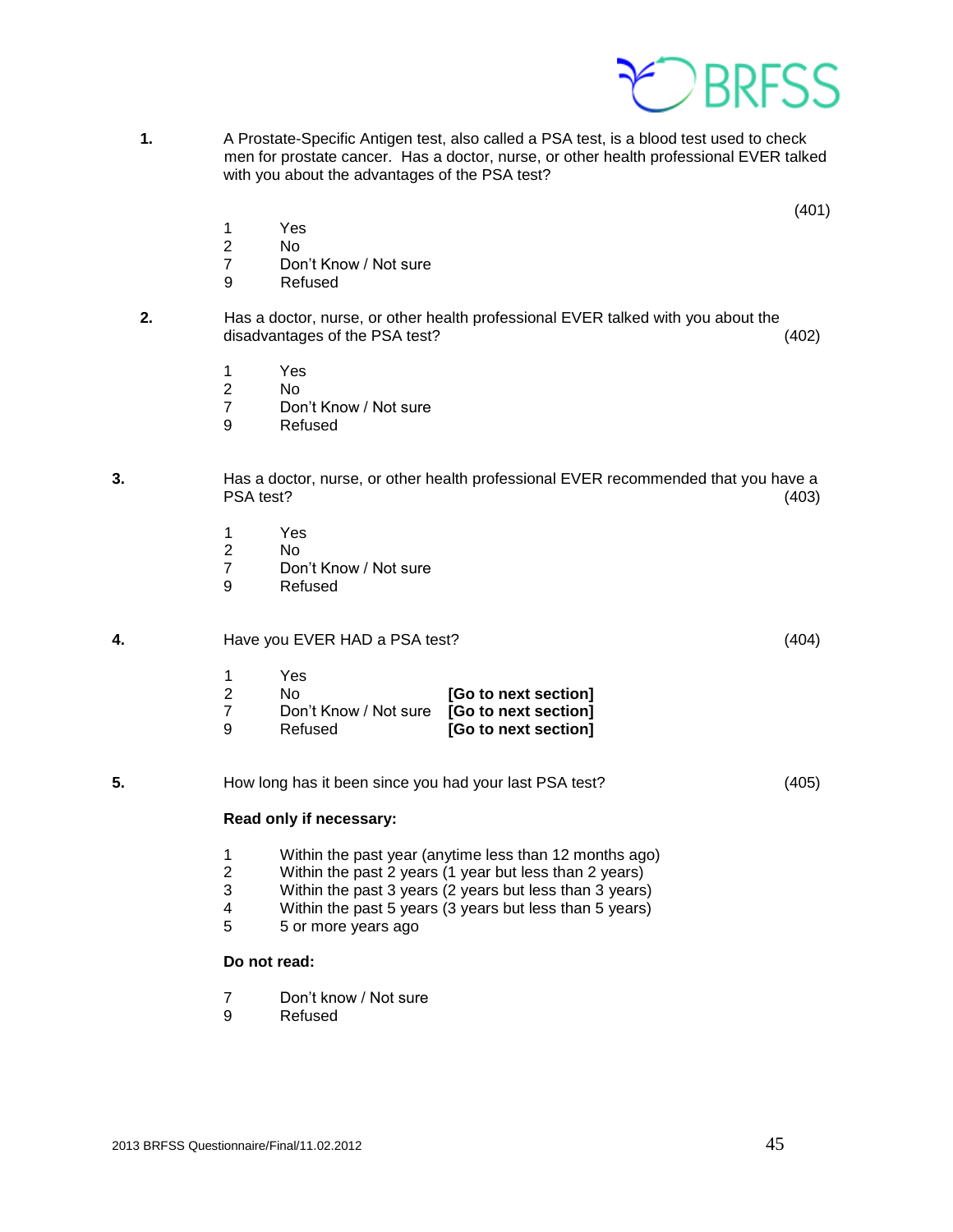

**6.** What was the MAIN reason you had this PSA test – was it …?

#### **Please read:**

- 1 Part of a routine exam
- 2 Because of a prostate problem
- 3 Because of a family history of prostate cancer
- 4 Because you were told you had prostate cancer
- 5 Some other reason

#### **Do Not Read:**

- 7 Don't know / Not sure
- 9 Refused

## <span id="page-45-0"></span>Module 15: Prostate Cancer Screening Decision Making Module

#### **CATI Note: If module 14, question 4 = 1 (has had a PSA test) continue, else go to next module.**

**1.** Which one of the following best describes the decision to have the PSA test done? (407)

#### **Please read**:

- 1 You made the decision alone **[Go to next module]**
- 2 Your doctor, nurse, or health care provider made the decision alone **[Go to next module]**
- 3 You and one or more other persons made the decision together
- 4 You don't remember how the decision was made **[Go to next module]**

#### **Do not read:**

- 9 Refused
- **2.** Who made the decision with you? (Mark all that apply) (408-411)
	- 1 Doctor/nurse /health care provider
	- 2 Spouse/significant other
	- 3 Other family member
	- 4 Friend/non-relative
	- 8 No additional choices
	- 7 Don't know / Not sure
	- 9 Refused

## <span id="page-45-1"></span>Module 20: Random Child Selection

**CATI note: If Core Q8.7 = 88, or 99 (No children under age 18 in the household, or Refused), go to next module.**

(406)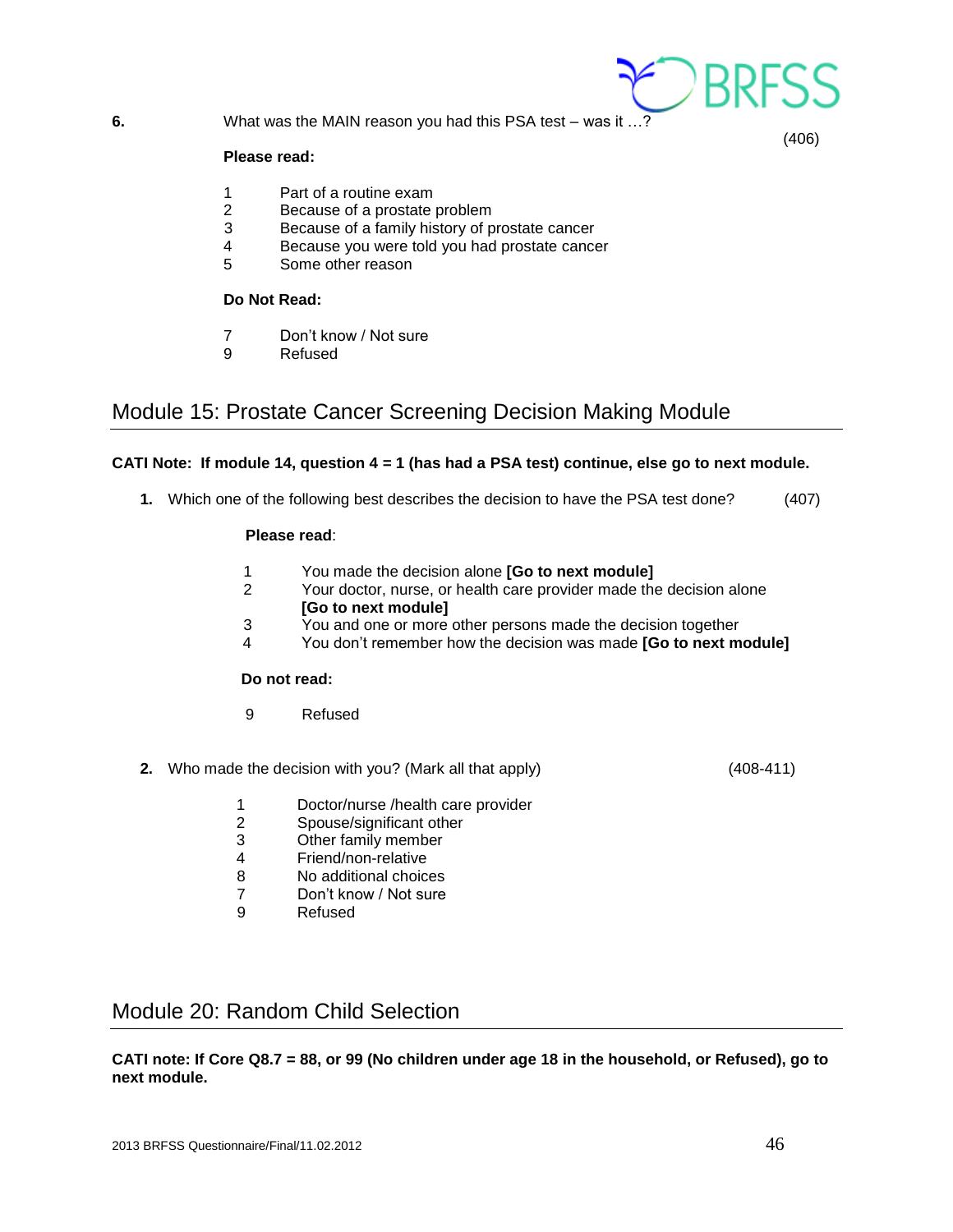

**If Core Q8.7 = 1, Interviewer please read:** "Previously, you indicated there was one child age 17 or younger in your household. I would like to ask you some questions about that child." **[Go to Q1]**

**If Core Q8.7 is >1 and Core Q8.7 does not equal 88 or 99, Interviewer please read:** "Previously, you indicated there were **[number]** children age 17 or younger in your household. Think about those **[number]** children in order of their birth, from oldest to youngest. The oldest child is the first child and the youngest child is the last. Please include children with the same birth date, including twins, in the order of their birth."

#### **CATI INSTRUCTION: RANDOMLY SELECT ONE OF THE CHILDREN. This is the "Xth" child. Please substitute "Xth" child's number in all questions below.**

#### **INTERVIEWER PLEASE READ:**

I have some additional questions about one specific child. The child I will be referring to is the "Xth" **[CATI: please fill in correct number]** child in your household. All following questions about children will be about the "Xth" **[CATI: please fill in]** child.

**1.** What is the birth month and year of the "**Xth**" child?

(488-493)

| $\mathbf{I}$ and $\mathbf{I}$ | Code month and year   |
|-------------------------------|-----------------------|
| 77/7777                       | Don't know / Not sure |
| 99/9999                       | Refused               |

**CATI INSTRUCTION: Calculate the child's age in months (CHLDAGE1=0 to 216) and also in years (CHLDAGE2=0 to 17) based on the interview date and the birth month and year using a value of 15 for the birth day. If the selected child is < 12 months old enter the calculated months in CHLDAGE1 and 0 in CHLDAGE2. If the child is > 12 months enter the calculated months in CHLDAGE1 and set CHLDAGE2=Truncate (CHLDAGE1/12).**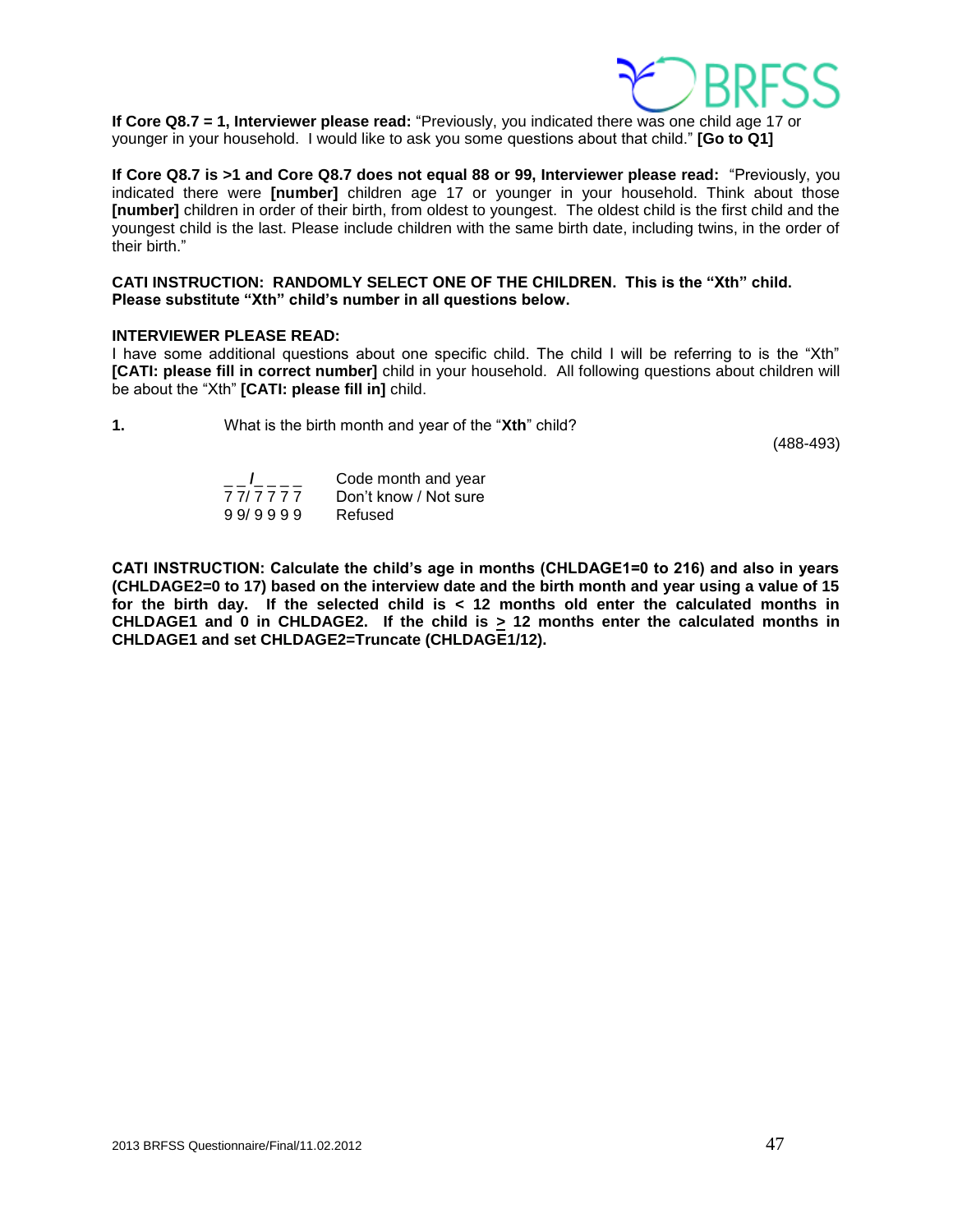

(494)

**2.** Is the child a boy or a girl?

- 1 Boy
- 2 Girl
- 9 Refused
- **3.** Is the child Hispanic, Latino/a, or Spanish origin? (495-498) 1 No, not of Hispanic, Latino/a, or Spanish origin

#### **If yes, ask: Are they…**

#### **Interviewer Note:** *One or more categories may be selected*

- 2 Mexican, Mexican American, Chicano/a
- 3 Puerto Rican
- 4 Cuban<br>5 Anothe

Another Hispanic, Latino/a, or Spanish origin(for state of Hawaii, specify give

#### spaces to write the answer)

#### **Do not read:**

- 8 No additional choices
- 7 Don't know / Not sure
- 9 Refused

**4.** Which one or more of the following would you say is the race of the child?

(499-526)

#### **(Select all that apply)**

**Interviewer Note: If 40 (Asian) or 50 (Pacific Islander) is selected read and code subcategories underneath major heading.**

- **10 White**
- **20 Black or African American**
- **30 American Indian or Alaska Native**
- **40 Asian**
	- 41 Asian Indian
	- 42 Chinese<br>43 Filipino
	- **Filipino**
	- 44 Japanese
	- 45 Korean
	- 46 Vietnamese
	- 47 Other Asian(for state of Hawaii, specify give spaces to write the answer)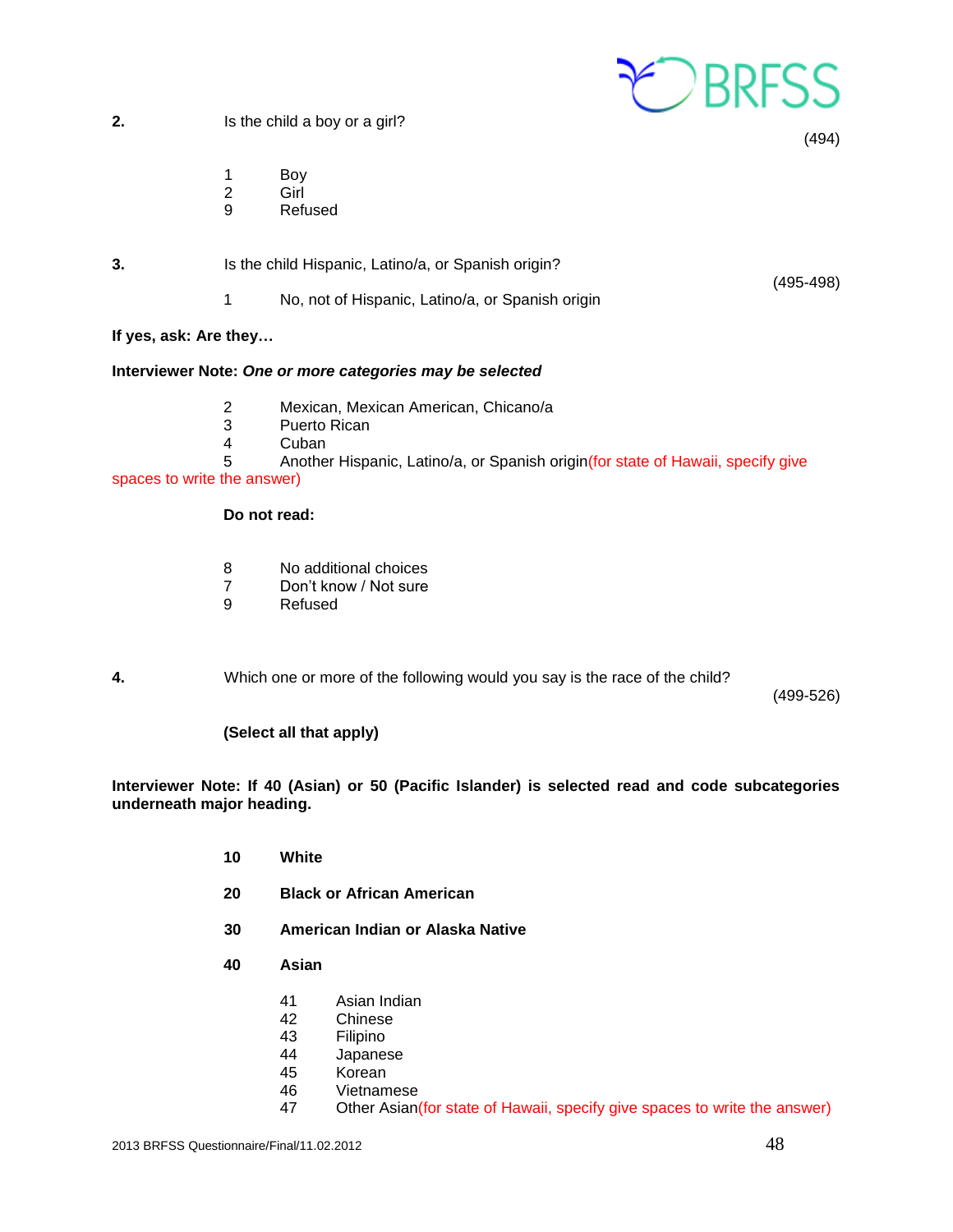

#### **Pacific Islander**

- Native Hawaiian
- Guamanian or Chamorro
- Samoan
- 54 Other Pacific Islander(for state of Hawaii, specify give spaces to write the

#### answer)

#### **Do not read:**

- Other(for state of Hawaii, specify give spaces to write the answer)
- No additional choices
- Don't know / Not sure
- Refused

**5.** Which one of these groups would you say best represents the child's race?

(527-528)

**Interviewer Note: If 40 (Asian) or 50 (Pacific Islander) is selected read and code subcategories underneath major heading.**

- **White**
- **Black or African American**
- **American Indian or Alaska Native**
- **Asian**
	- Asian Indian
	- Chinese
	- Filipino
	- Japanese
	- Korean
	- Vietnamese
	- Other Asian(for state of Hawaii, specify give spaces to write the answer)

#### **Pacific Islander**

- Native Hawaiian
- 52 Guamanian or Chamorro<br>53 Samoan
- **Samoan**
- Other Pacific Islander(for state of Hawaii, specify give spaces to write the

#### answer)

#### **Do not read:**

Other(for state of Hawaii, specify give spaces to write the answer)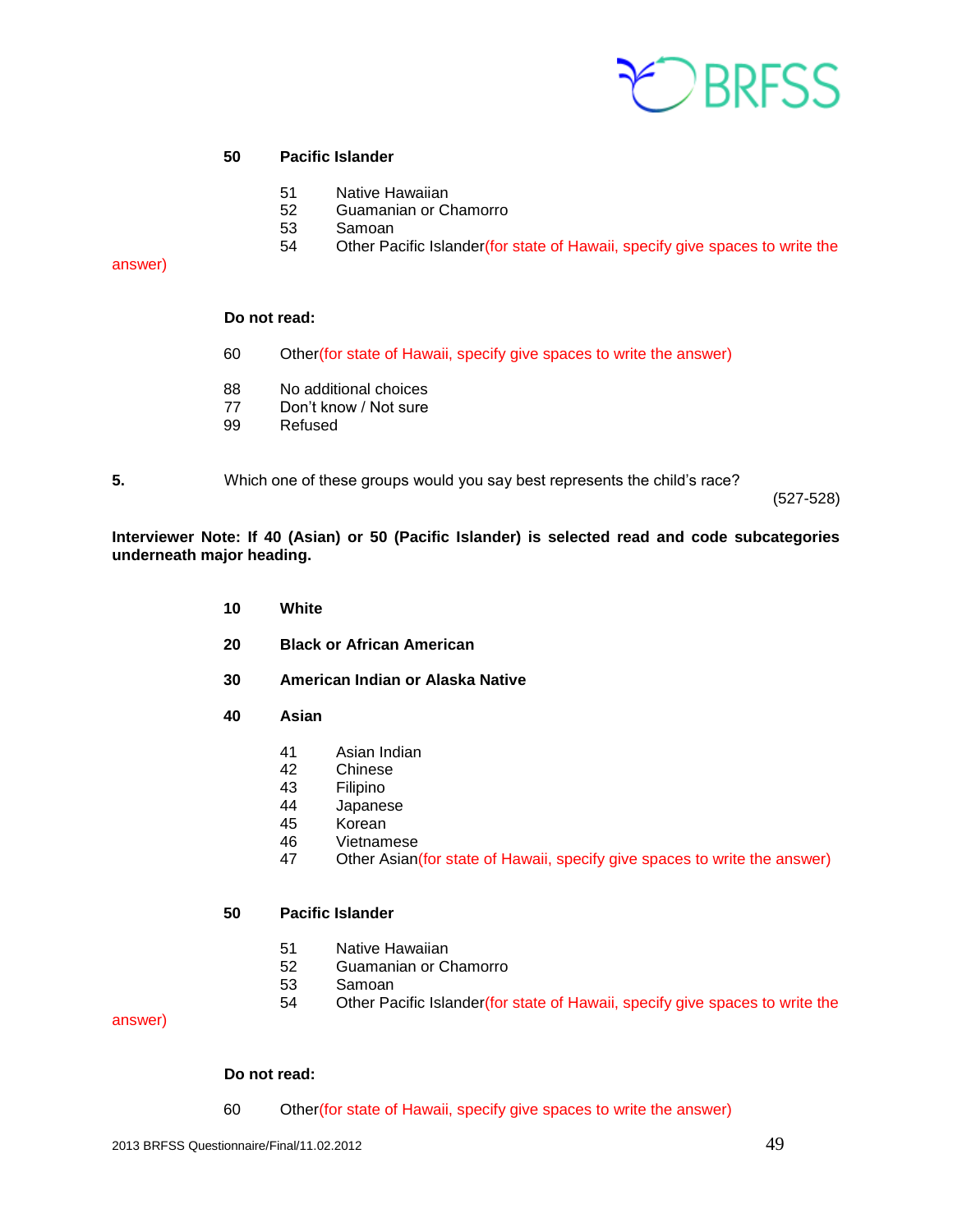

- 88 No additional choices
- 77 Don't know / Not sure
- 99 Refused

**6.** How are you related to the child?

(529)

#### **Please read:**

- 1 Parent (include biologic, step, or adoptive parent)
- 2 Grandparent
- 3 Foster parent or guardian<br>4 Sibling (include biologic s
- Sibling (include biologic, step, and adoptive sibling)
- 5 Other relative
- 6 Not related in any way

#### **Do not read:**

- 7 Don't know / Not sure
- 9 Refused

## <span id="page-49-0"></span>Module 21: Childhood Asthma Prevalence

#### **CATI note: If response to Core Q8.7 = 88 (None) or 99 (Refused), go to next module.**

The next two questions are about the "Xth" **[CATI: please fill in correct number]** child.

**1.** Has a doctor, nurse or other health professional EVER said that the child has asthma?

(530)

(531)

- 1 Yes 2 No **[Go to next module]** 7 Don't know / Not sure **[Go to next module]** 9 Refused **[Go to next module]**
- **2.** Does the child still have asthma?
	- 1 Yes
	- 2 No
	- 7 Don't know / Not sure
	- 9 Refused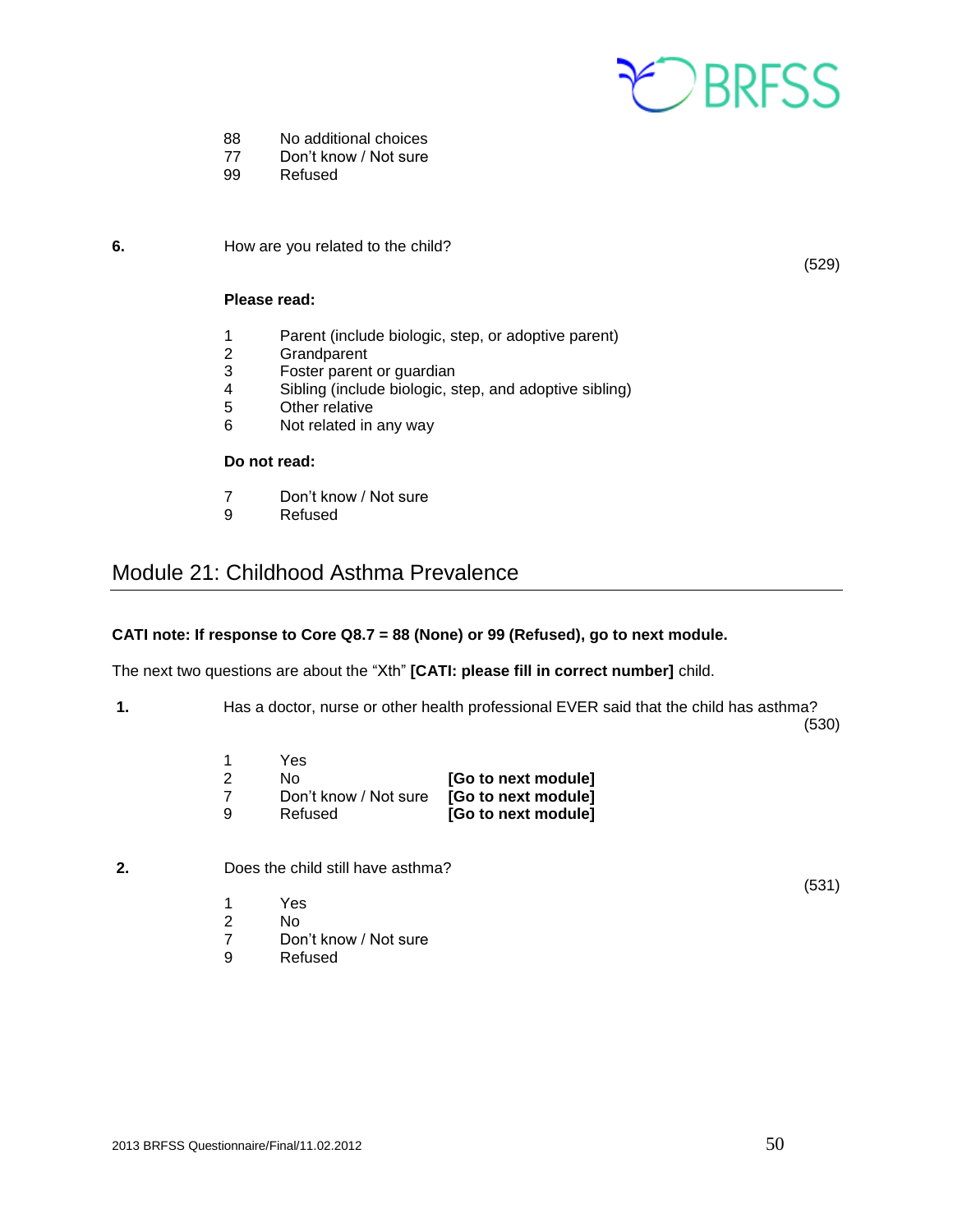

## Module 17: Sexual Violence

The following questions will allow better understanding of the problem of unwanted sexual contact and violence that may help others in the future. At the end of this section, I will give you phone numbers for organizations that can provide information and referral for these issues.

#### **Are you in a safe place to answer these questions?(record answer to this question)**

- 1 Yes
- 2 No **[Go to Asthma Call-Back Permission Script]**
- **1.** In the past 12 months, has anyone touched sexual parts of your body after you said or showed that you didn't want them to, or without your consent (for example being groped or fondled)?
	- 1 Yes
	- $N<sub>0</sub>$
	- 7 Don't know / Not sure
	- 9 Refused
- **2.** In the past 12 months, has anyone exposed you to unwanted sexual situations that did not involve physical touching? Examples include things like sexual harassment, someone exposing sexual parts of their body to you, being seen by a peeping Tom, or someone making you look at sexual photos or movies?
	- 1 Yes<br>2 No
	- 2 No<br>7 Dor
	- Don't know / Not sure
	- 9 Refused

Now, I am going to ask you questions about unwanted sex. Unwanted sex includes things like putting anything into your vagina *[If female***]**, anus, or mouth or making you do these things to them after you said or showed that you didn't want to.

It includes times when you were unable to consent, for example, you were drunk or asleep, or you thought you would be hurt or punished if you refused.

**3.** Has anyone EVER had sex with you after you said or showed that you didn't want them to or without your consent?

| 1              | Yes                   |                        |
|----------------|-----------------------|------------------------|
| $\overline{2}$ | Nο                    | [G <sub>o</sub> to Q5] |
| -7             | Don't know / Not sure | [G <sub>o</sub> to Q5] |
| 9              | Refused               | [Go to Q5]             |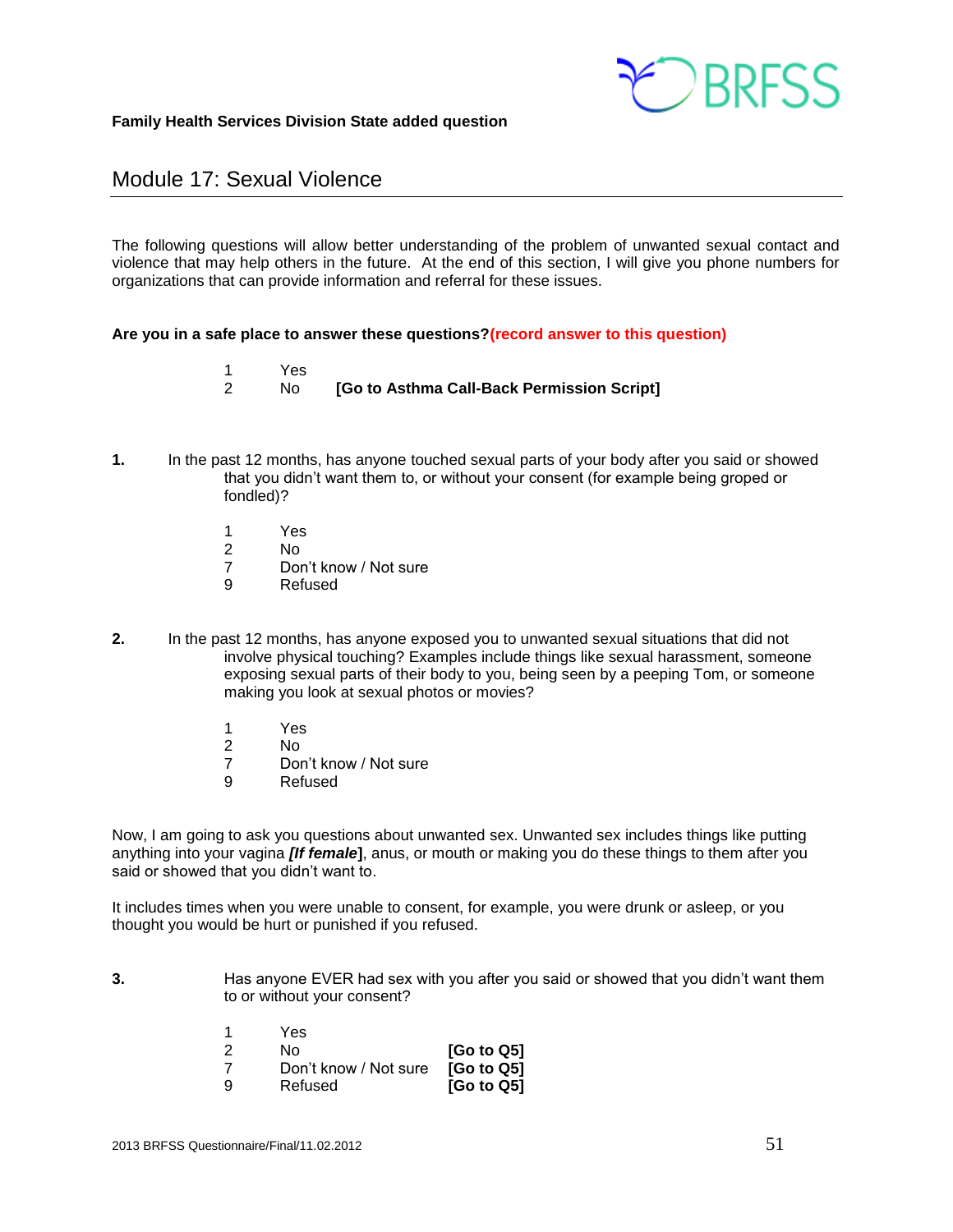

- **4.** Has this happened in the past 12 months?
	- 1 Yes
	- 2 No
	- 7 Don't know / Not sure
	- 9 Refused
- **5.** Has anyone EVER ATTEMPTED to have sex with you after you said or showed that you didn't want to or without your consent, BUT SEX DID NOT OCCUR?
	- 1 Yes
	- 2 No **[Go to Q7]** 7 Don't know / Not sure **[Go to Q7]**
	- 9 Refused **[Go to Q7]**
- **6.** Has this happened in the past 12 months?
	- 1 Yes
	- 2 No<br>7 Dor
	- Don't know / Not sure
	- 9 Refused

#### **CATI note: If Q3 = 1 (Yes) or Q5 = 1 (Yes); continue. Otherwise, read Asthma Call-Back Permission Script.**

**7.** Think about the time of the most recent incident involving a person who *had sex with you* –or*attempted to have sex with you* after you said or showed that you didn't want to or without your consent? What was that person's relationship to you?

#### **Do not read:**

- 0 1 Current boyfriend/girlfriend
- 0 2 Former boyfriend/girlfriend
- 0 3 Fiancé<br>0 4 Spouse
- Spouse or live-in partner
- 0 5 Former spouse or former live-in partner
- 0 6 Someone you were dating<br>0 7 First Date
- **First Date**
- 08 Friend
- 0 9 Acquaintance
- 1 0 A person known for less than 24 hours
- 11 Complete stranger
- 1 2 Parent
- 1 3 Step-parent
- 14 Parent's partner<br>15 Parent in-law
- Parent in-law
- 1 6 Other relative
- 1 7 Neighbor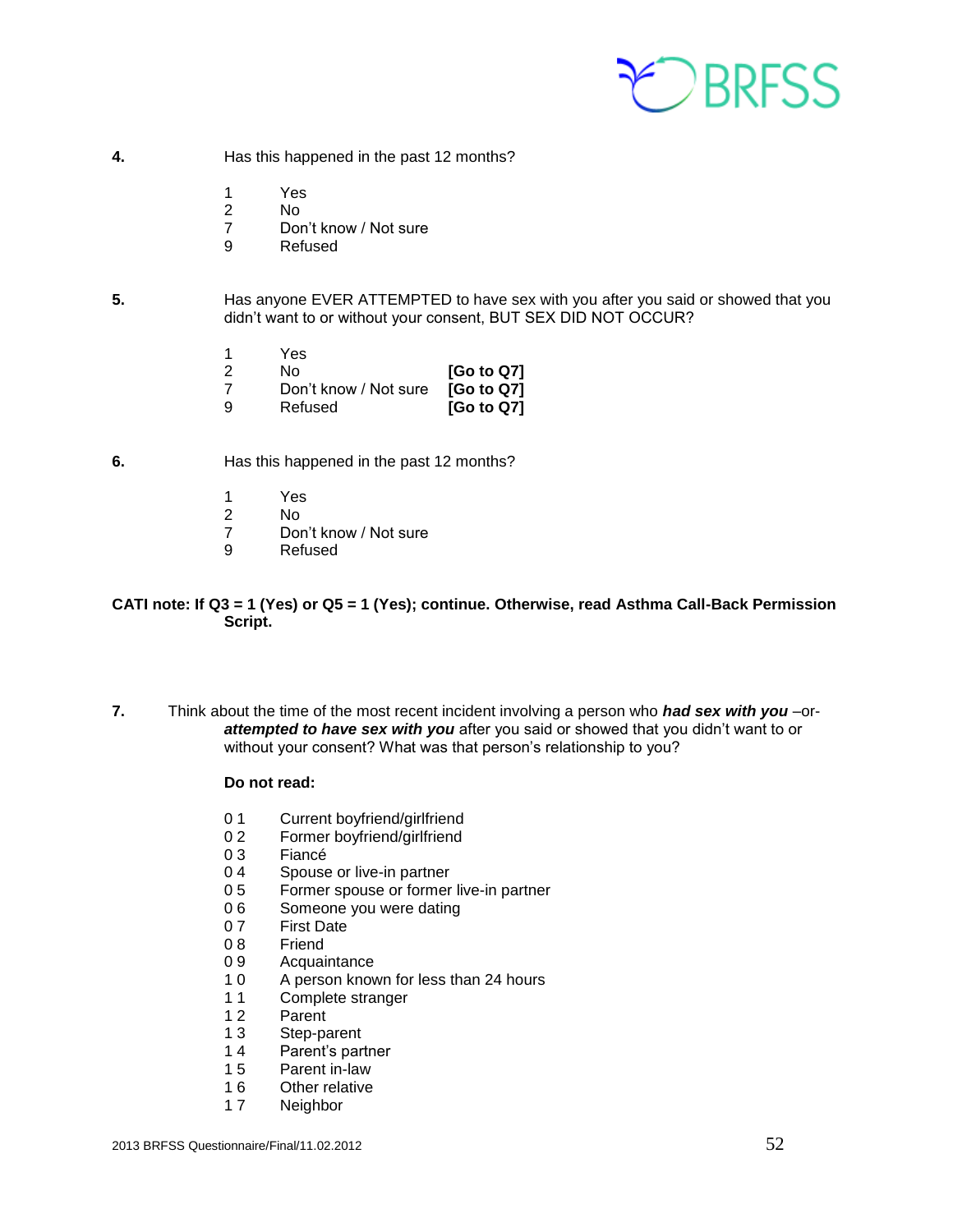

- 1 8 Co-worker
- 1 9 Other non-relative
- 2 0 Multiple perpetrators **[Go to phone Script1]** 77 Don't know / Not sure
	-
- 9 9 Refused
- 
- **8.** Was the person who did this male or female?
	- 1 Male
	- 2 Female
	- 7 Don't know / Not sure
	- 9 Refused

**Phone Script1**: This topic may bring up past experiences that some people may wish to talk about. If you or someone you know would like to talk to a trained counselor, please call **1-800-656-HOPE (4673)**. Would you like me to repeat this number? For Hawaii state, the Sex Abuse Treatment Center (SATC) phone is 524-RAPE (7273) is 24-hour crisis line that you or someone else may call for help.

## Module 18: Intimate Partner Violence

#### **INTERVIEWER'S SCRIPT: For use if SV module has been administered:**

The next questions are about different types of violence in relationships with an intimate partner. By an intimate partner I mean any current or former spouse, boyfriend, or girlfriend. Someone you were dating, or romantically or sexually intimate with would also be considered an intimate partner.

#### **Are you in a safe place to answer these questions? (record answer to this question)**

- 1 Yes
- 2 No **[Go to Asthma Call-Back Permission Script]**
- **1.** Has an intimate partner EVER THREATENED you with physical violence? This includes threatening to hit, slap, push, kick, or hurt you in any way.
	- 1 Yes<br>2 No
	- $N<sub>0</sub>$
	- 7 Don't know / Not sure
	- 9 Refused
- **2.** Has an intimate partner EVER ATTEMPTED physical violence against you? This includes times when they tried to hit, slap, push, kick, or otherwise hurt you, BUT THEY WERE NOT ABLE TO.
	- 1 Yes
	- 2 No
	- 7 Don't know / Not sure
	- 9 Refused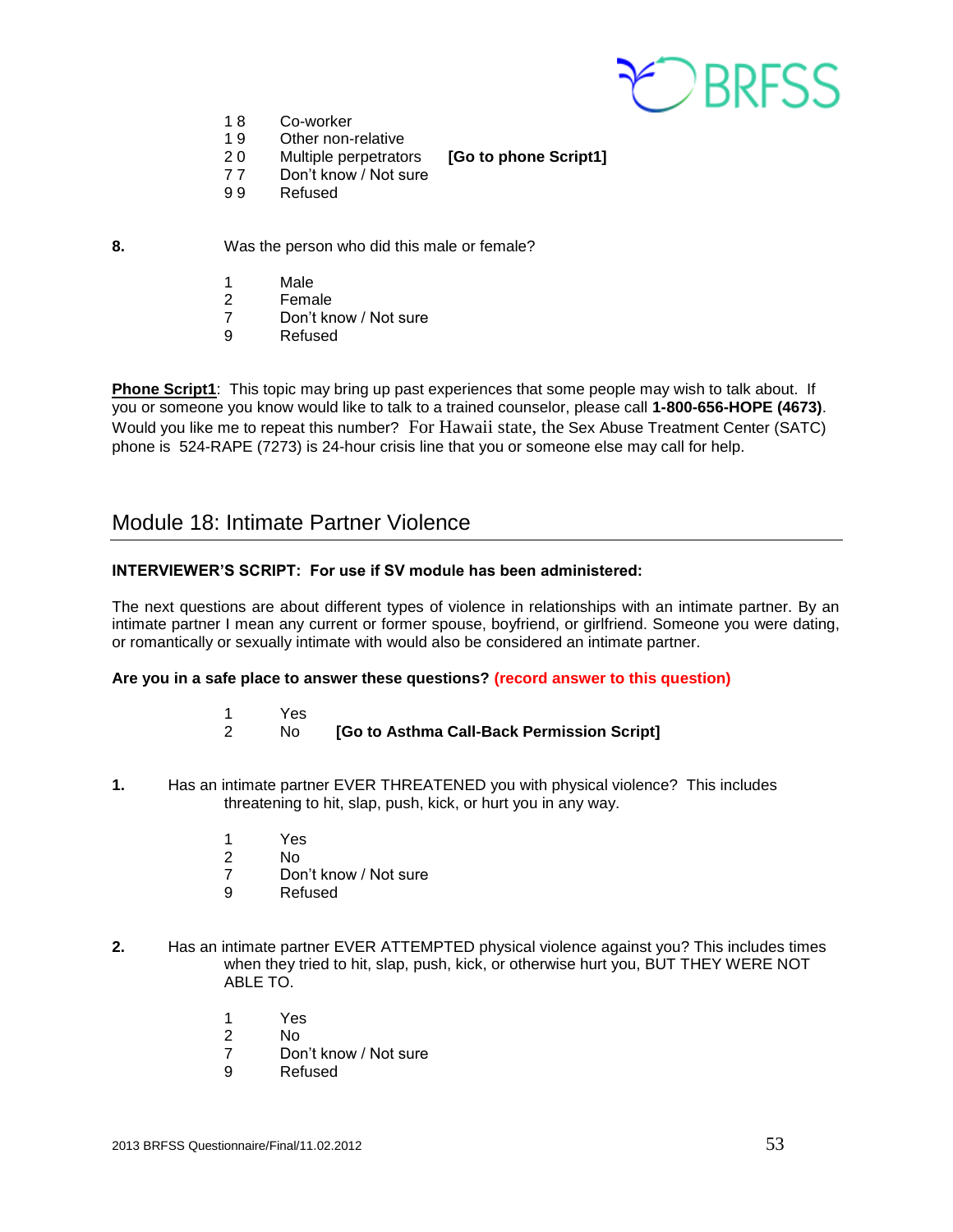

- **3.** Has an intimate partner EVER hit, slapped, pushed, kicked, or hurt you in any way?
	- 1 Yes
	- 2 No
	- 7 Don't know / Not sure
	- 9 Refused

#### **INTERVIEWER'S SCRIPT: For use when both SV and IPV modules are being administered:**

It may seem like you have already answered the following questions. Although the questions are very similar to some that I may have already asked, it is important that we also ask them here.

- **4.** Have you EVER experienced any unwanted sex by a current or former intimate partner?
	-
	- 1 Yes<br>2 No
	- 2 No<br>7 Dor Don't know / Not sure
	- 9 Refused

#### **CATI note: If Q3 = 1 (Yes) or Q4 = 1 (Yes), continue. Otherwise, go to Phone Script2 at end of module.**

**5.** In the past 12 months, have you experienced any physical violence or had unwanted sex with an intimate partner?

|               | Yes.                  |            |
|---------------|-----------------------|------------|
| $\mathcal{P}$ | N٥                    | [Go to Q7] |
|               | Don't know / Not sure | [Go to Q7] |
| -9            | Refused               | [Go to Q7] |

- **6.** In the past 12 months, have you had any physical injuries, such as bruises, cuts, scrapes, black eyes, vaginal or anal tears, or broken bones, as a result of this physical violence or unwanted sex?
	- 1 Yes
	- 2 No
	- 7 Don't know / Not sure
	- 9 Refused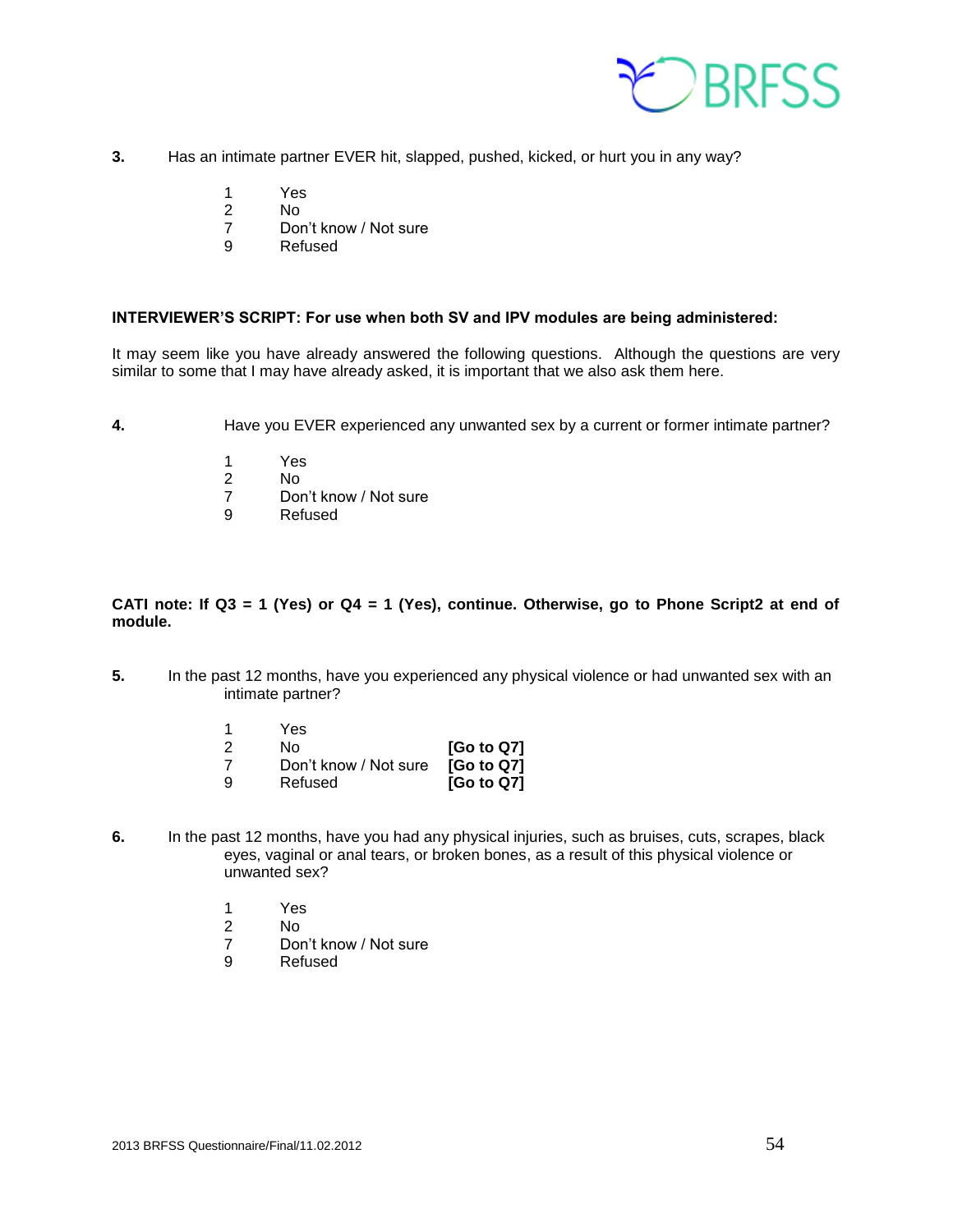

#### **Ask question 7 if Q3 =1 or Q4=1 or Q5=1 or Q6=1**

**7. At the time of the most recent incident** involving an intimate partner who *was physically violent* –or- *had unwanted sex* with you, what was that person's relationship to you?

#### **Do not read:**

- 0 1 Current boyfriend
- 0 2 Current girlfriend<br>0 3 Former bovfriend
- Former boyfriend
- 04 Former girlfriend
- 0 5 Fiancé (male)
- 0 6 Fiancé (female)
- 0 7 Male you were dating
- 0 8 Female you were dating
- 0 9 Female first date
- 10 Male first date<br>11 Husband or ma
- 11 Husband or male live-in partner<br>12 Wife or female live-in partner
- Wife or female live-in partner
- 1 3 Former husband or former male live-in partner
- 14 Former wife or former female live-in partner<br>15 Other
- Other
- 7 7 Don't know / Not sure
- 9 9 Refused

**Phone Script2**: We realize that this topic may bring up past experiences that some people may wish to talk about. If you or someone you know would like to talk to a trained counselor, there is a toll-free and confidential intimate partner violence telephone hotline you can call. The number is **1- 800-799-SAFE (7233)**. Would you like me to repeat the number?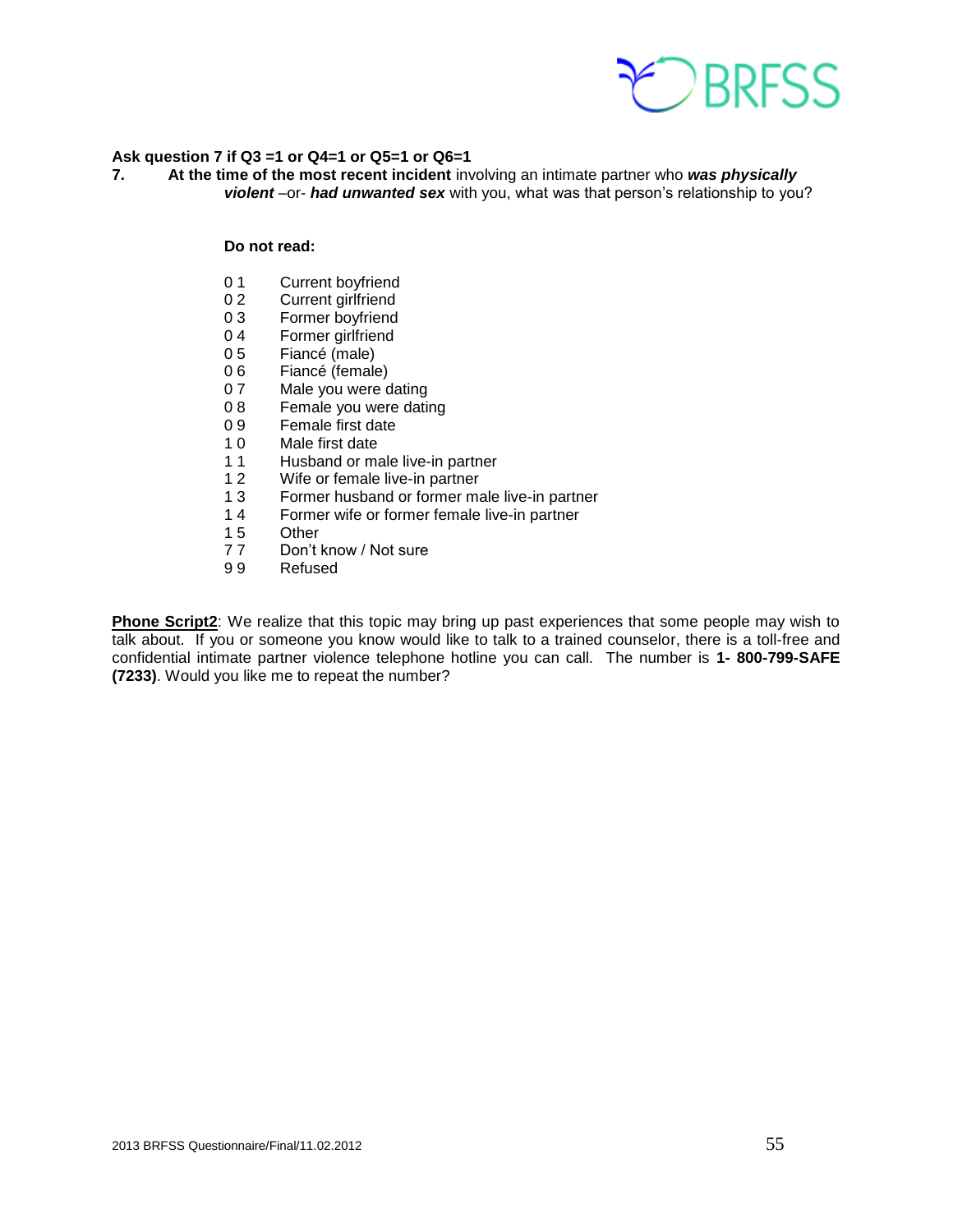

#### STATE ADDED QUESTIONS

Do you consider yourself to be:

#### **Please read:**

- 1 1 Straight
- 2 2 Lesbian or gay
- 3 3 Bisexual

#### **Do not read:**

- 4 Other
- 7 Don't know/Not sure
- 9 Refused

#### **TOBACCO**

*In purple, variable name in the data file*.

#### Ask everyone

TOB01 1. During the past 12 months, did any doctor, dentist, nurse or other health professional ask if you smoke cigarettes or use any other tobacco product? Possible answer: (1) Yes (2) NO Do not read (7) don't know (9) Refused

TOB02 2. Does your health insurance help pay for counseling or medications to help people stop smoking cigarettes or use any other tobacco product? Possible answer: (1) Yes (2) NO Do not read (7) don't know (9) Refused

Ask question 3, for current smokers – meaning 'yes' or code 1 to question 9.1 AND code 1 (everyday) or code 2 (somedays) to question 9.2.

TOB03 3. During the past 12 months, did a doctor, dentist, nurse, or other health professional advise you to quit smoking cigarettes or using any other tobacco product? Possible answer: (1) Yes (2) NO Do not read (7) don't know (9) Refused

Ask question 4, if 'yes' or code 1 to question 9.3.

**9.3** During the past 12 months, have you stopped smoking for one day or longer because you were trying to quit smoking?

4. When you try to quit smoking, do you plan to use the following:

tob041 tob042 tob043 Capture all the possible answers (meaning the 1, 2 or 3) Read: 1) telephone quitline,

2) smoking cessation class, or program,

3) one-on-one counseling from a health professional?

Do not read

- 4) No
- 7) Don't know
- 9) Refused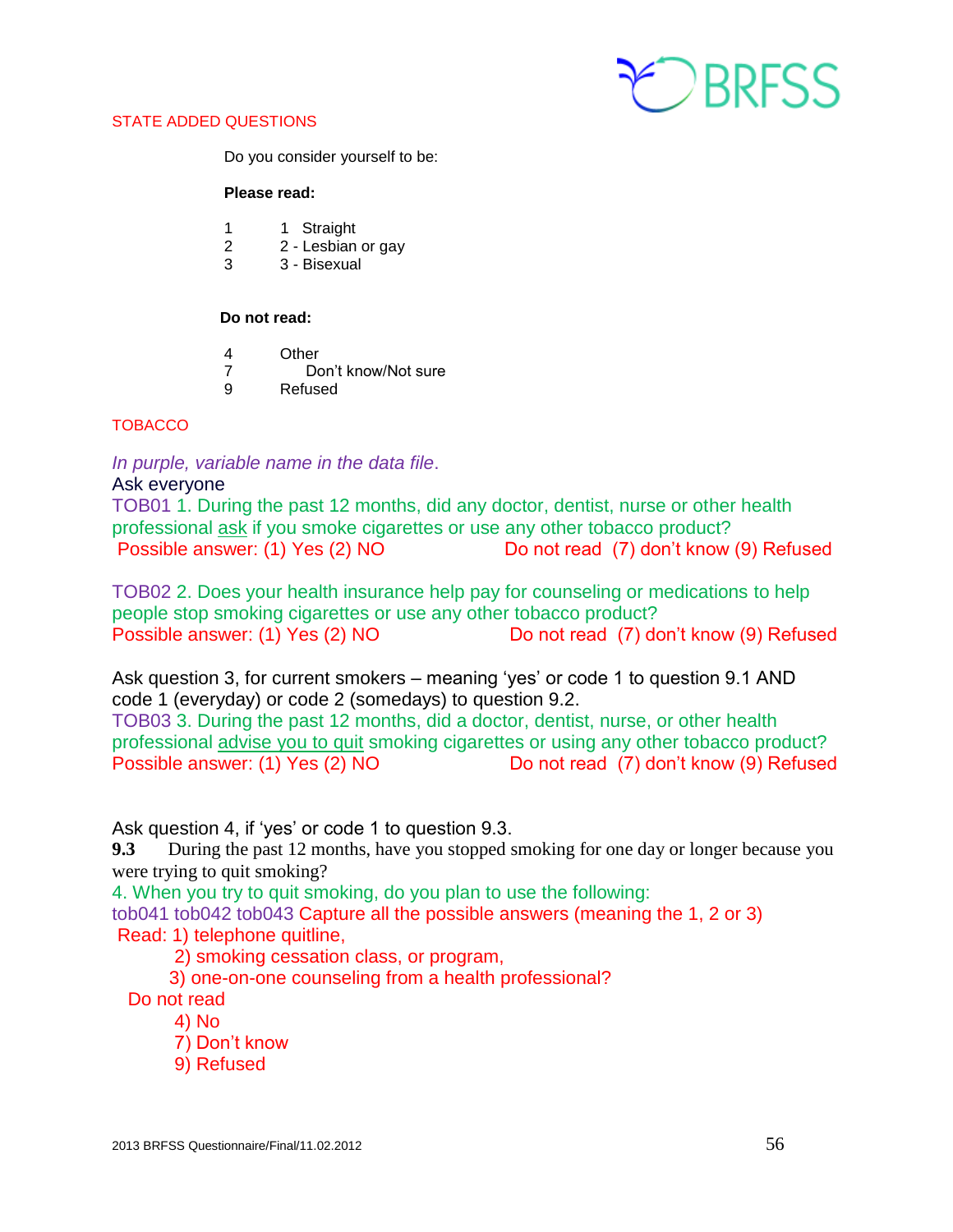

Ask question 5, if answer to question 3.1 is yes (code 1)

**5** Are you CURRENTLY covered by any of the following types of health insurance or health coverage plans?

tob0551 tob0552 tob0553 tob0554 tob0555

(Select all that apply)

#### **Please Read:**

- 01 Your employer<br>02 Someone else's
- Someone else's employer
- 03 A plan that you or someone else buys on your own
- 04 Medicaid or Medical Assistance [or substitute state program name]
- 05 The military, CHAMPUS, or the VA [or CHAMP-VA]
- 06 The Indian Health Service [or the Alaska Native Health Service]
- 07 MEDICARE
- 08 Some other source (specify, provide column spaces for answer)

Do not read 88 None

- 77 Don't know/Not sure
- 99 Refused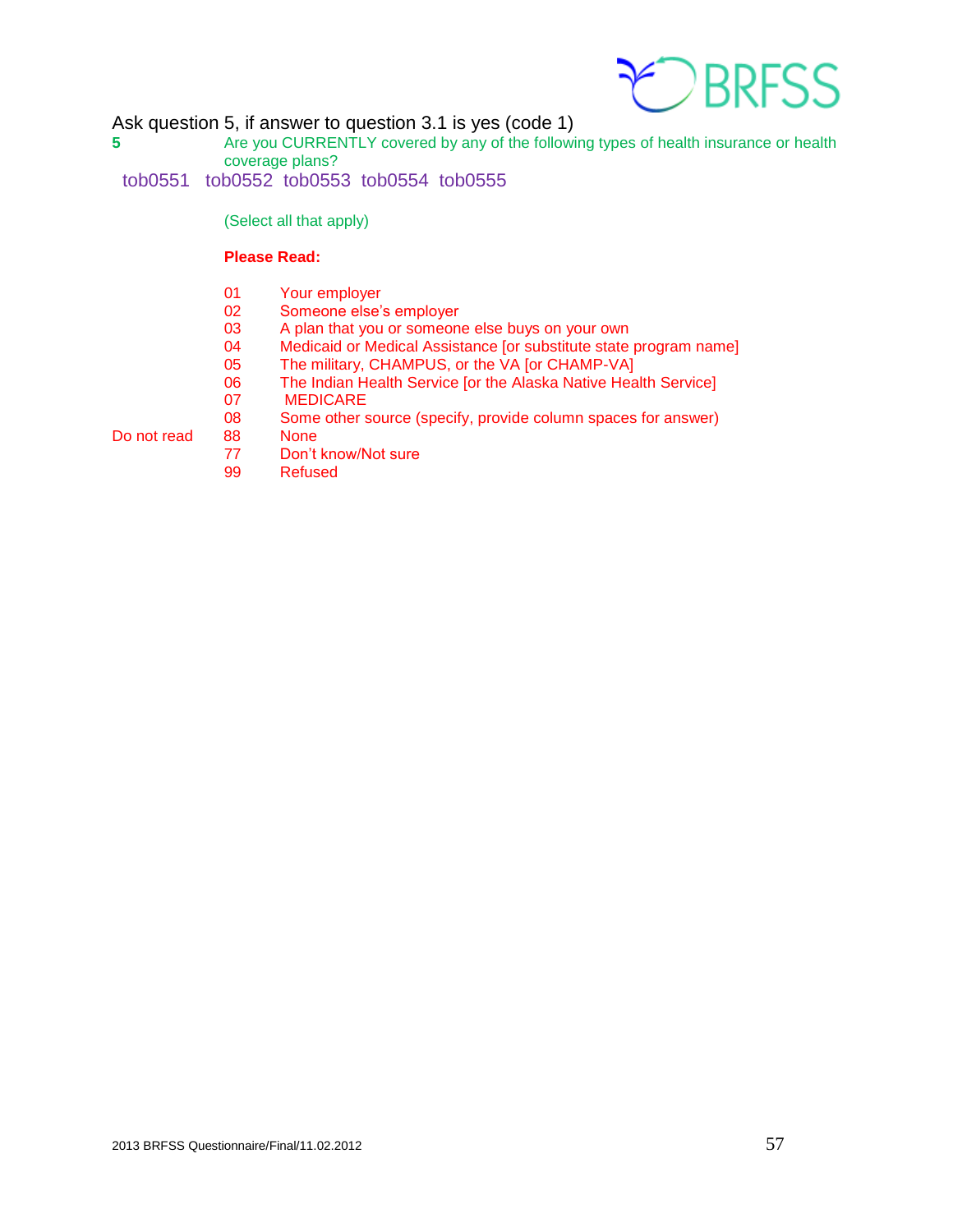

## **Asthma Call-Back Permission Script**

We would like to call you again within the next 2 weeks to talk in more detail about (your/your child's) experiences with asthma. The information will be used to help develop and improve the asthma programs in <**STATE**>. The information you gave us today and any you give us in the future will be kept confidential. If you agree to this, we will keep your first name or initials and phone number on file, separate from the answers collected today. Even if you agree now, you or others may refuse to participate in the future. Would it be okay if we called you back to ask additional asthma-related questions at a later time?

(534)

1 Yes No.

Can I please have either (your/your child's) first name or initials, so we will know who to ask for when we call back?

Enter first name or initials.

#### **Asthma Call-Back Selection**

Which person in the household was selected as the focus of the asthma call-back? (535)

- 1 Adult
- 2 Child